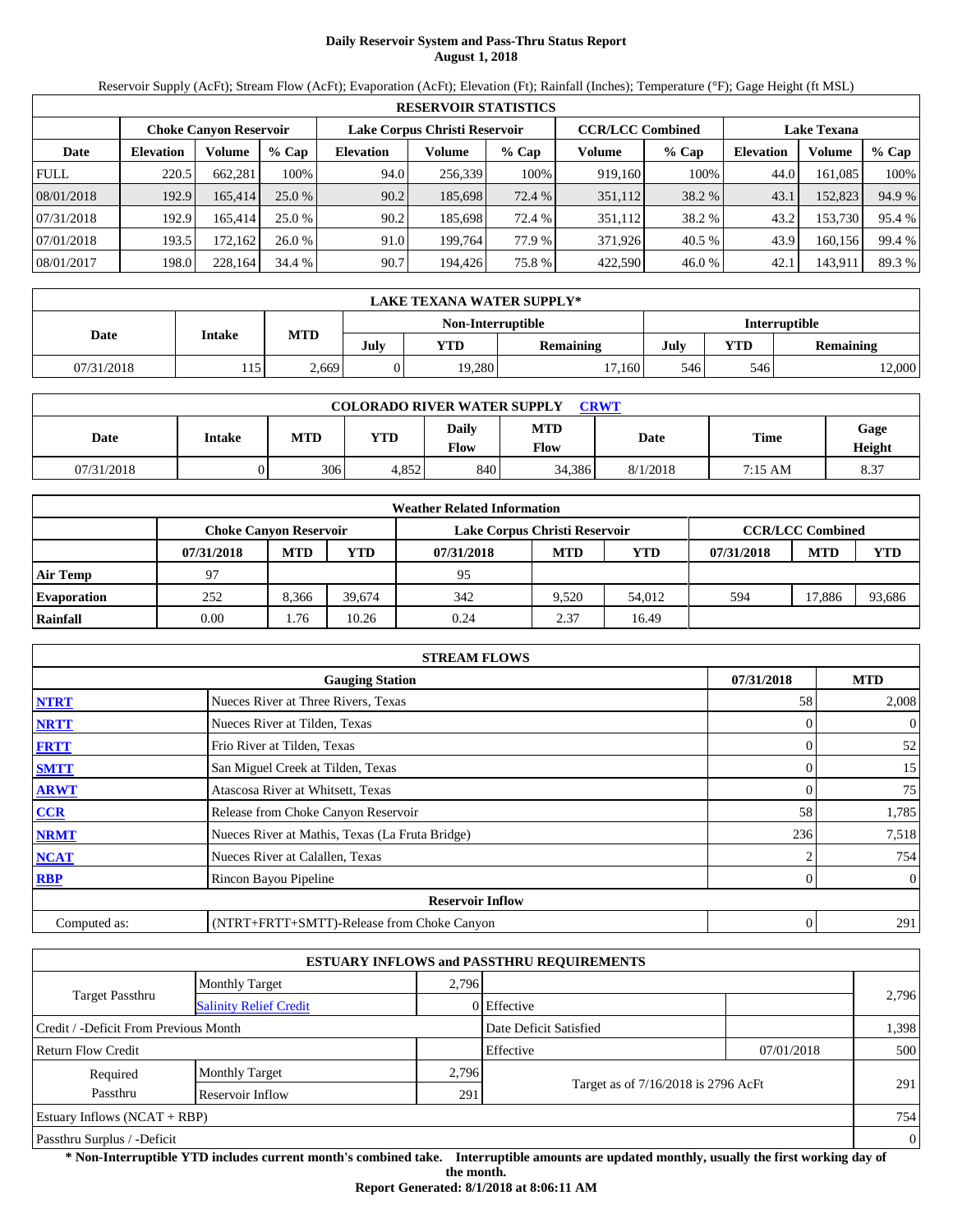# **Daily Reservoir System and Pass-Thru Status Report August 2, 2018**

Reservoir Supply (AcFt); Stream Flow (AcFt); Evaporation (AcFt); Elevation (Ft); Rainfall (Inches); Temperature (°F); Gage Height (ft MSL)

|             | <b>RESERVOIR STATISTICS</b>                                                               |         |          |                  |         |         |         |         |                    |         |        |  |
|-------------|-------------------------------------------------------------------------------------------|---------|----------|------------------|---------|---------|---------|---------|--------------------|---------|--------|--|
|             | <b>CCR/LCC Combined</b><br>Lake Corpus Christi Reservoir<br><b>Choke Canyon Reservoir</b> |         |          |                  |         |         |         |         | <b>Lake Texana</b> |         |        |  |
| Date        | <b>Elevation</b>                                                                          | Volume  | $%$ Cap  | <b>Elevation</b> | Volume  | $%$ Cap | Volume  | $%$ Cap | <b>Elevation</b>   | Volume  | % Cap  |  |
| <b>FULL</b> | 220.5                                                                                     | 662.281 | 100%     | 94.0             | 256,339 | 100%    | 919,160 | 100%    | 44.0               | 161.085 | 100%   |  |
| 08/02/2018  | 192.9                                                                                     | 165.414 | $25.0\%$ | 90.2             | 185.698 | 72.4 %  | 351,112 | 38.2 %  | 43.1               | 152,823 | 94.9 % |  |
| 08/01/2018  | 192.9                                                                                     | 165.414 | 25.0 %   | 90.2             | 185.698 | 72.4 %  | 351,112 | 38.2 %  | 43.1               | 152.823 | 94.9 % |  |
| 07/02/2018  | 193.5                                                                                     | 172.162 | 26.0%    | 91.0             | 199.764 | 77.9 %  | 371.926 | 40.5 %  | 43.9               | 160.156 | 99.4 % |  |
| 08/02/2017  | 198.0                                                                                     | 228,164 | 34.4 %   | 90.6             | 192,663 | 75.2 %  | 420,827 | 45.8%   | 42.1               | 143,911 | 89.3 % |  |

|            | LAKE TEXANA WATER SUPPLY* |            |      |                   |           |               |       |           |  |  |
|------------|---------------------------|------------|------|-------------------|-----------|---------------|-------|-----------|--|--|
|            |                           |            |      | Non-Interruptible |           | Interruptible |       |           |  |  |
| Date       | Intake                    | <b>MTD</b> | Julv | <b>YTD</b>        | Remaining | July          | YTD   | Remaining |  |  |
| 08/01/2018 | 115                       | 115        | .116 | 17,843            | 18,597    | 2,099         | 2,099 | 12,000    |  |  |

| <b>COLORADO RIVER WATER SUPPLY</b><br><b>CRWT</b> |               |            |       |               |                           |          |                   |                |  |  |
|---------------------------------------------------|---------------|------------|-------|---------------|---------------------------|----------|-------------------|----------------|--|--|
| Date                                              | <b>Intake</b> | <b>MTD</b> | YTD   | Daily<br>Flow | <b>MTD</b><br><b>Flow</b> | Date     | Time              | Gage<br>Height |  |  |
| 08/01/2018                                        |               |            | 4,546 | 983           | 983                       | 8/2/2018 | $7:15 \text{ AM}$ | 8.25           |  |  |

|                    | <b>Weather Related Information</b> |                                                                                           |            |            |            |        |            |            |            |  |  |
|--------------------|------------------------------------|-------------------------------------------------------------------------------------------|------------|------------|------------|--------|------------|------------|------------|--|--|
|                    |                                    | <b>CCR/LCC Combined</b><br>Lake Corpus Christi Reservoir<br><b>Choke Canvon Reservoir</b> |            |            |            |        |            |            |            |  |  |
|                    | 08/01/2018                         | <b>MTD</b>                                                                                | <b>YTD</b> | 08/01/2018 | <b>MTD</b> | YTD    | 08/01/2018 | <b>MTD</b> | <b>YTD</b> |  |  |
| Air Temp           | 101                                |                                                                                           |            | 95         |            |        |            |            |            |  |  |
| <b>Evaporation</b> | 297                                | 297                                                                                       | 39.971     | 321        | 321        | 54,333 | 618        | 618        | 94,304     |  |  |
| Rainfall           | 0.00                               | 0.00                                                                                      | 10.26      | 0.00       | 0.00       | 16.49  |            |            |            |  |  |

|              | <b>STREAM FLOWS</b>                             |            |                |
|--------------|-------------------------------------------------|------------|----------------|
|              | <b>Gauging Station</b>                          | 08/01/2018 | <b>MTD</b>     |
| <b>NTRT</b>  | Nueces River at Three Rivers, Texas             | 58         | 58             |
| <b>NRTT</b>  | Nueces River at Tilden, Texas                   |            | $\overline{0}$ |
| <b>FRTT</b>  | Frio River at Tilden, Texas                     | 0          | $\overline{0}$ |
| <b>SMTT</b>  | San Miguel Creek at Tilden, Texas               | 0          | $\mathbf{0}$   |
| <b>ARWT</b>  | Atascosa River at Whitsett, Texas               |            | $\mathbf{0}$   |
| <b>CCR</b>   | Release from Choke Canyon Reservoir             | 58         | 58             |
| <b>NRMT</b>  | Nueces River at Mathis, Texas (La Fruta Bridge) | 210        | 210            |
| <b>NCAT</b>  | Nueces River at Calallen, Texas                 | 25         | 25             |
| <b>RBP</b>   | Rincon Bayou Pipeline                           | 0          | $\overline{0}$ |
|              | <b>Reservoir Inflow</b>                         |            |                |
| Computed as: | (NTRT+FRTT+SMTT)-Release from Choke Canyon      | 0          | $\overline{0}$ |

|                                                  |                       |      | <b>ESTUARY INFLOWS and PASSTHRU REQUIREMENTS</b> |            |          |  |
|--------------------------------------------------|-----------------------|------|--------------------------------------------------|------------|----------|--|
|                                                  | <b>Monthly Target</b> | ,200 |                                                  |            |          |  |
| Target Passthru<br><b>Salinity Relief Credit</b> |                       |      | 0 Effective                                      |            | 1,200    |  |
| Credit / -Deficit From Previous Month            |                       |      | Date Deficit Satisfied                           |            | 600      |  |
| <b>Return Flow Credit</b>                        |                       |      | Effective                                        | 08/01/2018 | 500      |  |
| Required                                         | <b>Monthly Target</b> | ,200 |                                                  |            |          |  |
| Passthru                                         | Reservoir Inflow      |      | 0                                                |            | $\theta$ |  |
| Estuary Inflows $(NCAT + RBP)$                   |                       |      |                                                  |            | 25       |  |
| Passthru Surplus / -Deficit                      |                       |      |                                                  |            | $\theta$ |  |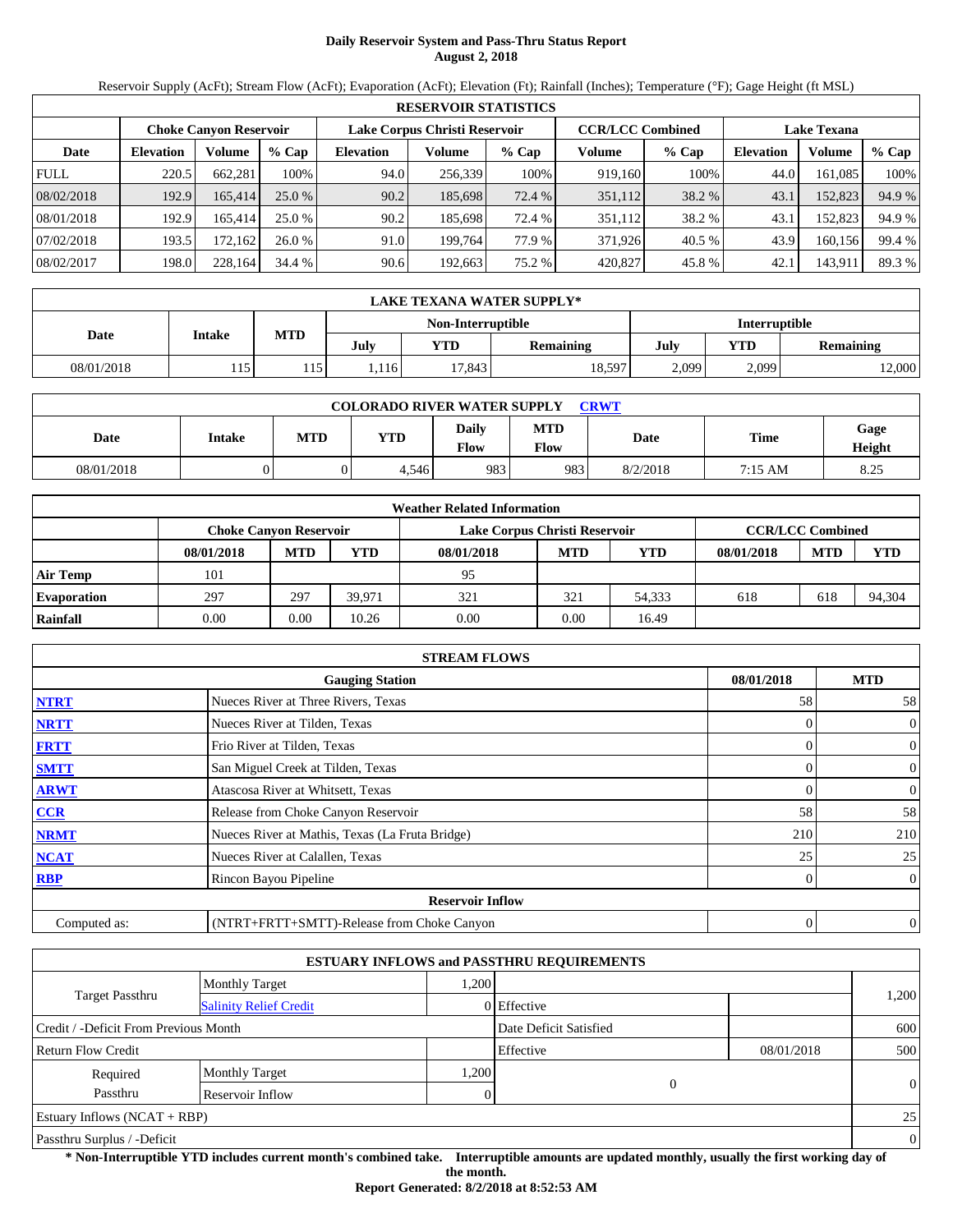# **Daily Reservoir System and Pass-Thru Status Report August 3, 2018**

Reservoir Supply (AcFt); Stream Flow (AcFt); Evaporation (AcFt); Elevation (Ft); Rainfall (Inches); Temperature (°F); Gage Height (ft MSL)

|             | <b>RESERVOIR STATISTICS</b> |                               |         |                  |                               |         |                         |         |                  |                    |        |  |
|-------------|-----------------------------|-------------------------------|---------|------------------|-------------------------------|---------|-------------------------|---------|------------------|--------------------|--------|--|
|             |                             | <b>Choke Canyon Reservoir</b> |         |                  | Lake Corpus Christi Reservoir |         | <b>CCR/LCC Combined</b> |         |                  | <b>Lake Texana</b> |        |  |
| Date        | <b>Elevation</b>            | Volume                        | $%$ Cap | <b>Elevation</b> | Volume                        | $%$ Cap | Volume                  | $%$ Cap | <b>Elevation</b> | Volume             | % Cap  |  |
| <b>FULL</b> | 220.5                       | 662,281                       | 100%    | 94.0             | 256,339                       | 100%    | 919,160                 | 100%    | 44.0             | 161.085            | 100%   |  |
| 08/03/2018  | 192.9                       | 165.414                       | 25.0 %  | 90.2             | 185.698                       | 72.4 %  | 351,112                 | 38.2 %  | 43.1             | 152,823            | 94.9 % |  |
| 08/02/2018  | 192.9                       | 165.414                       | 25.0 %  | 90.2             | 185.698                       | 72.4 %  | 351,112                 | 38.2 %  | 43.1             | 152,823            | 94.9 % |  |
| 07/03/2018  | 193.5                       | 172,162                       | 26.0%   | 90.9             | 197,976                       | 77.2 %  | 370,138                 | 40.3 %  | 43.8             | 159.229            | 98.8%  |  |
| 08/03/2017  | 197.9                       | 226,815                       | 34.2 %  | 90.6             | 192,663                       | 75.2 %  | 419,478                 | 45.6 %  | 42.1             | 143,911            | 89.3 % |  |

|            | LAKE TEXANA WATER SUPPLY* |      |      |                   |                  |               |       |           |  |  |  |
|------------|---------------------------|------|------|-------------------|------------------|---------------|-------|-----------|--|--|--|
|            |                           |      |      | Non-Interruptible |                  | Interruptible |       |           |  |  |  |
| Date       | Intake                    | MTD  | July | <b>YTD</b>        | <b>Remaining</b> | July          | YTD   | Remaining |  |  |  |
| 08/02/2018 | 80                        | 1951 | .116 | 17,923            | 18,517           | 2,099         | 2,099 | 2,000     |  |  |  |

| <b>COLORADO RIVER WATER SUPPLY</b><br><b>CRWT</b> |        |     |       |                      |                    |          |         |                |  |  |
|---------------------------------------------------|--------|-----|-------|----------------------|--------------------|----------|---------|----------------|--|--|
| Date                                              | Intake | MTD | YTD   | <b>Daily</b><br>Flow | MTD<br><b>Flow</b> | Date     | Time    | Gage<br>Height |  |  |
| 08/02/2018                                        | 36     | 36  | 4,582 | 947                  | .929               | 8/3/2018 | 7:15 AM | 8.34           |  |  |

|                    |                               |            |            | <b>Weather Related Information</b> |            |        |            |                         |            |
|--------------------|-------------------------------|------------|------------|------------------------------------|------------|--------|------------|-------------------------|------------|
|                    | <b>Choke Canvon Reservoir</b> |            |            | Lake Corpus Christi Reservoir      |            |        |            | <b>CCR/LCC Combined</b> |            |
|                    | 08/02/2018                    | <b>MTD</b> | <b>YTD</b> | 08/02/2018                         | <b>MTD</b> | YTD    | 08/02/2018 | <b>MTD</b>              | <b>YTD</b> |
| <b>Air Temp</b>    | 97                            |            |            | 94                                 |            |        |            |                         |            |
| <b>Evaporation</b> | 285                           | 582        | 40.256     | 342                                | 663        | 54.675 | 627        | .245                    | 94,931     |
| Rainfall           | 0.00                          | $0.00\,$   | 10.26      | 0.00                               | 0.00       | 16.49  |            |                         |            |

|              | <b>STREAM FLOWS</b>                             |            |                |
|--------------|-------------------------------------------------|------------|----------------|
|              | <b>Gauging Station</b>                          | 08/02/2018 | <b>MTD</b>     |
| <b>NTRT</b>  | Nueces River at Three Rivers, Texas             | 56         | 114            |
| <b>NRTT</b>  | Nueces River at Tilden, Texas                   | $\Omega$   | $\mathbf{0}$   |
| <b>FRTT</b>  | Frio River at Tilden, Texas                     | 0          | $\overline{0}$ |
| <b>SMTT</b>  | San Miguel Creek at Tilden, Texas               | $\Omega$   | $\mathbf{0}$   |
| <b>ARWT</b>  | Atascosa River at Whitsett, Texas               | 0          | $\mathbf{0}$   |
| <b>CCR</b>   | Release from Choke Canyon Reservoir             | 58         | 115            |
| <b>NRMT</b>  | Nueces River at Mathis, Texas (La Fruta Bridge) | 216        | 427            |
| <b>NCAT</b>  | Nueces River at Calallen, Texas                 |            | 27             |
| <b>RBP</b>   | Rincon Bayou Pipeline                           | 0          | $\overline{0}$ |
|              | <b>Reservoir Inflow</b>                         |            |                |
| Computed as: | NRTT+FRTT+SMTT+ARWT                             | 0          |                |

|                                       |                               |       | <b>ESTUARY INFLOWS and PASSTHRU REQUIREMENTS</b> |            |                |
|---------------------------------------|-------------------------------|-------|--------------------------------------------------|------------|----------------|
|                                       | <b>Monthly Target</b>         | .200  |                                                  |            |                |
| Target Passthru                       | <b>Salinity Relief Credit</b> |       | 0 Effective                                      |            | 1,200          |
| Credit / -Deficit From Previous Month |                               |       | Date Deficit Satisfied                           |            | 600            |
| <b>Return Flow Credit</b>             |                               |       | Effective                                        | 08/01/2018 | 500            |
| Required                              | <b>Monthly Target</b>         | 1,200 |                                                  |            |                |
| Passthru                              | Reservoir Inflow              |       | $\overline{0}$                                   |            |                |
| Estuary Inflows $(NCAT + RBP)$        |                               |       |                                                  |            | 27             |
| Passthru Surplus / -Deficit           |                               |       |                                                  |            | $\overline{0}$ |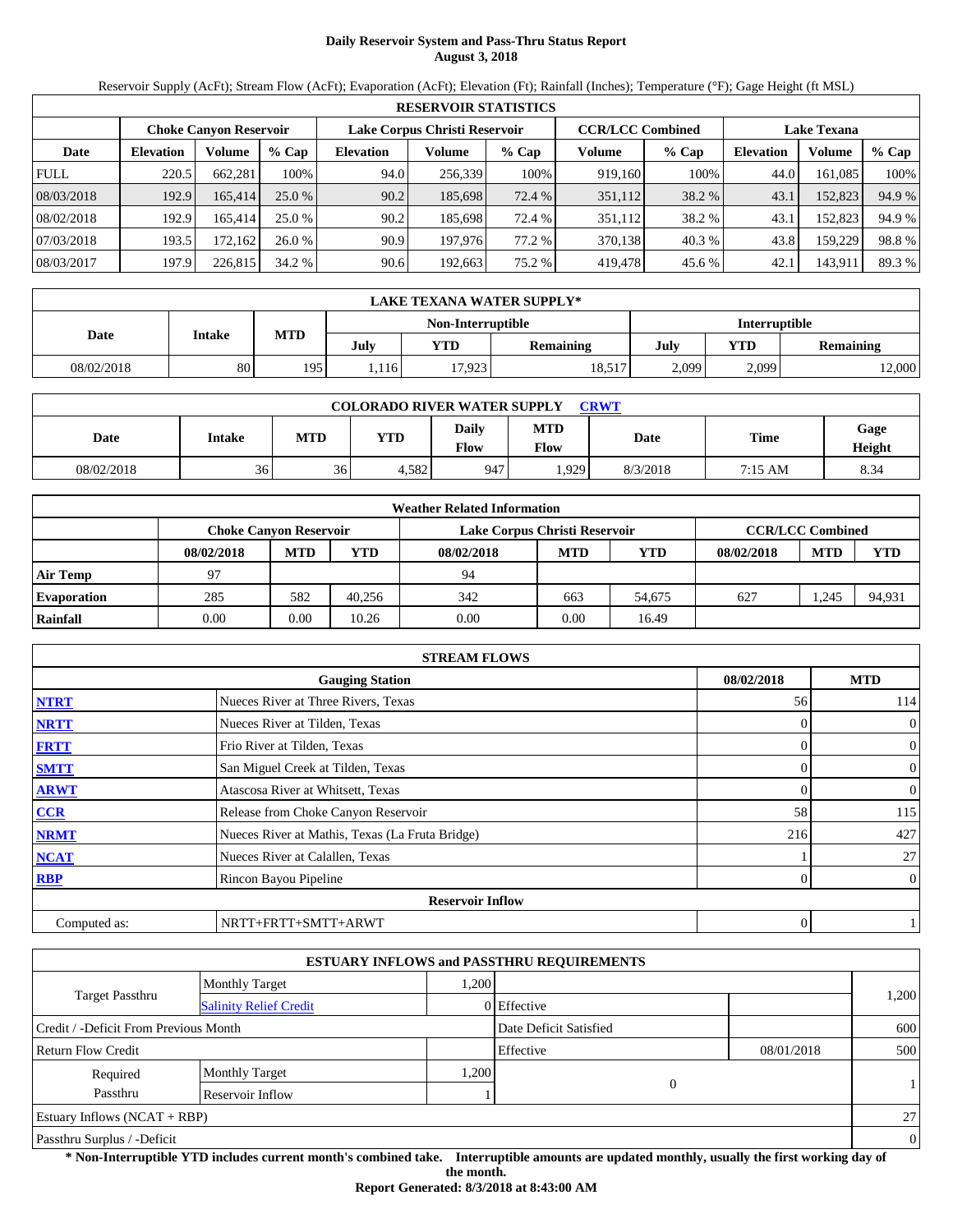# **Daily Reservoir System and Pass-Thru Status Report August 4, 2018**

Reservoir Supply (AcFt); Stream Flow (AcFt); Evaporation (AcFt); Elevation (Ft); Rainfall (Inches); Temperature (°F); Gage Height (ft MSL)

|             | <b>RESERVOIR STATISTICS</b>                                                                                     |         |         |                  |         |         |         |         |                  |         |        |  |
|-------------|-----------------------------------------------------------------------------------------------------------------|---------|---------|------------------|---------|---------|---------|---------|------------------|---------|--------|--|
|             | Lake Corpus Christi Reservoir<br><b>CCR/LCC Combined</b><br><b>Lake Texana</b><br><b>Choke Canvon Reservoir</b> |         |         |                  |         |         |         |         |                  |         |        |  |
| Date        | <b>Elevation</b>                                                                                                | Volume  | $%$ Cap | <b>Elevation</b> | Volume  | $%$ Cap | Volume  | $%$ Cap | <b>Elevation</b> | Volume  | % Cap  |  |
| <b>FULL</b> | 220.5                                                                                                           | 662,281 | 100%    | 94.0             | 256,339 | 100%    | 919,160 | 100%    | 44.0             | 161,085 | 100%   |  |
| 08/04/2018  | 192.8                                                                                                           | 164,306 | 24.8 %  | 90.1             | 183,978 | 71.8 %  | 348,284 | 37.9 %  | 43.0             | 151,919 | 94.3 % |  |
| 08/03/2018  | 192.9                                                                                                           | 165.414 | 25.0%   | 90.2             | 185.698 | 72.4 %  | 351,112 | 38.2 %  | 43.1             | 152,823 | 94.9 % |  |
| 07/04/2018  | 193.5                                                                                                           | 172.162 | 26.0%   | 90.9             | 197,976 | 77.2 %  | 370,138 | 40.3 %  | 43.7             | 158,306 | 98.3 % |  |
| 08/04/2017  | 197.9                                                                                                           | 226,815 | 34.2 %  | 90.6             | 192,663 | 75.2 %  | 419,478 | 45.6 %  | 42.0             | 143,036 | 88.8%  |  |

|            | <b>LAKE TEXANA WATER SUPPLY*</b> |            |      |                   |                  |       |               |                  |  |  |  |
|------------|----------------------------------|------------|------|-------------------|------------------|-------|---------------|------------------|--|--|--|
|            |                                  |            |      | Non-Interruptible |                  |       | Interruptible |                  |  |  |  |
| Date       | Intake                           | <b>MTD</b> | July | YTD               | <b>Remaining</b> | July  | YTD           | <b>Remaining</b> |  |  |  |
| 08/03/2018 | 61                               | 256        | ,116 | 17.984            | 18.456           | 2,099 | 2,099         | 12,000           |  |  |  |

| <b>COLORADO RIVER WATER SUPPLY</b><br><b>CRWT</b> |        |     |       |                      |                    |          |         |                |  |  |
|---------------------------------------------------|--------|-----|-------|----------------------|--------------------|----------|---------|----------------|--|--|
| Date                                              | Intake | MTD | YTD   | <b>Daily</b><br>Flow | MTD<br><b>Flow</b> | Date     | Time    | Gage<br>Height |  |  |
| 08/03/2018                                        | 55     | 91  | 4,637 | 953                  | 2,882              | 8/4/2018 | 7:15 AM | 8.28           |  |  |

|                    | <b>Weather Related Information</b> |            |            |                               |            |        |            |                         |            |  |  |  |
|--------------------|------------------------------------|------------|------------|-------------------------------|------------|--------|------------|-------------------------|------------|--|--|--|
|                    | <b>Choke Canyon Reservoir</b>      |            |            | Lake Corpus Christi Reservoir |            |        |            | <b>CCR/LCC Combined</b> |            |  |  |  |
|                    | 08/03/2018                         | <b>MTD</b> | <b>YTD</b> | 08/03/2018                    | <b>MTD</b> | YTD    | 08/03/2018 | <b>MTD</b>              | <b>YTD</b> |  |  |  |
| Air Temp           | 97                                 |            |            | 94                            |            |        |            |                         |            |  |  |  |
| <b>Evaporation</b> | 251                                | 833        | 40.507     | 290                           | 953        | 54.965 | 541        | .786                    | 95,472     |  |  |  |
| Rainfall           | 0.00                               | 0.00       | 10.26      | 0.00                          | 0.00       | 16.49  |            |                         |            |  |  |  |

|              | <b>STREAM FLOWS</b>                             |            |                |
|--------------|-------------------------------------------------|------------|----------------|
|              | <b>Gauging Station</b>                          | 08/03/2018 | <b>MTD</b>     |
| <b>NTRT</b>  | Nueces River at Three Rivers, Texas             | 57         | 171            |
| <b>NRTT</b>  | Nueces River at Tilden, Texas                   | $\Omega$   | $\overline{0}$ |
| <b>FRTT</b>  | Frio River at Tilden, Texas                     | $\Omega$   | $\mathbf{0}$   |
| <b>SMTT</b>  | San Miguel Creek at Tilden, Texas               | 0          | $\overline{0}$ |
| <b>ARWT</b>  | Atascosa River at Whitsett, Texas               | 0          | $\theta$       |
| <b>CCR</b>   | Release from Choke Canyon Reservoir             | 58         | 173            |
| <b>NRMT</b>  | Nueces River at Mathis, Texas (La Fruta Bridge) | 214        | 641            |
| <b>NCAT</b>  | Nueces River at Calallen, Texas                 |            | 30             |
| <b>RBP</b>   | Rincon Bayou Pipeline                           | 0          | $\overline{0}$ |
|              | <b>Reservoir Inflow</b>                         |            |                |
| Computed as: | NRTT+FRTT+SMTT+ARWT                             | 0          |                |

|                                       |                               |       | <b>ESTUARY INFLOWS and PASSTHRU REQUIREMENTS</b> |            |                |
|---------------------------------------|-------------------------------|-------|--------------------------------------------------|------------|----------------|
|                                       | <b>Monthly Target</b>         | .200  |                                                  |            |                |
| Target Passthru                       | <b>Salinity Relief Credit</b> |       | 0 Effective                                      |            | 1,200          |
| Credit / -Deficit From Previous Month |                               |       | Date Deficit Satisfied                           |            | 600            |
| <b>Return Flow Credit</b>             |                               |       | Effective                                        | 08/01/2018 | 500            |
| Required                              | <b>Monthly Target</b>         | 1,200 |                                                  |            |                |
| Passthru                              | Reservoir Inflow              |       | $\overline{0}$                                   |            |                |
| Estuary Inflows $(NCAT + RBP)$        |                               |       |                                                  |            | 30             |
| Passthru Surplus / -Deficit           |                               |       |                                                  |            | $\overline{0}$ |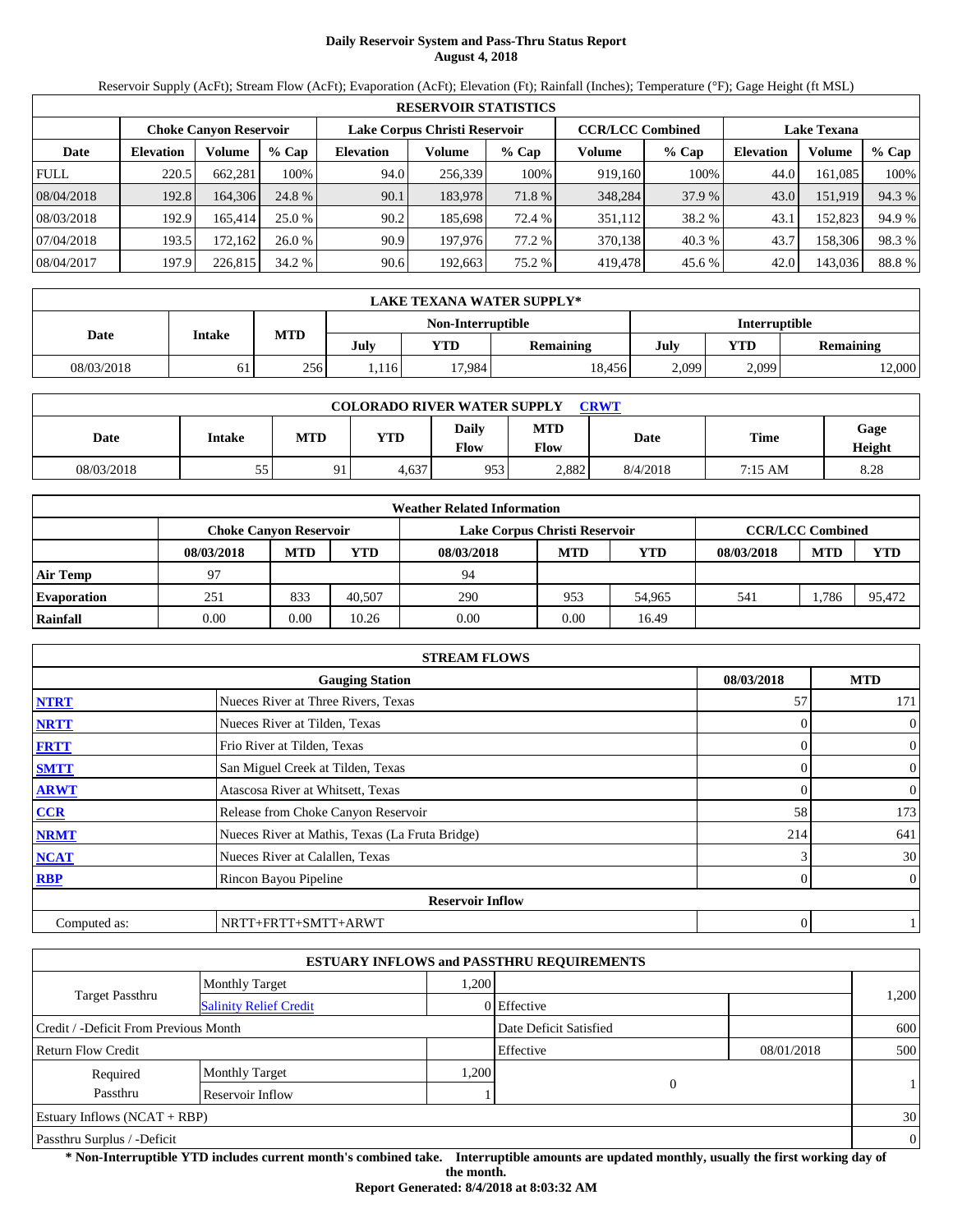## **Daily Reservoir System and Pass-Thru Status Report August 5, 2018**

Reservoir Supply (AcFt); Stream Flow (AcFt); Evaporation (AcFt); Elevation (Ft); Rainfall (Inches); Temperature (°F); Gage Height (ft MSL)

|             | <b>RESERVOIR STATISTICS</b>                                                                                     |         |         |                  |         |         |         |         |                  |         |        |  |
|-------------|-----------------------------------------------------------------------------------------------------------------|---------|---------|------------------|---------|---------|---------|---------|------------------|---------|--------|--|
|             | <b>CCR/LCC Combined</b><br>Lake Corpus Christi Reservoir<br><b>Lake Texana</b><br><b>Choke Canyon Reservoir</b> |         |         |                  |         |         |         |         |                  |         |        |  |
| Date        | <b>Elevation</b>                                                                                                | Volume  | $%$ Cap | <b>Elevation</b> | Volume  | $%$ Cap | Volume  | $%$ Cap | <b>Elevation</b> | Volume  | % Cap  |  |
| <b>FULL</b> | 220.5                                                                                                           | 662.281 | 100%    | 94.0             | 256,339 | 100%    | 919,160 | 100%    | 44.0             | 161.085 | 100%   |  |
| 08/05/2018  | 192.8                                                                                                           | 164,306 | 24.8 %  | 90.1             | 183,978 | 71.8 %  | 348,284 | 37.9 %  | 43.0             | 152,823 | 94.9 % |  |
| 08/04/2018  | 192.8                                                                                                           | 164.306 | 24.8 %  | 90.1             | 183,978 | 71.8 %  | 348,284 | 37.9 %  | 43.0             | 151.919 | 94.3 % |  |
| 07/05/2018  | 193.5                                                                                                           | 172.162 | 26.0%   | 91.0             | 199.764 | 77.9 %  | 371.926 | 40.5 %  | 43.7             | 158,306 | 98.3%  |  |
| 08/05/2017  | 197.8                                                                                                           | 225.471 | 34.0 %  | 90.5             | 190,909 | 74.5 %  | 416,380 | 45.3 %  | 42.0             | 143,036 | 88.8%  |  |

|            | LAKE TEXANA WATER SUPPLY* |            |      |                   |           |               |       |           |  |  |
|------------|---------------------------|------------|------|-------------------|-----------|---------------|-------|-----------|--|--|
|            |                           |            |      | Non-Interruptible |           | Interruptible |       |           |  |  |
| Date       | Intake                    | <b>MTD</b> | Julv | <b>YTD</b>        | Remaining | July          | YTD   | Remaining |  |  |
| 08/04/2018 | 61                        | 318        | .116 | 18,045            | 18.395    | 2,099         | 2,099 | 2,000     |  |  |

| <b>COLORADO RIVER WATER SUPPLY</b><br><b>CRWT</b> |               |     |       |                      |                    |          |             |                |  |  |
|---------------------------------------------------|---------------|-----|-------|----------------------|--------------------|----------|-------------|----------------|--|--|
| Date                                              | <b>Intake</b> | MTD | YTD   | <b>Daily</b><br>Flow | MTD<br><b>Flow</b> | Date     | <b>Time</b> | Gage<br>Height |  |  |
| 08/04/2018                                        | 54            | 145 | 4,691 | 977                  | 3.859              | 8/5/2018 | $6:15$ AM   | 8.41           |  |  |

|                    |                               |            |            | <b>Weather Related Information</b> |            |        |            |                         |            |
|--------------------|-------------------------------|------------|------------|------------------------------------|------------|--------|------------|-------------------------|------------|
|                    | <b>Choke Canvon Reservoir</b> |            |            | Lake Corpus Christi Reservoir      |            |        |            | <b>CCR/LCC Combined</b> |            |
|                    | 08/04/2018                    | <b>MTD</b> | <b>YTD</b> | 08/04/2018                         | <b>MTD</b> | YTD    | 08/04/2018 | <b>MTD</b>              | <b>YTD</b> |
| <b>Air Temp</b>    | 99                            |            |            | 94                                 |            |        |            |                         |            |
| <b>Evaporation</b> | 283                           | .116       | 40.790     | 410                                | .363       | 55.375 | 693        | 2.479                   | 96,165     |
| Rainfall           | 0.00                          | $0.00\,$   | 10.26      | 0.00                               | 0.00       | 16.49  |            |                         |            |

|              | <b>STREAM FLOWS</b>                             |            |                |
|--------------|-------------------------------------------------|------------|----------------|
|              | <b>Gauging Station</b>                          | 08/04/2018 | <b>MTD</b>     |
| <b>NTRT</b>  | Nueces River at Three Rivers, Texas             | 58         | 229            |
| <b>NRTT</b>  | Nueces River at Tilden, Texas                   |            | $\overline{0}$ |
| <b>FRTT</b>  | Frio River at Tilden, Texas                     |            | $\overline{0}$ |
| <b>SMTT</b>  | San Miguel Creek at Tilden, Texas               | 0          | $\overline{0}$ |
| <b>ARWT</b>  | Atascosa River at Whitsett, Texas               | 0          | $\overline{0}$ |
| CCR          | Release from Choke Canyon Reservoir             | 58         | 230            |
| <b>NRMT</b>  | Nueces River at Mathis, Texas (La Fruta Bridge) | 204        | 846            |
| <b>NCAT</b>  | Nueces River at Calallen, Texas                 |            | 33             |
| <b>RBP</b>   | Rincon Bayou Pipeline                           | 0          | $\overline{0}$ |
|              | <b>Reservoir Inflow</b>                         |            |                |
| Computed as: | (NTRT+FRTT+SMTT)-Release from Choke Canyon      | 0          |                |

|                                       |                               |       | <b>ESTUARY INFLOWS and PASSTHRU REQUIREMENTS</b> |            |          |
|---------------------------------------|-------------------------------|-------|--------------------------------------------------|------------|----------|
|                                       | <b>Monthly Target</b>         | 1.200 |                                                  |            |          |
| Target Passthru                       | <b>Salinity Relief Credit</b> |       | 0 Effective                                      |            | 1,200    |
| Credit / -Deficit From Previous Month |                               |       | Date Deficit Satisfied                           |            | 600      |
| Return Flow Credit                    |                               |       | Effective                                        | 08/01/2018 | 500      |
| Required                              | <b>Monthly Target</b>         | 1,200 |                                                  |            |          |
| Passthru                              | Reservoir Inflow              |       | 0                                                |            |          |
| Estuary Inflows $(NCAT + RBP)$        |                               |       |                                                  |            | 33       |
| Passthru Surplus / -Deficit           |                               |       |                                                  |            | $\theta$ |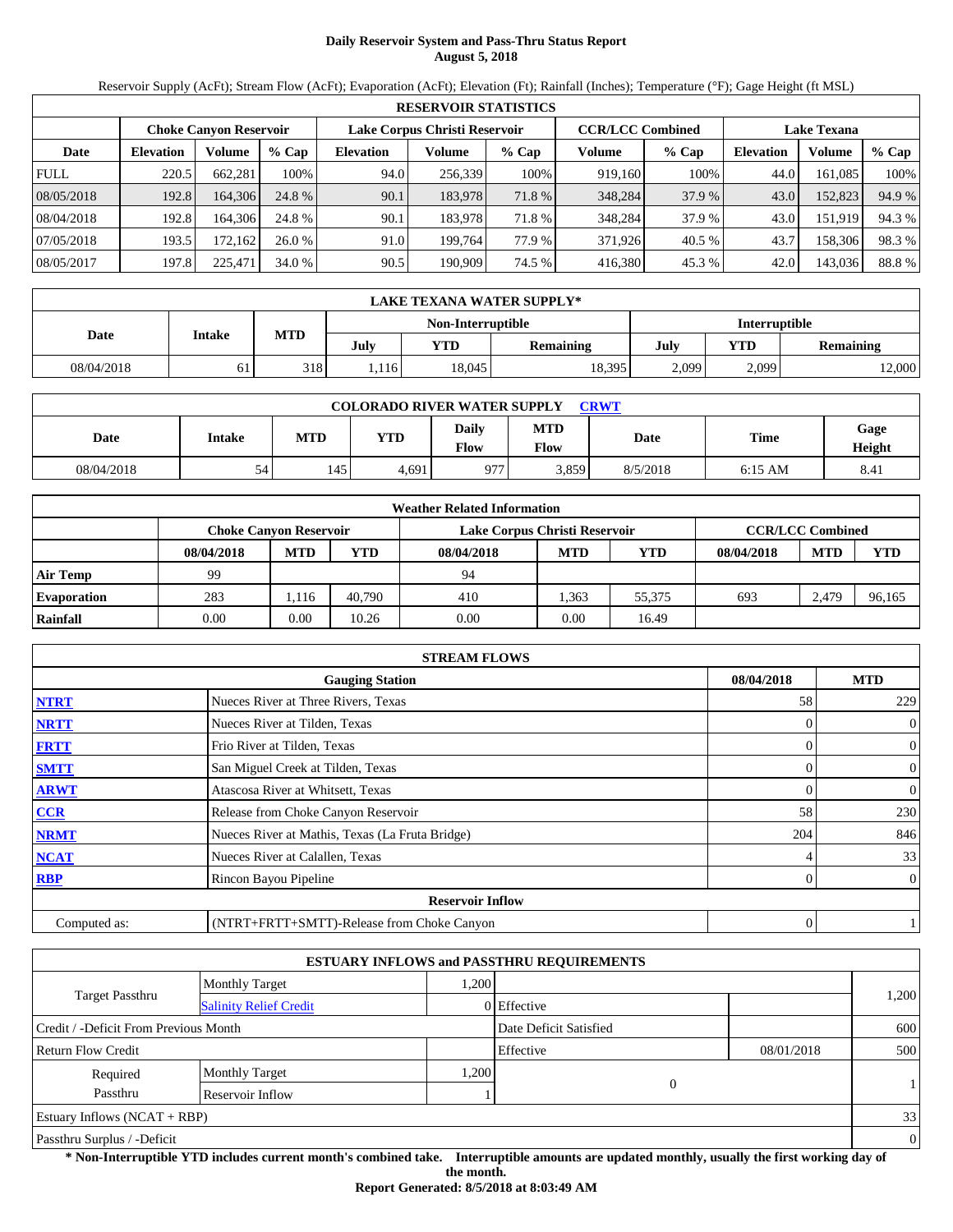## **Daily Reservoir System and Pass-Thru Status Report August 6, 2018**

Reservoir Supply (AcFt); Stream Flow (AcFt); Evaporation (AcFt); Elevation (Ft); Rainfall (Inches); Temperature (°F); Gage Height (ft MSL)

|             | <b>RESERVOIR STATISTICS</b>                                                                                     |         |         |                  |         |         |         |         |                  |         |        |  |
|-------------|-----------------------------------------------------------------------------------------------------------------|---------|---------|------------------|---------|---------|---------|---------|------------------|---------|--------|--|
|             | <b>CCR/LCC Combined</b><br>Lake Corpus Christi Reservoir<br><b>Lake Texana</b><br><b>Choke Canyon Reservoir</b> |         |         |                  |         |         |         |         |                  |         |        |  |
| Date        | <b>Elevation</b>                                                                                                | Volume  | $%$ Cap | <b>Elevation</b> | Volume  | $%$ Cap | Volume  | $%$ Cap | <b>Elevation</b> | Volume  | % Cap  |  |
| <b>FULL</b> | 220.5                                                                                                           | 662.281 | 100%    | 94.0             | 256,339 | 100%    | 919,160 | 100%    | 44.0             | 161.085 | 100%   |  |
| 08/06/2018  | 192.8                                                                                                           | 164,306 | 24.8 %  | 90.1             | 183,978 | 71.8 %  | 348,284 | 37.9 %  | 43.0             | 151,919 | 94.3 % |  |
| 08/05/2018  | 192.8                                                                                                           | 164.306 | 24.8 %  | 90.1             | 183,978 | 71.8 %  | 348,284 | 37.9 %  | 43.1             | 152.823 | 94.9 % |  |
| 07/06/2018  | 193.5                                                                                                           | 172.162 | 26.0%   | 91.0             | 199.764 | 77.9 %  | 371.926 | 40.5 %  | 43.7             | 158,306 | 98.3%  |  |
| 08/06/2017  | 197.8                                                                                                           | 225.471 | 34.0 %  | 90.5             | 190,909 | 74.5 %  | 416,380 | 45.3 %  | 42.0             | 143,036 | 88.8%  |  |

|            | LAKE TEXANA WATER SUPPLY* |            |      |                   |           |       |               |           |  |  |
|------------|---------------------------|------------|------|-------------------|-----------|-------|---------------|-----------|--|--|
|            |                           |            |      | Non-Interruptible |           |       | Interruptible |           |  |  |
| Date       | Intake                    | <b>MTD</b> | July | <b>YTD</b>        | Remaining | July  | YTD           | Remaining |  |  |
| 08/05/2018 | 62                        | 380        | .116 | 18,107            | 18,333    | 2,099 | 2,099         | 2,000     |  |  |

| <b>COLORADO RIVER WATER SUPPLY</b><br>CRWT |        |            |            |               |                           |          |         |                |  |  |
|--------------------------------------------|--------|------------|------------|---------------|---------------------------|----------|---------|----------------|--|--|
| Date                                       | Intake | <b>MTD</b> | <b>YTD</b> | Daily<br>Flow | <b>MTD</b><br><b>Flow</b> | Date     | Time    | Gage<br>Height |  |  |
| 08/05/2018                                 | 54     | 1991       | 4.745      | ,030          | 4.889                     | 8/6/2018 | 7:15 AM | 8.43           |  |  |

|                    |                               |            |            | <b>Weather Related Information</b> |            |        |            |                         |            |
|--------------------|-------------------------------|------------|------------|------------------------------------|------------|--------|------------|-------------------------|------------|
|                    | <b>Choke Canvon Reservoir</b> |            |            | Lake Corpus Christi Reservoir      |            |        |            | <b>CCR/LCC Combined</b> |            |
|                    | 08/05/2018                    | <b>MTD</b> | <b>YTD</b> | 08/05/2018                         | <b>MTD</b> | YTD    | 08/05/2018 | <b>MTD</b>              | <b>YTD</b> |
| Air Temp           | 87                            |            |            | 86                                 |            |        |            |                         |            |
| <b>Evaporation</b> | 135                           | 1,251      | 40.925     | 100                                | .463       | 55.475 | 235        | 2.714                   | 96,400     |
| Rainfall           | 0.05                          | 0.05       | 10.31      | 0.11                               | 0.11       | 16.60  |            |                         |            |

|              | <b>STREAM FLOWS</b>                             |            |                |
|--------------|-------------------------------------------------|------------|----------------|
|              | <b>Gauging Station</b>                          | 08/05/2018 | <b>MTD</b>     |
| <b>NTRT</b>  | Nueces River at Three Rivers, Texas             | 58         | 286            |
| <b>NRTT</b>  | Nueces River at Tilden, Texas                   |            | $\overline{0}$ |
| <b>FRTT</b>  | Frio River at Tilden, Texas                     | 0          | $\overline{0}$ |
| <b>SMTT</b>  | San Miguel Creek at Tilden, Texas               | 0          | $\overline{0}$ |
| <b>ARWT</b>  | Atascosa River at Whitsett, Texas               |            | $\mathbf{0}$   |
| CCR          | Release from Choke Canyon Reservoir             | 58         | 288            |
| <b>NRMT</b>  | Nueces River at Mathis, Texas (La Fruta Bridge) | 191        | 1,037          |
| <b>NCAT</b>  | Nueces River at Calallen, Texas                 | 36         | 69             |
| <b>RBP</b>   | Rincon Bayou Pipeline                           | 0          | $\overline{0}$ |
|              | <b>Reservoir Inflow</b>                         |            |                |
| Computed as: | (NTRT+FRTT+SMTT)-Release from Choke Canyon      | 0          |                |

|                                       |                               |      | <b>ESTUARY INFLOWS and PASSTHRU REQUIREMENTS</b> |            |              |
|---------------------------------------|-------------------------------|------|--------------------------------------------------|------------|--------------|
|                                       | <b>Monthly Target</b>         | ,200 |                                                  |            |              |
| Target Passthru                       | <b>Salinity Relief Credit</b> |      | 0 Effective                                      |            | 1,200        |
| Credit / -Deficit From Previous Month |                               |      | Date Deficit Satisfied                           |            | 600          |
| <b>Return Flow Credit</b>             |                               |      | Effective                                        | 08/01/2018 | 500          |
| Required                              | <b>Monthly Target</b>         | ,200 |                                                  |            |              |
| Passthru                              | Reservoir Inflow              |      | 0                                                |            | $\mathbf{1}$ |
| Estuary Inflows $(NCAT + RBP)$        |                               |      |                                                  |            | 69           |
| Passthru Surplus / -Deficit           |                               |      |                                                  |            | $\theta$     |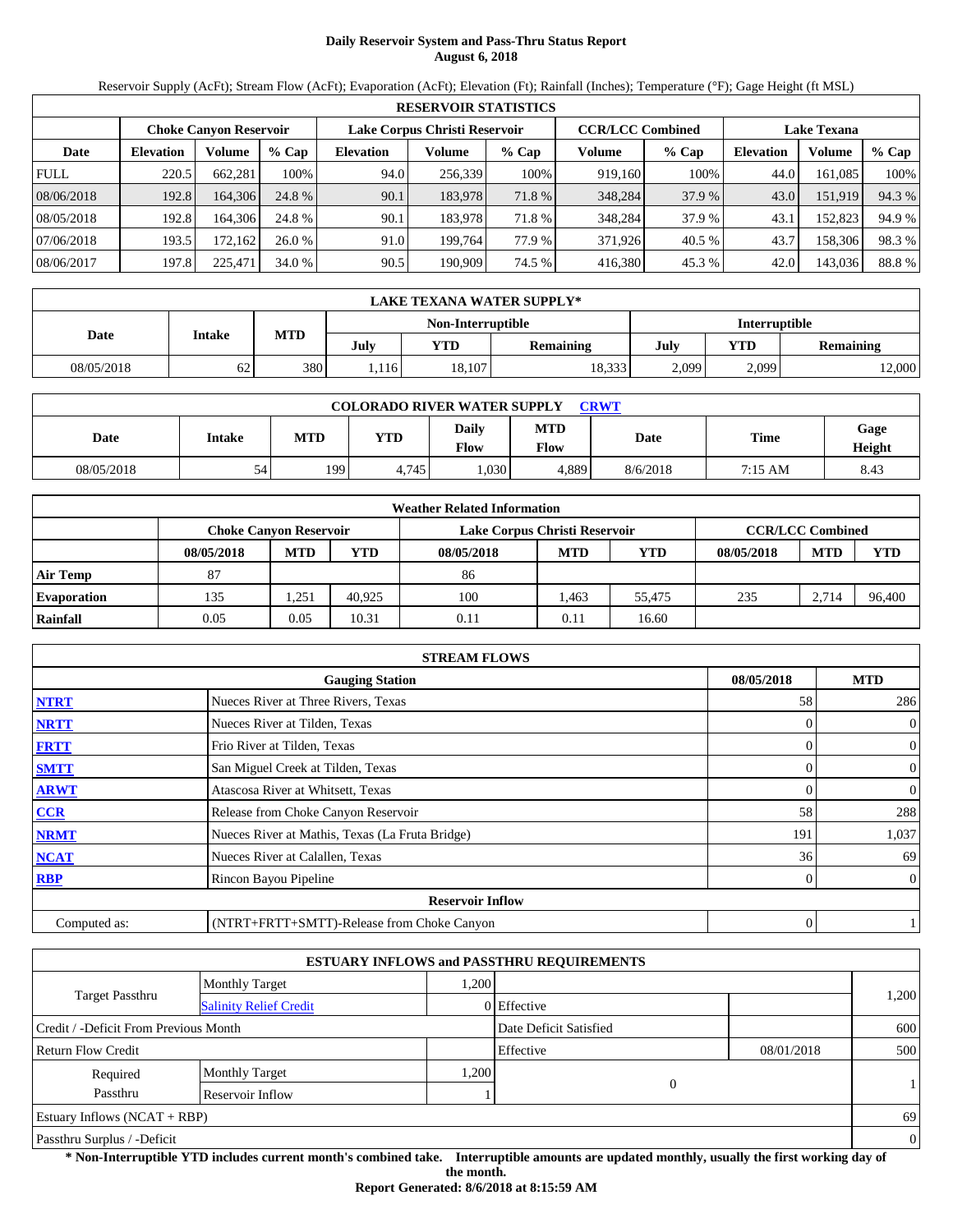# **Daily Reservoir System and Pass-Thru Status Report August 7, 2018**

Reservoir Supply (AcFt); Stream Flow (AcFt); Evaporation (AcFt); Elevation (Ft); Rainfall (Inches); Temperature (°F); Gage Height (ft MSL)

|             | <b>RESERVOIR STATISTICS</b> |                        |         |                  |                               |         |                         |         |                    |         |        |  |  |
|-------------|-----------------------------|------------------------|---------|------------------|-------------------------------|---------|-------------------------|---------|--------------------|---------|--------|--|--|
|             |                             | Choke Canvon Reservoir |         |                  | Lake Corpus Christi Reservoir |         | <b>CCR/LCC Combined</b> |         | <b>Lake Texana</b> |         |        |  |  |
| Date        | <b>Elevation</b>            | Volume                 | $%$ Cap | <b>Elevation</b> | Volume                        | $%$ Cap | Volume                  | $%$ Cap | <b>Elevation</b>   | Volume  | % Cap  |  |  |
| <b>FULL</b> | 220.5                       | 662,281                | 100%    | 94.0             | 256,339                       | 100%    | 919,160                 | 100%    | 44.0               | 161,085 | 100%   |  |  |
| 08/07/2018  | 192.7                       | 163,203                | 24.6 %  | 90.1             | 183,978                       | 71.8 %  | 347,181                 | 37.8 %  | 42.9               | 151,018 | 93.8%  |  |  |
| 08/06/2018  | 192.8                       | 164.306                | 24.8 %  | 90.1             | 183.978                       | 71.8%   | 348,284                 | 37.9 %  | 43.0               | 151.919 | 94.3 % |  |  |
| 07/07/2018  | 193.6                       | 173.304                | 26.1%   | 91.0             | 199.764                       | 77.9 %  | 373,068                 | 40.6 %  | 43.7               | 158,306 | 98.3%  |  |  |
| 08/07/2017  | 197.7                       | 224,131                | 33.8 %  | 90.4             | 189,164                       | 73.8 %  | 413,295                 | 45.0 %  | 42.0               | 143,036 | 88.8%  |  |  |

|            | LAKE TEXANA WATER SUPPLY* |            |      |                   |           |       |               |           |  |  |  |
|------------|---------------------------|------------|------|-------------------|-----------|-------|---------------|-----------|--|--|--|
|            |                           |            |      | Non-Interruptible |           |       | Interruptible |           |  |  |  |
| Date       | Intake                    | <b>MTD</b> | July | <b>YTD</b>        | Remaining | July  | YTD           | Remaining |  |  |  |
| 08/06/2018 | 94                        | 474        | .116 | 18,201            | 18,239    | 2,099 | 2,099         | 2,000     |  |  |  |

| <b>COLORADO RIVER WATER SUPPLY</b><br><b>CRWT</b> |                    |     |            |                      |             |          |             |                |  |  |
|---------------------------------------------------|--------------------|-----|------------|----------------------|-------------|----------|-------------|----------------|--|--|
| Date                                              | Intake             | MTD | <b>YTD</b> | <b>Daily</b><br>Flow | MTD<br>Flow | Date     | <b>Time</b> | Gage<br>Height |  |  |
| 08/06/2018                                        | $\mathcal{D}$<br>∸ | 221 | 4,767      | .068                 | 5.957       | 8/7/2018 | 7:15 AM     | 8.48           |  |  |

|                    | <b>Weather Related Information</b> |            |            |                               |            |        |            |                         |            |  |  |
|--------------------|------------------------------------|------------|------------|-------------------------------|------------|--------|------------|-------------------------|------------|--|--|
|                    | <b>Choke Canvon Reservoir</b>      |            |            | Lake Corpus Christi Reservoir |            |        |            | <b>CCR/LCC Combined</b> |            |  |  |
|                    | 08/06/2018                         | <b>MTD</b> | <b>YTD</b> | 08/06/2018                    | <b>MTD</b> | YTD    | 08/06/2018 | <b>MTD</b>              | <b>YTD</b> |  |  |
| <b>Air Temp</b>    | 94                                 |            |            | 92                            |            |        |            |                         |            |  |  |
| <b>Evaporation</b> | 167                                | .418       | 41.092     | 60                            | .523       | 55.535 | 227        | 2.941                   | 96.627     |  |  |
| Rainfall           | 0.00                               | 0.05       | 10.31      | 0.04                          | 0.15       | 16.64  |            |                         |            |  |  |

|              | <b>STREAM FLOWS</b>                             |            |                |
|--------------|-------------------------------------------------|------------|----------------|
|              | <b>Gauging Station</b>                          | 08/06/2018 | <b>MTD</b>     |
| <b>NTRT</b>  | Nueces River at Three Rivers, Texas             | 58         | 345            |
| <b>NRTT</b>  | Nueces River at Tilden, Texas                   |            | $\overline{0}$ |
| <b>FRTT</b>  | Frio River at Tilden, Texas                     |            | $\overline{0}$ |
| <b>SMTT</b>  | San Miguel Creek at Tilden, Texas               | 0          | $\overline{0}$ |
| <b>ARWT</b>  | Atascosa River at Whitsett, Texas               | 0          | $\overline{0}$ |
| CCR          | Release from Choke Canyon Reservoir             | 58         | 345            |
| <b>NRMT</b>  | Nueces River at Mathis, Texas (La Fruta Bridge) | 182        | 1,219          |
| <b>NCAT</b>  | Nueces River at Calallen, Texas                 | 19         | 89             |
| <b>RBP</b>   | Rincon Bayou Pipeline                           | 0          | $\overline{0}$ |
|              | <b>Reservoir Inflow</b>                         |            |                |
| Computed as: | (NTRT+FRTT+SMTT)-Release from Choke Canyon      |            |                |

|                                       |                               |      | <b>ESTUARY INFLOWS and PASSTHRU REQUIREMENTS</b> |            |              |
|---------------------------------------|-------------------------------|------|--------------------------------------------------|------------|--------------|
|                                       | <b>Monthly Target</b>         | .200 |                                                  |            |              |
| Target Passthru                       | <b>Salinity Relief Credit</b> |      | 0 Effective                                      |            | 1,200        |
| Credit / -Deficit From Previous Month |                               |      | Date Deficit Satisfied                           |            | 600          |
| <b>Return Flow Credit</b>             |                               |      | Effective                                        | 08/01/2018 | 500          |
| Required                              | <b>Monthly Target</b>         | ,200 |                                                  |            |              |
| Passthru                              | Reservoir Inflow              |      | 0                                                |            | 1            |
| <b>Estuary Inflows (NCAT + RBP)</b>   |                               |      |                                                  |            | 89           |
| Passthru Surplus / -Deficit           |                               |      |                                                  |            | $\mathbf{0}$ |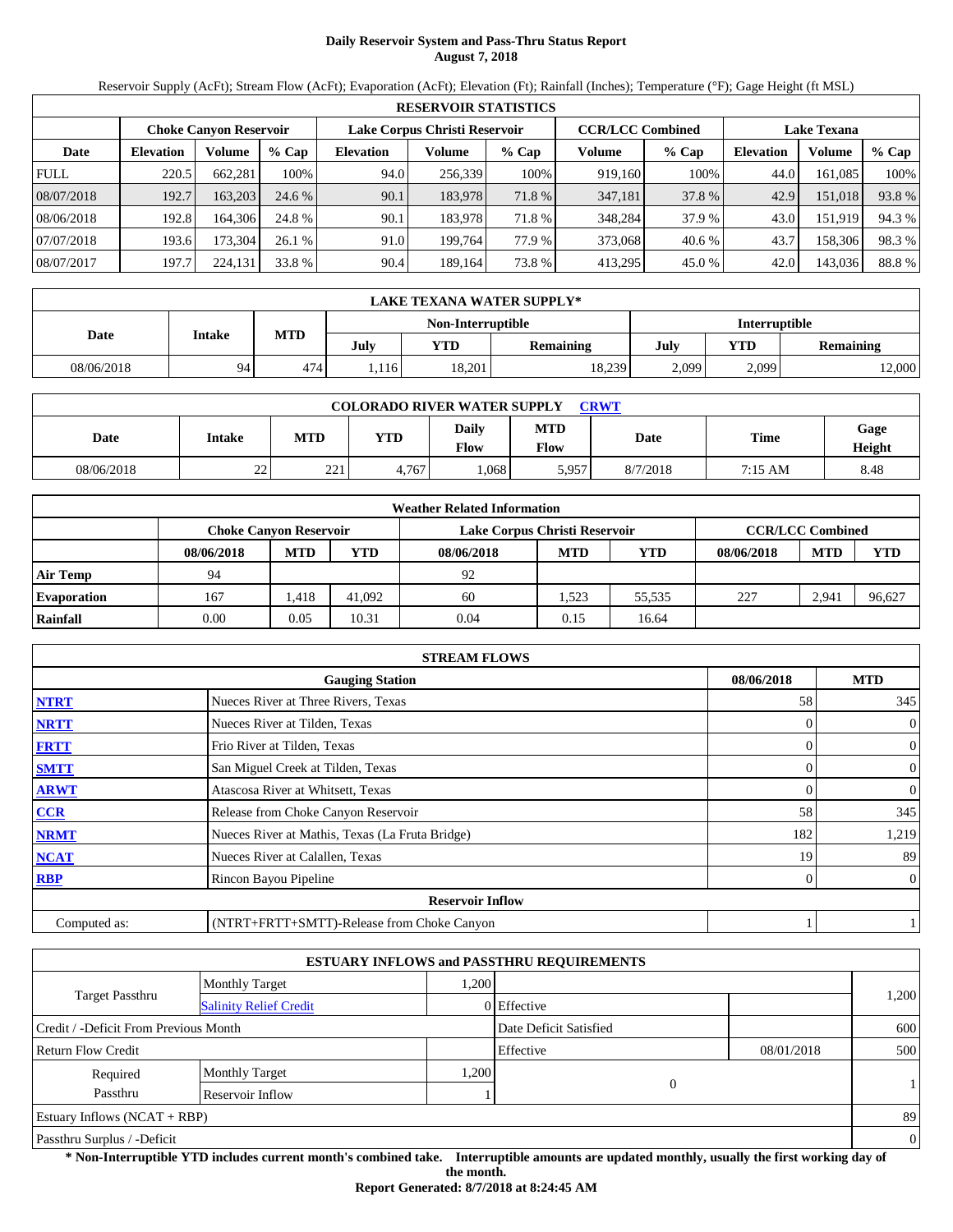# **Daily Reservoir System and Pass-Thru Status Report August 8, 2018**

Reservoir Supply (AcFt); Stream Flow (AcFt); Evaporation (AcFt); Elevation (Ft); Rainfall (Inches); Temperature (°F); Gage Height (ft MSL)

|             | <b>RESERVOIR STATISTICS</b> |                               |         |                  |                               |         |                         |         |                    |         |       |  |
|-------------|-----------------------------|-------------------------------|---------|------------------|-------------------------------|---------|-------------------------|---------|--------------------|---------|-------|--|
|             |                             | <b>Choke Canyon Reservoir</b> |         |                  | Lake Corpus Christi Reservoir |         | <b>CCR/LCC Combined</b> |         | <b>Lake Texana</b> |         |       |  |
| Date        | <b>Elevation</b>            | Volume                        | $%$ Cap | <b>Elevation</b> | Volume                        | $%$ Cap | Volume                  | $%$ Cap | <b>Elevation</b>   | Volume  | % Cap |  |
| <b>FULL</b> | 220.5                       | 662,281                       | 100%    | 94.0             | 256,339                       | 100%    | 919,160                 | 100%    | 44.0               | 161.085 | 100%  |  |
| 08/08/2018  | 192.7                       | 163.203                       | 24.6 %  | 90.0             | 182.266                       | 71.1 %  | 345,469                 | 37.6 %  | 42.9               | 151,018 | 93.8% |  |
| 08/07/2018  | 192.7                       | 163.203                       | 24.6 %  | 90.1             | 183,978                       | 71.8 %  | 347,181                 | 37.8 %  | 42.9               | 151,018 | 93.8% |  |
| 07/08/2018  | 193.6                       | 173,304                       | 26.1%   | 90.9             | 197,976                       | 77.2 %  | 371.280                 | 40.4 %  | 43.7               | 158,306 | 98.3% |  |
| 08/08/2017  | 197.7                       | 224,131                       | 33.8 %  | 90.4             | 189,164                       | 73.8%   | 413,295                 | 45.0 %  | 41.9               | 142,163 | 88.3% |  |

|            | LAKE TEXANA WATER SUPPLY* |     |      |                   |           |               |       |           |  |  |  |
|------------|---------------------------|-----|------|-------------------|-----------|---------------|-------|-----------|--|--|--|
|            |                           |     |      | Non-Interruptible |           | Interruptible |       |           |  |  |  |
| Date       | Intake                    | MTD | July | <b>YTD</b>        | Remaining | July          | YTD   | Remaining |  |  |  |
| 08/07/2018 | 116                       | 589 | .116 | 18,317            | 18,123    | 2,099         | 2,099 | 2,000     |  |  |  |

| <b>COLORADO RIVER WATER SUPPLY</b><br><b>CRWT</b> |        |           |            |                      |             |          |           |                |  |  |
|---------------------------------------------------|--------|-----------|------------|----------------------|-------------|----------|-----------|----------------|--|--|
| Date                                              | Intake | MTD       | <b>YTD</b> | <b>Daily</b><br>Flow | MTD<br>Flow | Date     | Time      | Gage<br>Height |  |  |
| 08/07/2018                                        |        | 221<br>∠∠ | 4.767      | .070                 | 7,027       | 8/8/2018 | $6:15$ AM | 8.48           |  |  |

|                    |                               |            |            | <b>Weather Related Information</b> |            |        |            |                         |            |
|--------------------|-------------------------------|------------|------------|------------------------------------|------------|--------|------------|-------------------------|------------|
|                    | <b>Choke Canvon Reservoir</b> |            |            | Lake Corpus Christi Reservoir      |            |        |            | <b>CCR/LCC Combined</b> |            |
|                    | 08/07/2018                    | <b>MTD</b> | <b>YTD</b> | 08/07/2018                         | <b>MTD</b> | YTD    | 08/07/2018 | <b>MTD</b>              | <b>YTD</b> |
| <b>Air Temp</b>    | 96                            |            |            | 91                                 |            |        |            |                         |            |
| <b>Evaporation</b> | 244                           | .662       | 41,336     | 288                                | 1.811      | 55.823 | 532        | 3.473                   | 97.159     |
| Rainfall           | 0.00                          | 0.05       | 10.31      | 0.26                               | 0.41       | 16.90  |            |                         |            |

|              | <b>STREAM FLOWS</b>                             |            |                |
|--------------|-------------------------------------------------|------------|----------------|
|              | <b>Gauging Station</b>                          | 08/07/2018 | <b>MTD</b>     |
| <b>NTRT</b>  | Nueces River at Three Rivers, Texas             | 60         | 404            |
| <b>NRTT</b>  | Nueces River at Tilden, Texas                   |            | $\overline{0}$ |
| <b>FRTT</b>  | Frio River at Tilden, Texas                     |            | $\overline{0}$ |
| <b>SMTT</b>  | San Miguel Creek at Tilden, Texas               | 0          | $\overline{0}$ |
| <b>ARWT</b>  | Atascosa River at Whitsett, Texas               | 0          | $\overline{0}$ |
| CCR          | Release from Choke Canyon Reservoir             | 58         | 403            |
| <b>NRMT</b>  | Nueces River at Mathis, Texas (La Fruta Bridge) | 177        | 1,396          |
| <b>NCAT</b>  | Nueces River at Calallen, Texas                 |            | 90             |
| <b>RBP</b>   | Rincon Bayou Pipeline                           | 0          | $\overline{0}$ |
|              | <b>Reservoir Inflow</b>                         |            |                |
| Computed as: | (NTRT+FRTT+SMTT)-Release from Choke Canyon      | 2          | $\overline{4}$ |

|                                       |                               |      | <b>ESTUARY INFLOWS and PASSTHRU REQUIREMENTS</b> |            |                |
|---------------------------------------|-------------------------------|------|--------------------------------------------------|------------|----------------|
|                                       | <b>Monthly Target</b>         | ,200 |                                                  |            |                |
| Target Passthru                       | <b>Salinity Relief Credit</b> |      | 0 Effective                                      |            | 1,200          |
| Credit / -Deficit From Previous Month |                               |      | Date Deficit Satisfied                           |            | 600            |
| <b>Return Flow Credit</b>             |                               |      | Effective                                        | 08/01/2018 | 500            |
| Required                              | <b>Monthly Target</b>         | ,200 |                                                  |            |                |
| Passthru                              | Reservoir Inflow              |      | 0                                                |            | $\overline{4}$ |
| Estuary Inflows $(NCAT + RBP)$        |                               |      |                                                  |            | 90             |
| Passthru Surplus / -Deficit           |                               |      |                                                  |            | $\theta$       |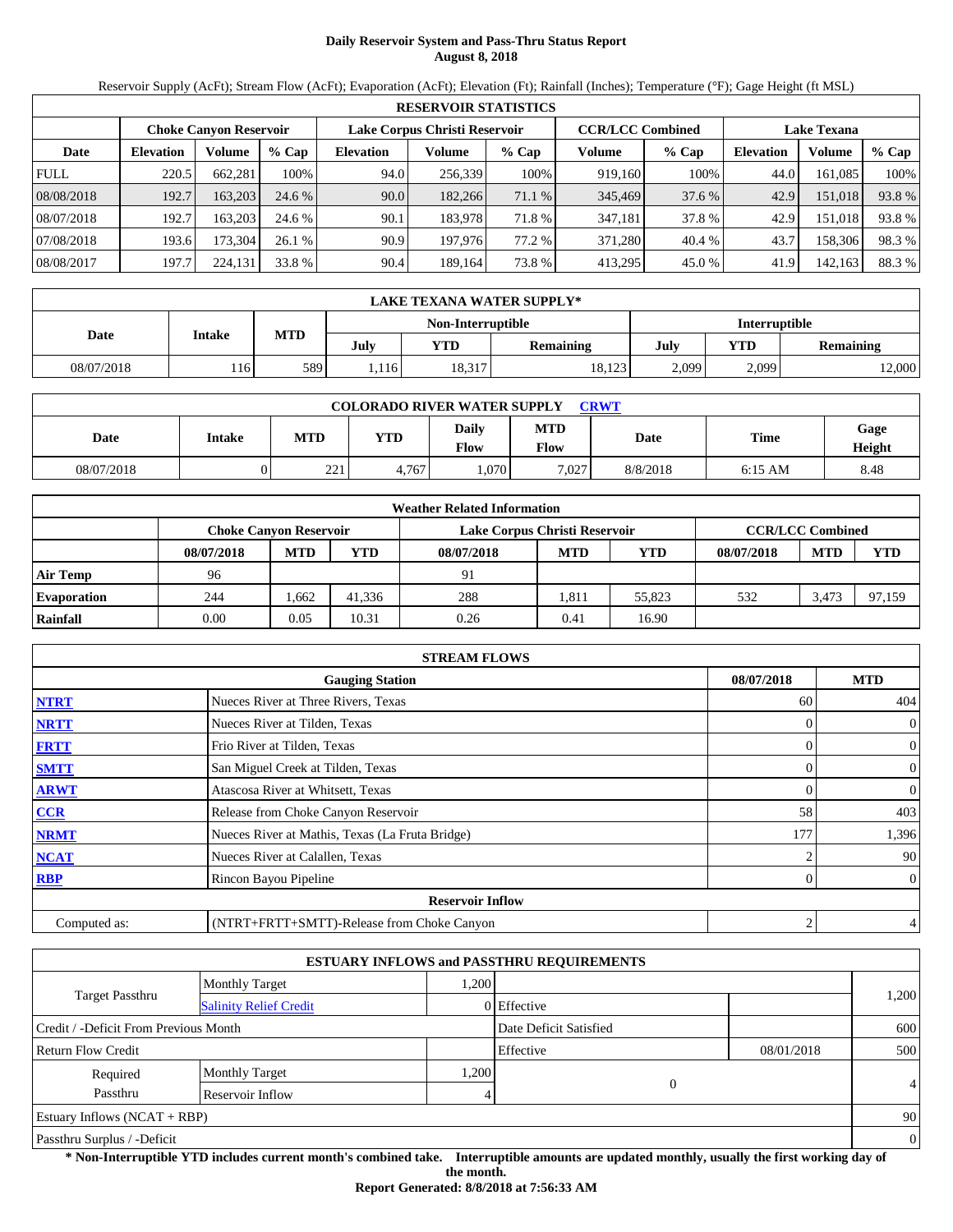# **Daily Reservoir System and Pass-Thru Status Report August 9, 2018**

Reservoir Supply (AcFt); Stream Flow (AcFt); Evaporation (AcFt); Elevation (Ft); Rainfall (Inches); Temperature (°F); Gage Height (ft MSL)

|             | <b>RESERVOIR STATISTICS</b> |                               |         |                               |         |         |                         |         |                    |         |        |  |  |
|-------------|-----------------------------|-------------------------------|---------|-------------------------------|---------|---------|-------------------------|---------|--------------------|---------|--------|--|--|
|             |                             | <b>Choke Canyon Reservoir</b> |         | Lake Corpus Christi Reservoir |         |         | <b>CCR/LCC Combined</b> |         | <b>Lake Texana</b> |         |        |  |  |
| Date        | <b>Elevation</b>            | Volume                        | $%$ Cap | <b>Elevation</b>              | Volume  | $%$ Cap | Volume                  | $%$ Cap | <b>Elevation</b>   | Volume  | % Cap  |  |  |
| <b>FULL</b> | 220.5                       | 662.281                       | 100%    | 94.0                          | 256,339 | 100%    | 919,160                 | 100%    | 44.0               | 161.085 | 100%   |  |  |
| 08/09/2018  | 192.7                       | 163.203                       | 24.6 %  | 90.0                          | 182.266 | 71.1 %  | 345,469                 | 37.6 %  | 42.9               | 151,018 | 93.8%  |  |  |
| 08/08/2018  | 192.7                       | 163.203                       | 24.6 %  | 90.0                          | 182.266 | 71.1 %  | 345,469                 | 37.6 %  | 42.9               | 151.018 | 93.8%  |  |  |
| 07/09/2018  | 193.5                       | 172.162                       | 26.0%   | 90.9                          | 197,976 | 77.2 %  | 370,138                 | 40.3 %  | 43.7               | 158,306 | 98.3%  |  |  |
| 08/09/2017  | 197.8                       | 225.471                       | 34.0 %  | 90.4                          | 189,164 | 73.8 %  | 414,635                 | 45.1 %  | 41.9               | 142,163 | 88.3 % |  |  |

|            | LAKE TEXANA WATER SUPPLY* |            |      |                   |           |               |       |           |  |  |
|------------|---------------------------|------------|------|-------------------|-----------|---------------|-------|-----------|--|--|
|            |                           |            |      | Non-Interruptible |           | Interruptible |       |           |  |  |
| Date       | Intake                    | <b>MTD</b> | Julv | <b>YTD</b>        | Remaining | July          | YTD   | Remaining |  |  |
| 08/08/2018 | 116                       | 7061       | .116 | 18,433            | 18,007    | 2,099         | 2,099 | 2,000     |  |  |

| <b>COLORADO RIVER WATER SUPPLY</b><br>CRWT |        |            |            |               |                           |          |         |                |  |  |
|--------------------------------------------|--------|------------|------------|---------------|---------------------------|----------|---------|----------------|--|--|
| <b>Date</b>                                | Intake | <b>MTD</b> | <b>YTD</b> | Daily<br>Flow | <b>MTD</b><br><b>Flow</b> | Date     | Time    | Gage<br>Height |  |  |
| 08/08/2018                                 |        | 221<br>ـــ | 4,767      | .068          | 8,095                     | 8/9/2018 | 7:15 AM | 8.55           |  |  |

|                    | <b>Weather Related Information</b> |            |            |                               |            |            |            |                         |            |  |  |
|--------------------|------------------------------------|------------|------------|-------------------------------|------------|------------|------------|-------------------------|------------|--|--|
|                    | <b>Choke Canvon Reservoir</b>      |            |            | Lake Corpus Christi Reservoir |            |            |            | <b>CCR/LCC Combined</b> |            |  |  |
|                    | 08/08/2018                         | <b>MTD</b> | <b>YTD</b> | 08/08/2018                    | <b>MTD</b> | <b>YTD</b> | 08/08/2018 | <b>MTD</b>              | <b>YTD</b> |  |  |
| Air Temp           | 98                                 |            |            | 95                            |            |            |            |                         |            |  |  |
| <b>Evaporation</b> | 276                                | .938       | 41.612     | 298                           | 2,109      | 56.121     | 574        | 4,047                   | 97.733     |  |  |
| Rainfall           | 0.00                               | 0.05       | 10.31      | 0.00                          | 0.41       | 16.90      |            |                         |            |  |  |

|              | <b>STREAM FLOWS</b>                             |            |                  |
|--------------|-------------------------------------------------|------------|------------------|
|              | <b>Gauging Station</b>                          | 08/08/2018 | <b>MTD</b>       |
| <b>NTRT</b>  | Nueces River at Three Rivers, Texas             | 59         | 463              |
| <b>NRTT</b>  | Nueces River at Tilden, Texas                   |            | $\overline{0}$   |
| <b>FRTT</b>  | Frio River at Tilden, Texas                     |            |                  |
| <b>SMTT</b>  | San Miguel Creek at Tilden, Texas               |            | 0                |
| <b>ARWT</b>  | Atascosa River at Whitsett, Texas               |            | $\boldsymbol{0}$ |
| <b>CCR</b>   | Release from Choke Canyon Reservoir             | 58         | 461              |
| <b>NRMT</b>  | Nueces River at Mathis, Texas (La Fruta Bridge) | 167        | 1,563            |
| <b>NCAT</b>  | Nueces River at Calallen, Texas                 |            | 91               |
| <b>RBP</b>   | Rincon Bayou Pipeline                           |            | $\overline{0}$   |
|              | <b>Reservoir Inflow</b>                         |            |                  |
| Computed as: | (NTRT+FRTT+SMTT)-Release from Choke Canyon      |            | 5                |

|                                                  |                       |       | <b>ESTUARY INFLOWS and PASSTHRU REQUIREMENTS</b> |            |                |
|--------------------------------------------------|-----------------------|-------|--------------------------------------------------|------------|----------------|
|                                                  | <b>Monthly Target</b> | 0.200 |                                                  |            |                |
| Target Passthru<br><b>Salinity Relief Credit</b> |                       |       | 0 Effective                                      |            | 1,200          |
| Credit / -Deficit From Previous Month            |                       |       | Date Deficit Satisfied                           |            | 600            |
| Return Flow Credit                               |                       |       | Effective                                        | 08/01/2018 | 500            |
| Required                                         | <b>Monthly Target</b> | 1,200 |                                                  |            |                |
| Passthru                                         | Reservoir Inflow      |       | $\Omega$                                         |            | 5 <sup>1</sup> |
| Estuary Inflows $(NCAT + RBP)$                   |                       |       |                                                  |            | 91             |
| Passthru Surplus / -Deficit                      |                       |       |                                                  |            | $\overline{0}$ |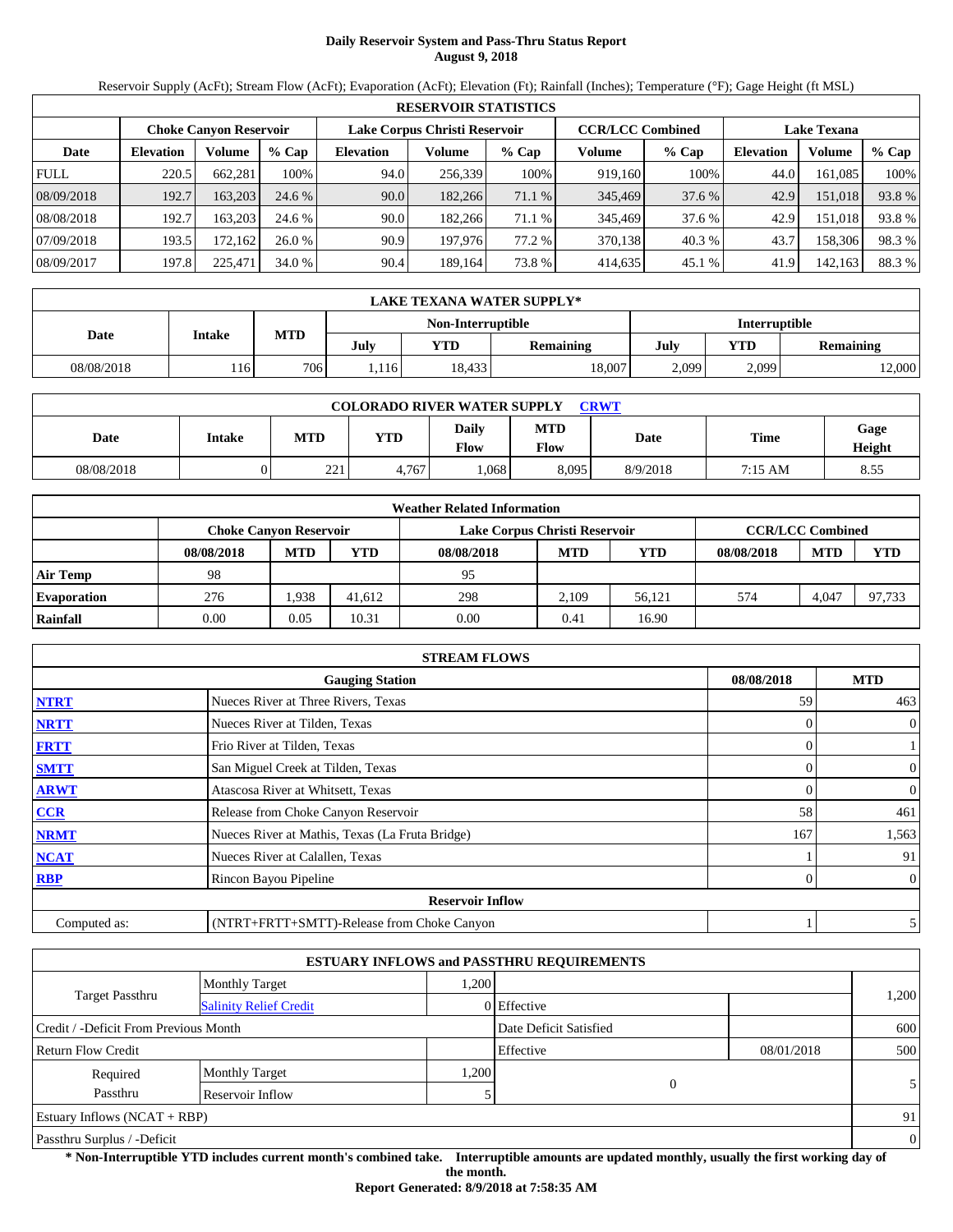# **Daily Reservoir System and Pass-Thru Status Report August 10, 2018**

Reservoir Supply (AcFt); Stream Flow (AcFt); Evaporation (AcFt); Elevation (Ft); Rainfall (Inches); Temperature (°F); Gage Height (ft MSL)

|             | <b>RESERVOIR STATISTICS</b> |                               |         |                               |         |         |                         |         |                    |         |        |  |  |
|-------------|-----------------------------|-------------------------------|---------|-------------------------------|---------|---------|-------------------------|---------|--------------------|---------|--------|--|--|
|             |                             | <b>Choke Canyon Reservoir</b> |         | Lake Corpus Christi Reservoir |         |         | <b>CCR/LCC Combined</b> |         | <b>Lake Texana</b> |         |        |  |  |
| Date        | <b>Elevation</b>            | Volume                        | $%$ Cap | <b>Elevation</b>              | Volume  | $%$ Cap | Volume                  | $%$ Cap | <b>Elevation</b>   | Volume  | % Cap  |  |  |
| <b>FULL</b> | 220.5                       | 662.281                       | 100%    | 94.0                          | 256,339 | 100%    | 919,160                 | 100%    | 44.0               | 161.085 | 100%   |  |  |
| 08/10/2018  | 192.6                       | 162,104                       | 24.5 %  | 90.0                          | 182.266 | 71.1 %  | 344,370                 | 37.5 %  | 42.9               | 151,018 | 93.8%  |  |  |
| 08/09/2018  | 192.7                       | 163.203                       | 24.6 %  | 90.0                          | 182.266 | 71.1 %  | 345,469                 | 37.6 %  | 42.9               | 151.018 | 93.8%  |  |  |
| 07/10/2018  | 193.6                       | 173.304                       | 26.1%   | 90.9                          | 197,976 | 77.2 %  | 371.280                 | 40.4 %  | 43.8               | 159.229 | 98.8%  |  |  |
| 08/10/2017  | 197.8                       | 225.471                       | 34.0 %  | 90.4                          | 189,164 | 73.8 %  | 414,635                 | 45.1 %  | 41.9               | 142,163 | 88.3 % |  |  |

|            | LAKE TEXANA WATER SUPPLY* |            |      |                   |           |               |       |           |  |  |  |
|------------|---------------------------|------------|------|-------------------|-----------|---------------|-------|-----------|--|--|--|
|            |                           |            |      | Non-Interruptible |           | Interruptible |       |           |  |  |  |
| Date       | Intake                    | <b>MTD</b> | Julv | <b>YTD</b>        | Remaining | July          | YTD   | Remaining |  |  |  |
| 08/09/2018 | 117                       | 822        | .116 | 18,550            | 17,890    | 2,099         | 2,099 | 2,000     |  |  |  |

| <b>COLORADO RIVER WATER SUPPLY</b><br>CRWT |        |                        |            |                      |                    |           |             |                |  |  |
|--------------------------------------------|--------|------------------------|------------|----------------------|--------------------|-----------|-------------|----------------|--|--|
| Date                                       | Intake | MTD                    | <b>YTD</b> | <b>Daily</b><br>Flow | <b>MTD</b><br>Flow | Date      | <b>Time</b> | Gage<br>Height |  |  |
| 08/09/2018                                 |        | $\mathbf{a}$<br>ل کے ک | 4.767      | .078                 | 9.173              | 8/10/2018 | 7:15 AM     | 8.44           |  |  |

|                    | <b>Weather Related Information</b> |                                                                                           |            |            |            |            |            |            |            |  |  |
|--------------------|------------------------------------|-------------------------------------------------------------------------------------------|------------|------------|------------|------------|------------|------------|------------|--|--|
|                    |                                    | <b>CCR/LCC Combined</b><br>Lake Corpus Christi Reservoir<br><b>Choke Canvon Reservoir</b> |            |            |            |            |            |            |            |  |  |
|                    | 08/09/2018                         | <b>MTD</b>                                                                                | <b>YTD</b> | 08/09/2018 | <b>MTD</b> | <b>YTD</b> | 08/09/2018 | <b>MTD</b> | <b>YTD</b> |  |  |
| <b>Air Temp</b>    | 100                                |                                                                                           |            | 96         |            |            |            |            |            |  |  |
| <b>Evaporation</b> | 275                                | 2.213                                                                                     | 41,887     | 328        | 2.437      | 56.449     | 603        | 4.650      | 98,336     |  |  |
| Rainfall           | 0.00                               | 0.05                                                                                      | 10.31      | 0.00       | 0.41       | 16.90      |            |            |            |  |  |

|              | <b>STREAM FLOWS</b>                             |            |                |
|--------------|-------------------------------------------------|------------|----------------|
|              | <b>Gauging Station</b>                          | 08/09/2018 | <b>MTD</b>     |
| <b>NTRT</b>  | Nueces River at Three Rivers, Texas             | 58         | 521            |
| <b>NRTT</b>  | Nueces River at Tilden, Texas                   | 0          | $\mathbf{0}$   |
| <b>FRTT</b>  | Frio River at Tilden, Texas                     | $\Omega$   |                |
| <b>SMTT</b>  | San Miguel Creek at Tilden, Texas               | $\Omega$   | $\mathbf{0}$   |
| <b>ARWT</b>  | Atascosa River at Whitsett, Texas               | 0          | $\mathbf{0}$   |
| <b>CCR</b>   | Release from Choke Canyon Reservoir             | 58         | 518            |
| <b>NRMT</b>  | Nueces River at Mathis, Texas (La Fruta Bridge) | 174        | 1,736          |
| <b>NCAT</b>  | Nueces River at Calallen, Texas                 |            | 92             |
| <b>RBP</b>   | Rincon Bayou Pipeline                           | 0          | $\overline{0}$ |
|              | <b>Reservoir Inflow</b>                         |            |                |
| Computed as: | (NTRT+FRTT+SMTT)-Release from Choke Canyon      |            |                |

|                                       |                               |      | <b>ESTUARY INFLOWS and PASSTHRU REQUIREMENTS</b> |            |                |
|---------------------------------------|-------------------------------|------|--------------------------------------------------|------------|----------------|
|                                       | <b>Monthly Target</b>         | .200 |                                                  |            |                |
| Target Passthru                       | <b>Salinity Relief Credit</b> |      | 0 Effective                                      |            | 1,200          |
| Credit / -Deficit From Previous Month |                               |      | Date Deficit Satisfied                           |            | 600            |
| Return Flow Credit                    |                               |      | Effective                                        | 08/01/2018 | 500            |
| Required                              | <b>Monthly Target</b>         | .200 |                                                  |            |                |
| Passthru                              | Reservoir Inflow              |      | $\Omega$                                         |            | 5 <sup>1</sup> |
| Estuary Inflows $(NCAT + RBP)$        |                               |      |                                                  |            | 92             |
| Passthru Surplus / -Deficit           |                               |      |                                                  |            | $\overline{0}$ |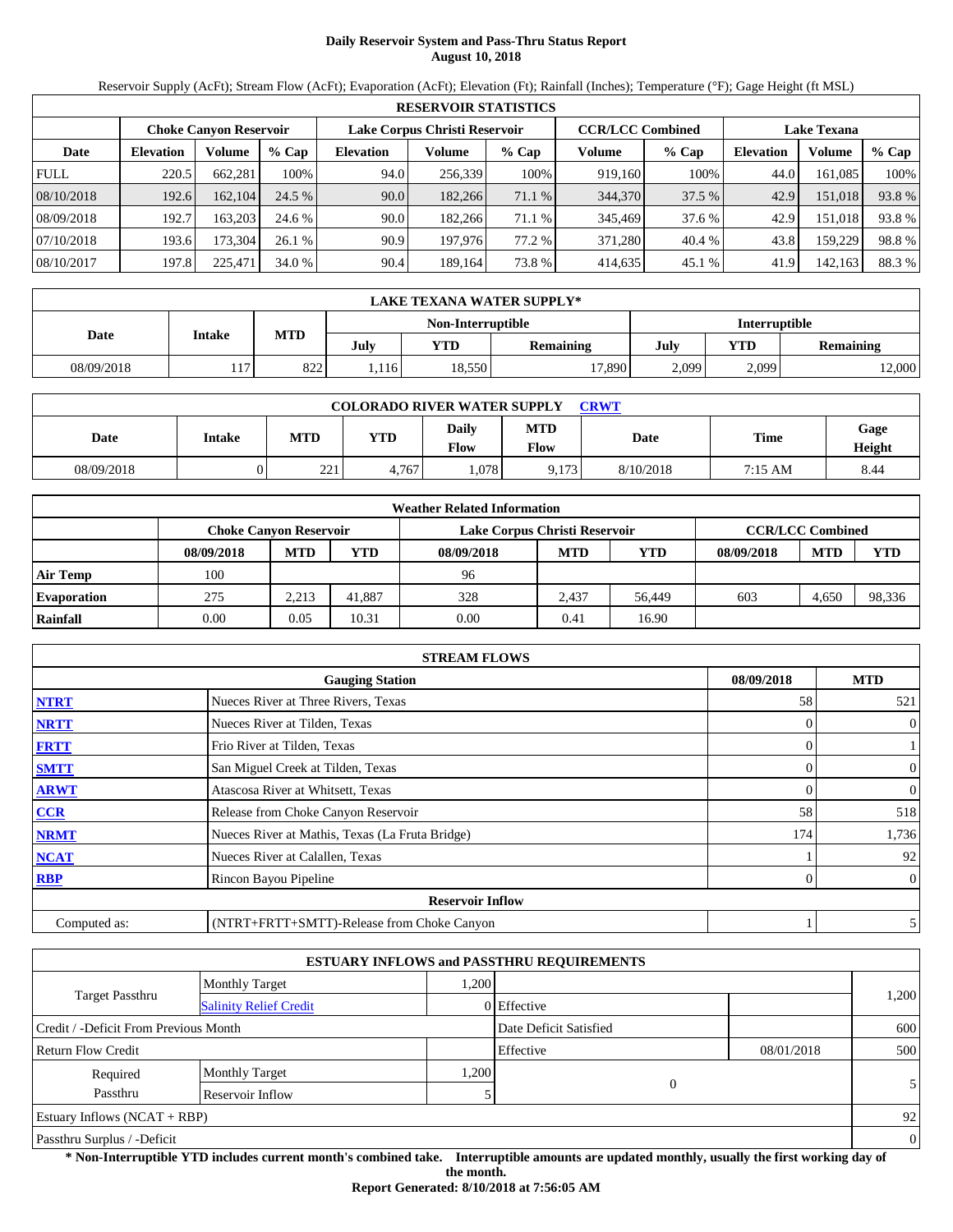# **Daily Reservoir System and Pass-Thru Status Report August 11, 2018**

Reservoir Supply (AcFt); Stream Flow (AcFt); Evaporation (AcFt); Elevation (Ft); Rainfall (Inches); Temperature (°F); Gage Height (ft MSL)

|             | <b>RESERVOIR STATISTICS</b>                                                                                     |         |         |                  |         |         |         |         |                  |         |        |  |
|-------------|-----------------------------------------------------------------------------------------------------------------|---------|---------|------------------|---------|---------|---------|---------|------------------|---------|--------|--|
|             | <b>CCR/LCC Combined</b><br>Lake Corpus Christi Reservoir<br><b>Lake Texana</b><br><b>Choke Canyon Reservoir</b> |         |         |                  |         |         |         |         |                  |         |        |  |
| Date        | <b>Elevation</b>                                                                                                | Volume  | $%$ Cap | <b>Elevation</b> | Volume  | $%$ Cap | Volume  | $%$ Cap | <b>Elevation</b> | Volume  | % Cap  |  |
| <b>FULL</b> | 220.5                                                                                                           | 662.281 | 100%    | 94.0             | 256,339 | 100%    | 919,160 | 100%    | 44.0             | 161.085 | 100%   |  |
| 08/11/2018  | 192.6                                                                                                           | 162,104 | 24.5 %  | 90.0             | 182.266 | 71.1 %  | 344,370 | 37.5 %  | 42.8             | 150,120 | 93.2 % |  |
| 08/10/2018  | 192.6                                                                                                           | 162.104 | 24.5 %  | 90.0             | 182.266 | 71.1 %  | 344,370 | 37.5 %  | 42.9             | 151.018 | 93.8%  |  |
| 07/11/2018  | 193.5                                                                                                           | 172.162 | 26.0%   | 90.9             | 197,976 | 77.2 %  | 370,138 | 40.3 %  | 43.8             | 159.229 | 98.8%  |  |
| 08/11/2017  | 197.7                                                                                                           | 224,131 | 33.8 %  | 90.4             | 189,164 | 73.8 %  | 413,295 | 45.0 %  | 41.9             | 142,163 | 88.3 % |  |

|            | LAKE TEXANA WATER SUPPLY* |            |      |                   |           |               |       |           |  |  |
|------------|---------------------------|------------|------|-------------------|-----------|---------------|-------|-----------|--|--|
|            |                           |            |      | Non-Interruptible |           | Interruptible |       |           |  |  |
| Date       | Intake                    | <b>MTD</b> | Julv | <b>YTD</b>        | Remaining | July          | YTD   | Remaining |  |  |
| 08/10/2018 | 117                       | 939        | .116 | 18,667            | 17,773    | 2,099         | 2,099 | 12,000    |  |  |

| <b>COLORADO RIVER WATER SUPPLY</b><br>CRWT |        |            |            |                      |                    |           |             |                |  |  |  |
|--------------------------------------------|--------|------------|------------|----------------------|--------------------|-----------|-------------|----------------|--|--|--|
| Date                                       | Intake | <b>MTD</b> | <b>YTD</b> | Daily<br><b>Flow</b> | <b>MTD</b><br>Flow | Date      | <b>Time</b> | Gage<br>Height |  |  |  |
| 08/10/2018                                 |        | 221        | 4.767      | .042                 | 10.215             | 8/11/2018 | $6:15$ AM   | 8.43           |  |  |  |

|                    |                               |            |            | <b>Weather Related Information</b> |            |        |            |                         |        |
|--------------------|-------------------------------|------------|------------|------------------------------------|------------|--------|------------|-------------------------|--------|
|                    | <b>Choke Canvon Reservoir</b> |            |            | Lake Corpus Christi Reservoir      |            |        |            | <b>CCR/LCC Combined</b> |        |
|                    | 08/10/2018                    | <b>MTD</b> | <b>YTD</b> | 08/10/2018                         | <b>MTD</b> | YTD    | 08/10/2018 | <b>MTD</b>              | YTD    |
| <b>Air Temp</b>    | 98                            |            |            | 96                                 |            |        |            |                         |        |
| <b>Evaporation</b> | 243                           | 2.456      | 42.130     | 388                                | 2,825      | 56,837 | 631        | 5.281                   | 98,967 |
| Rainfall           | 0.00                          | 0.05       | 10.31      | 0.00                               | 0.41       | 16.90  |            |                         |        |

|              | <b>STREAM FLOWS</b>                             |            |                |
|--------------|-------------------------------------------------|------------|----------------|
|              | <b>Gauging Station</b>                          | 08/10/2018 | <b>MTD</b>     |
| <b>NTRT</b>  | Nueces River at Three Rivers, Texas             | 58         | 579            |
| <b>NRTT</b>  | Nueces River at Tilden, Texas                   |            | 0              |
| <b>FRTT</b>  | Frio River at Tilden, Texas                     |            |                |
| <b>SMTT</b>  | San Miguel Creek at Tilden, Texas               |            | 0              |
| <b>ARWT</b>  | Atascosa River at Whitsett, Texas               |            | 0              |
| <b>CCR</b>   | Release from Choke Canyon Reservoir             | 58         | 576            |
| <b>NRMT</b>  | Nueces River at Mathis, Texas (La Fruta Bridge) | 216        | 1,953          |
| <b>NCAT</b>  | Nueces River at Calallen, Texas                 |            | 92             |
| <b>RBP</b>   | Rincon Bayou Pipeline                           |            | $\overline{0}$ |
|              | <b>Reservoir Inflow</b>                         |            |                |
| Computed as: | (NTRT+FRTT+SMTT)-Release from Choke Canyon      | 0          | 6              |

|                                       |                               |      | <b>ESTUARY INFLOWS and PASSTHRU REQUIREMENTS</b> |            |          |
|---------------------------------------|-------------------------------|------|--------------------------------------------------|------------|----------|
|                                       | <b>Monthly Target</b>         | .200 |                                                  |            |          |
| <b>Target Passthru</b>                | <b>Salinity Relief Credit</b> |      | 0 Effective                                      |            | 1,200    |
| Credit / -Deficit From Previous Month |                               |      | Date Deficit Satisfied                           |            | 600      |
| <b>Return Flow Credit</b>             |                               |      | Effective                                        | 08/01/2018 | 500      |
| Required                              | <b>Monthly Target</b>         | .200 |                                                  |            |          |
| Passthru                              | Reservoir Inflow              | 6    | 0                                                |            | 6        |
| Estuary Inflows $(NCAT + RBP)$        |                               |      |                                                  |            | 92       |
| Passthru Surplus / -Deficit           |                               |      |                                                  |            | $\theta$ |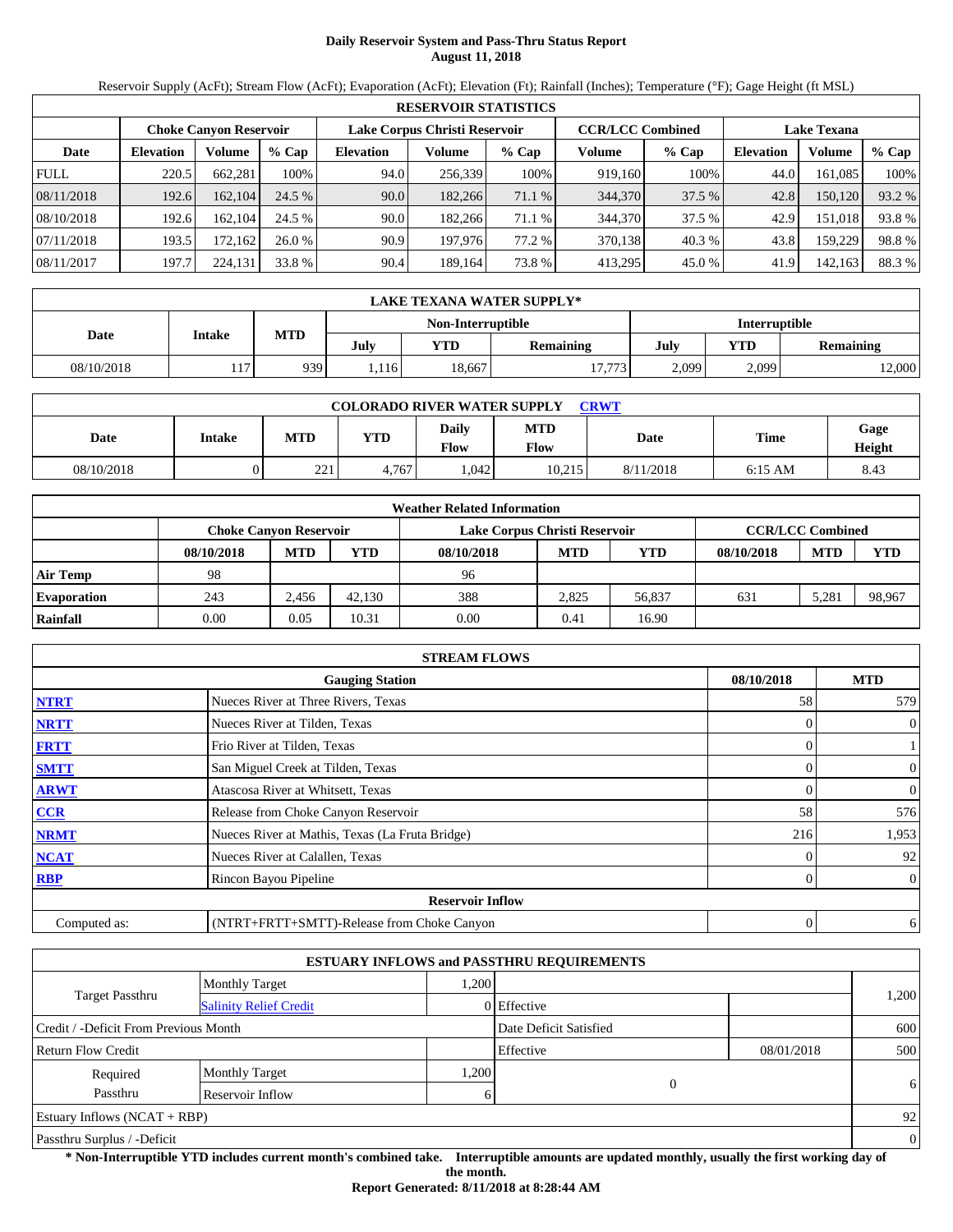# **Daily Reservoir System and Pass-Thru Status Report August 12, 2018**

Reservoir Supply (AcFt); Stream Flow (AcFt); Evaporation (AcFt); Elevation (Ft); Rainfall (Inches); Temperature (°F); Gage Height (ft MSL)

|             | <b>RESERVOIR STATISTICS</b>                                                                                     |         |         |                  |         |         |         |         |                  |         |        |  |
|-------------|-----------------------------------------------------------------------------------------------------------------|---------|---------|------------------|---------|---------|---------|---------|------------------|---------|--------|--|
|             | <b>CCR/LCC Combined</b><br>Lake Corpus Christi Reservoir<br><b>Lake Texana</b><br><b>Choke Canyon Reservoir</b> |         |         |                  |         |         |         |         |                  |         |        |  |
| Date        | <b>Elevation</b>                                                                                                | Volume  | $%$ Cap | <b>Elevation</b> | Volume  | $%$ Cap | Volume  | $%$ Cap | <b>Elevation</b> | Volume  | % Cap  |  |
| <b>FULL</b> | 220.5                                                                                                           | 662,281 | 100%    | 94.0             | 256,339 | 100%    | 919.160 | 100%    | 44.0             | 161.085 | 100%   |  |
| 08/12/2018  | 192.5                                                                                                           | 161,009 | 24.3 %  | 89.9             | 180.563 | 70.4 %  | 341,572 | 37.2 %  | 42.9             | 151,018 | 93.8%  |  |
| 08/11/2018  | 192.6                                                                                                           | 162.104 | 24.5 %  | 90.0             | 182.266 | 71.1 %  | 344,370 | 37.5 %  | 42.8             | 150,120 | 93.2 % |  |
| 07/12/2018  | 193.5                                                                                                           | 172.162 | 26.0%   | 90.9             | 197,976 | 77.2 %  | 370,138 | 40.3 %  | 43.8             | 159.229 | 98.8%  |  |
| 08/12/2017  | 197.7                                                                                                           | 224,131 | 33.8 %  | 90.3             | 187,427 | 73.1 %  | 411,558 | 44.8%   | 41.9             | 142,163 | 88.3%  |  |

|            | LAKE TEXANA WATER SUPPLY* |            |      |                   |                  |               |       |           |  |  |
|------------|---------------------------|------------|------|-------------------|------------------|---------------|-------|-----------|--|--|
|            |                           |            |      | Non-Interruptible |                  | Interruptible |       |           |  |  |
| Date       | Intake                    | <b>MTD</b> | July | YTD               | <b>Remaining</b> | July          | YTD   | Remaining |  |  |
| 08/11/2018 | 117                       | .056       | .116 | 18.784            | 17,6561          | 2,099         | 2,099 | 12,000    |  |  |

| <b>COLORADO RIVER WATER SUPPLY</b><br><b>CRWT</b> |        |            |            |                             |                    |           |           |                |  |  |  |
|---------------------------------------------------|--------|------------|------------|-----------------------------|--------------------|-----------|-----------|----------------|--|--|--|
| Date                                              | Intake | <b>MTD</b> | <b>YTD</b> | <b>Daily</b><br><b>Flow</b> | <b>MTD</b><br>Flow | Date      | Time      | Gage<br>Height |  |  |  |
| 08/11/2018                                        |        | 221        | 4.767      | .012                        | .1227<br>1.44      | 8/12/2018 | $6:15$ AM | 8.35           |  |  |  |

|                    | <b>Weather Related Information</b>                                                        |            |            |            |            |        |            |            |            |  |  |  |
|--------------------|-------------------------------------------------------------------------------------------|------------|------------|------------|------------|--------|------------|------------|------------|--|--|--|
|                    | <b>CCR/LCC Combined</b><br>Lake Corpus Christi Reservoir<br><b>Choke Canvon Reservoir</b> |            |            |            |            |        |            |            |            |  |  |  |
|                    | 08/11/2018                                                                                | <b>MTD</b> | <b>YTD</b> | 08/11/2018 | <b>MTD</b> | YTD    | 08/11/2018 | <b>MTD</b> | <b>YTD</b> |  |  |  |
| <b>Air Temp</b>    | 98                                                                                        |            |            | 96         |            |        |            |            |            |  |  |  |
| <b>Evaporation</b> | 178                                                                                       | 2.634      | 42,308     | 247        | 3.072      | 57.084 | 425        | 5.706      | 99,392     |  |  |  |
| Rainfall           | 0.06                                                                                      | 0.11       | 10.37      | 0.00       | 0.41       | 16.90  |            |            |            |  |  |  |

|              | <b>STREAM FLOWS</b>                             |                |                |
|--------------|-------------------------------------------------|----------------|----------------|
|              | <b>Gauging Station</b>                          | 08/11/2018     | <b>MTD</b>     |
| <b>NTRT</b>  | Nueces River at Three Rivers, Texas             | 58             | 637            |
| <b>NRTT</b>  | Nueces River at Tilden, Texas                   |                | $\overline{0}$ |
| <b>FRTT</b>  | Frio River at Tilden, Texas                     | 0              |                |
| <b>SMTT</b>  | San Miguel Creek at Tilden, Texas               | 0              | $\mathbf{0}$   |
| <b>ARWT</b>  | Atascosa River at Whitsett, Texas               |                | $\mathbf{0}$   |
| <b>CCR</b>   | Release from Choke Canyon Reservoir             | 58             | 633            |
| <b>NRMT</b>  | Nueces River at Mathis, Texas (La Fruta Bridge) | 222            | 2,175          |
| <b>NCAT</b>  | Nueces River at Calallen, Texas                 |                | 92             |
| <b>RBP</b>   | Rincon Bayou Pipeline                           | 0              | $\overline{0}$ |
|              | <b>Reservoir Inflow</b>                         |                |                |
| Computed as: | (NTRT+FRTT+SMTT)-Release from Choke Canyon      | $\overline{0}$ | 6              |

|                                       |                               |      | <b>ESTUARY INFLOWS and PASSTHRU REQUIREMENTS</b> |            |          |
|---------------------------------------|-------------------------------|------|--------------------------------------------------|------------|----------|
|                                       | <b>Monthly Target</b>         | ,200 |                                                  |            |          |
| Target Passthru                       | <b>Salinity Relief Credit</b> |      | 0 Effective                                      |            | 1,200    |
| Credit / -Deficit From Previous Month |                               |      | Date Deficit Satisfied                           |            | 600      |
| <b>Return Flow Credit</b>             |                               |      | Effective                                        | 08/01/2018 | 500      |
| Required                              | <b>Monthly Target</b>         | ,200 |                                                  |            |          |
| Passthru                              | Reservoir Inflow              |      | 0                                                |            | 6        |
| Estuary Inflows $(NCAT + RBP)$        |                               |      |                                                  |            | 92       |
| Passthru Surplus / -Deficit           |                               |      |                                                  |            | $\theta$ |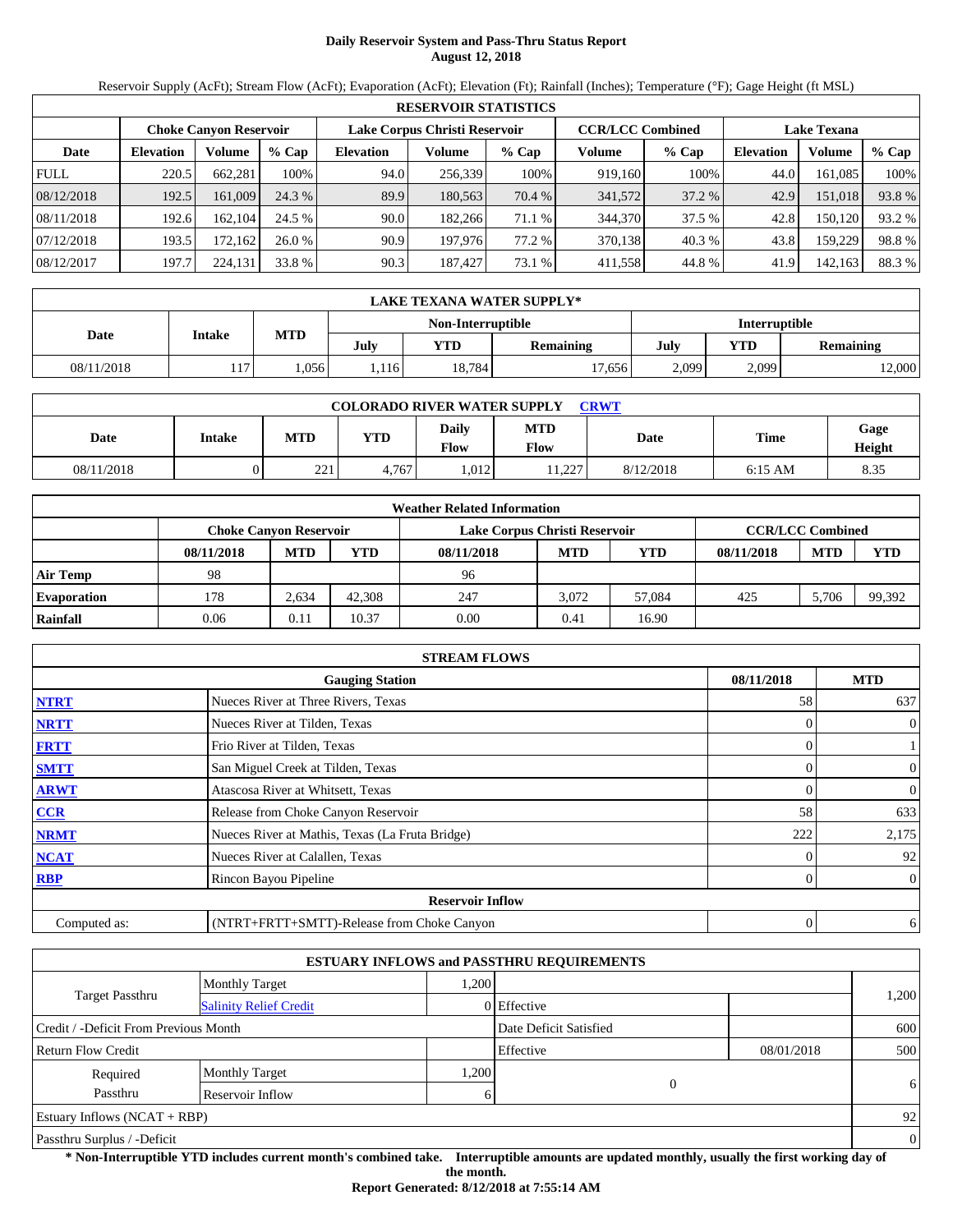# **Daily Reservoir System and Pass-Thru Status Report August 13, 2018**

Reservoir Supply (AcFt); Stream Flow (AcFt); Evaporation (AcFt); Elevation (Ft); Rainfall (Inches); Temperature (°F); Gage Height (ft MSL)

|                                                                                                          | <b>RESERVOIR STATISTICS</b> |         |         |                  |         |         |         |         |                  |         |        |  |  |
|----------------------------------------------------------------------------------------------------------|-----------------------------|---------|---------|------------------|---------|---------|---------|---------|------------------|---------|--------|--|--|
| Lake Corpus Christi Reservoir<br><b>CCR/LCC Combined</b><br><b>Lake Texana</b><br>Choke Canvon Reservoir |                             |         |         |                  |         |         |         |         |                  |         |        |  |  |
| Date                                                                                                     | <b>Elevation</b>            | Volume  | $%$ Cap | <b>Elevation</b> | Volume  | $%$ Cap | Volume  | $%$ Cap | <b>Elevation</b> | Volume  | % Cap  |  |  |
| <b>FULL</b>                                                                                              | 220.5                       | 662,281 | 100%    | 94.0             | 256,339 | 100%    | 919.160 | 100%    | 44.0             | 161,085 | 100%   |  |  |
| 08/13/2018                                                                                               | 192.5                       | 161,009 | 24.3 %  | 89.9             | 180.563 | 70.4 %  | 341,572 | 37.2 %  | 42.8             | 150.120 | 93.2 % |  |  |
| 08/12/2018                                                                                               | 192.5                       | 161.009 | 24.3 %  | 89.9             | 180.563 | 70.4 %  | 341,572 | 37.2 %  | 42.9             | 151.018 | 93.8%  |  |  |
| 07/13/2018                                                                                               | 193.5                       | 172.162 | 26.0%   | 90.8             | 196.197 | 76.5 %  | 368,359 | 40.1%   | 43.8             | 159.229 | 98.8%  |  |  |
| 08/13/2017                                                                                               | 197.7                       | 224,131 | 33.8 %  | 90.3             | 187.427 | 73.1 %  | 411,558 | 44.8%   | 41.9             | 142,163 | 88.3%  |  |  |

|            | LAKE TEXANA WATER SUPPLY* |            |      |                   |                  |               |       |                  |  |  |
|------------|---------------------------|------------|------|-------------------|------------------|---------------|-------|------------------|--|--|
|            |                           |            |      | Non-Interruptible |                  | Interruptible |       |                  |  |  |
| Date       | Intake                    | <b>MTD</b> | July | <b>YTD</b>        | <b>Remaining</b> | July          | YTD   | <b>Remaining</b> |  |  |
| 08/12/2018 | 117                       | .173       | .116 | 18,901            | 17.539           | 2,099         | 2,099 | 12,000           |  |  |

| <b>COLORADO RIVER WATER SUPPLY</b><br><b>CRWT</b> |        |            |       |               |                    |           |         |                |  |  |  |
|---------------------------------------------------|--------|------------|-------|---------------|--------------------|-----------|---------|----------------|--|--|--|
| Date                                              | Intake | MTD        | YTD   | Daily<br>Flow | <b>MTD</b><br>Flow | Date      | Time    | Gage<br>Height |  |  |  |
| 08/12/2018                                        |        | 221<br>ـــ | 4.767 | 943           | 12.170             | 8/13/2018 | 7:15 AM | 8.27           |  |  |  |

|                    |                               |            |            | <b>Weather Related Information</b> |       |        |            |                         |            |
|--------------------|-------------------------------|------------|------------|------------------------------------|-------|--------|------------|-------------------------|------------|
|                    | <b>Choke Canyon Reservoir</b> |            |            | Lake Corpus Christi Reservoir      |       |        |            | <b>CCR/LCC Combined</b> |            |
|                    | 08/12/2018                    | <b>MTD</b> | <b>YTD</b> | 08/12/2018                         | MTD   | YTD    | 08/12/2018 | <b>MTD</b>              | <b>YTD</b> |
| <b>Air Temp</b>    | 98                            |            |            | 93                                 |       |        |            |                         |            |
| <b>Evaporation</b> | 216                           | 2.850      | 42.524     | 317                                | 3.389 | 57.401 | 533        | 6.239                   | 99.925     |
| Rainfall           | 0.00                          | 0.11       | 10.37      | 0.00                               | 0.41  | 16.90  |            |                         |            |

|              | <b>STREAM FLOWS</b>                             |            |                |
|--------------|-------------------------------------------------|------------|----------------|
|              | <b>Gauging Station</b>                          | 08/12/2018 | <b>MTD</b>     |
| <b>NTRT</b>  | Nueces River at Three Rivers, Texas             | 58         | 695            |
| <b>NRTT</b>  | Nueces River at Tilden, Texas                   | 0          | $\overline{0}$ |
| <b>FRTT</b>  | Frio River at Tilden, Texas                     | 0          |                |
| <b>SMTT</b>  | San Miguel Creek at Tilden, Texas               | 0          | $\overline{0}$ |
| <b>ARWT</b>  | Atascosa River at Whitsett, Texas               |            | $\overline{0}$ |
| CCR          | Release from Choke Canyon Reservoir             | 58         | 691            |
| <b>NRMT</b>  | Nueces River at Mathis, Texas (La Fruta Bridge) | 176        | 2,351          |
| <b>NCAT</b>  | Nueces River at Calallen, Texas                 |            | 94             |
| <b>RBP</b>   | Rincon Bayou Pipeline                           | 0          | $\overline{0}$ |
|              | <b>Reservoir Inflow</b>                         |            |                |
| Computed as: | (NTRT+FRTT+SMTT)-Release from Choke Canyon      |            | $\overline{7}$ |

|                                       |                               |      | <b>ESTUARY INFLOWS and PASSTHRU REQUIREMENTS</b> |            |          |
|---------------------------------------|-------------------------------|------|--------------------------------------------------|------------|----------|
|                                       | <b>Monthly Target</b>         | ,200 |                                                  |            |          |
| <b>Target Passthru</b>                | <b>Salinity Relief Credit</b> |      | 0 Effective                                      |            | 1,200    |
| Credit / -Deficit From Previous Month |                               |      | Date Deficit Satisfied                           |            | 600      |
| <b>Return Flow Credit</b>             |                               |      | Effective                                        | 08/01/2018 | 500      |
| Required                              | <b>Monthly Target</b>         | ,200 |                                                  |            |          |
| Passthru                              | Reservoir Inflow              |      | 0                                                |            | 7        |
| Estuary Inflows $(NCAT + RBP)$        |                               |      |                                                  |            | 94       |
| Passthru Surplus / -Deficit           |                               |      |                                                  |            | $\theta$ |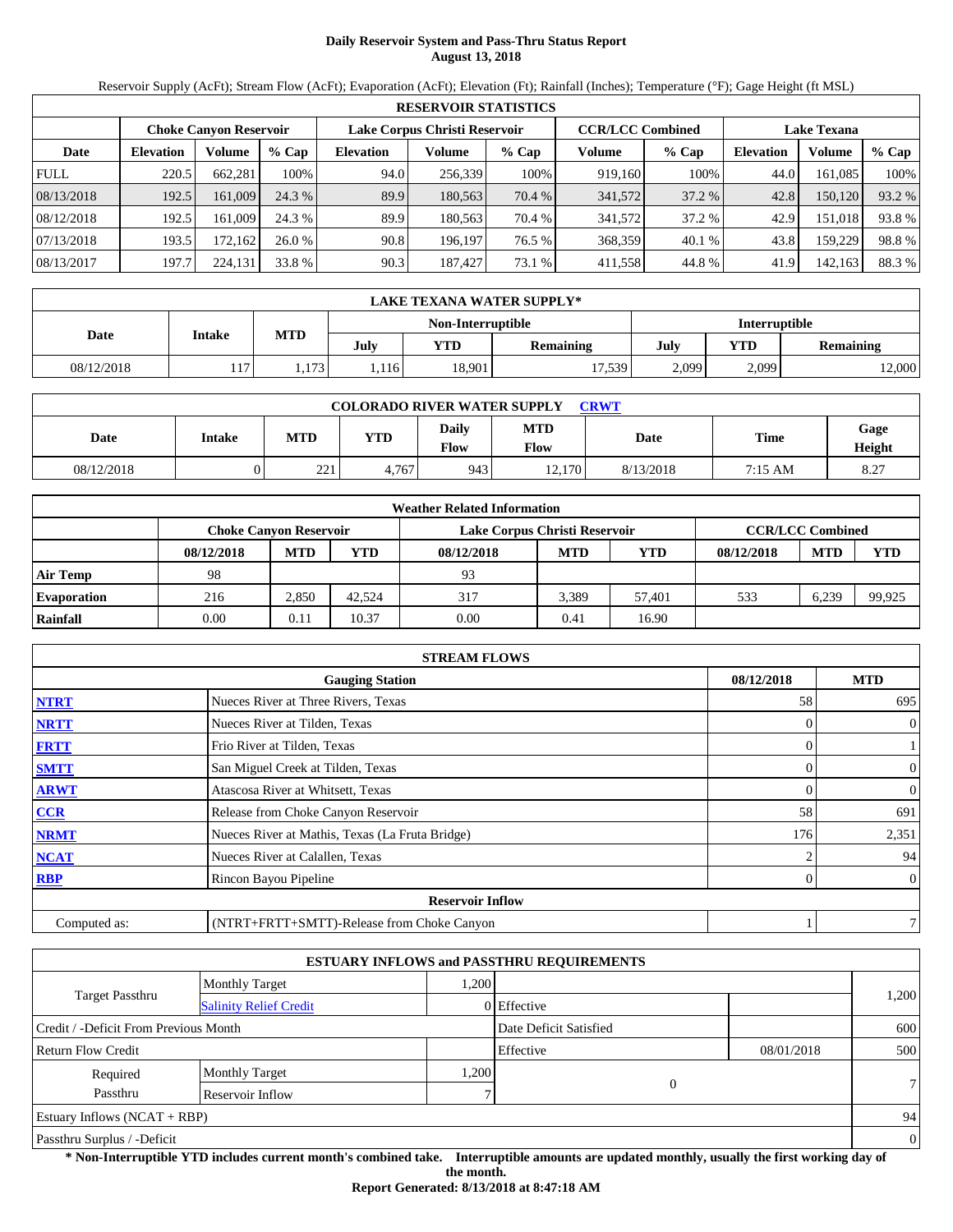# **Daily Reservoir System and Pass-Thru Status Report August 14, 2018**

Reservoir Supply (AcFt); Stream Flow (AcFt); Evaporation (AcFt); Elevation (Ft); Rainfall (Inches); Temperature (°F); Gage Height (ft MSL)

|             | <b>RESERVOIR STATISTICS</b>                                                                                     |         |         |                  |         |         |         |         |                  |         |        |  |  |
|-------------|-----------------------------------------------------------------------------------------------------------------|---------|---------|------------------|---------|---------|---------|---------|------------------|---------|--------|--|--|
|             | <b>CCR/LCC Combined</b><br>Lake Corpus Christi Reservoir<br><b>Lake Texana</b><br><b>Choke Canyon Reservoir</b> |         |         |                  |         |         |         |         |                  |         |        |  |  |
| Date        | <b>Elevation</b>                                                                                                | Volume  | $%$ Cap | <b>Elevation</b> | Volume  | $%$ Cap | Volume  | $%$ Cap | <b>Elevation</b> | Volume  | % Cap  |  |  |
| <b>FULL</b> | 220.5                                                                                                           | 662.281 | 100%    | 94.0             | 256,339 | 100%    | 919,160 | 100%    | 44.0             | 161.085 | 100%   |  |  |
| 08/14/2018  | 192.5                                                                                                           | 161,009 | 24.3 %  | 89.8             | 178,868 | 69.8 %  | 339,877 | 37.0 %  | 42.7             | 149,224 | 92.6 % |  |  |
| 08/13/2018  | 192.5                                                                                                           | 161.009 | 24.3 %  | 89.9             | 180.563 | 70.4 %  | 341,572 | 37.2 %  | 42.8             | 150.120 | 93.2 % |  |  |
| 07/14/2018  | 193.5                                                                                                           | 172.162 | 26.0%   | 90.8             | 196.197 | 76.5 %  | 368,359 | 40.1 %  | 43.8             | 159.229 | 98.8%  |  |  |
| 08/14/2017  | 197.6                                                                                                           | 222,797 | 33.6 %  | 90.2             | 185,698 | 72.4 %  | 408,495 | 44.4 %  | 41.9             | 142,163 | 88.3 % |  |  |

|            | LAKE TEXANA WATER SUPPLY* |            |      |                   |                  |               |       |                  |  |  |
|------------|---------------------------|------------|------|-------------------|------------------|---------------|-------|------------------|--|--|
|            |                           |            |      | Non-Interruptible |                  | Interruptible |       |                  |  |  |
| Date       | <b>Intake</b>             | <b>MTD</b> | July | YTD               | <b>Remaining</b> | July          | YTD   | <b>Remaining</b> |  |  |
| 08/13/2018 | 117.                      | .290       | .116 | 19.018            | 17.422           | 2,099         | 2,099 | 12,000           |  |  |

| <b>COLORADO RIVER WATER SUPPLY</b><br>CRWT |        |              |            |                      |                    |           |             |                |  |  |  |
|--------------------------------------------|--------|--------------|------------|----------------------|--------------------|-----------|-------------|----------------|--|--|--|
| Date                                       | Intake | <b>MTD</b>   | <b>YTD</b> | Daily<br><b>Flow</b> | <b>MTD</b><br>Flow | Date      | <b>Time</b> | Gage<br>Height |  |  |  |
| 08/13/2018                                 |        | 221<br>۔ ے ب | 4.767      | 9291                 | 13.099             | 8/14/2018 | 7:15 AM     | 8.22           |  |  |  |

|                    |            |                               |        | <b>Weather Related Information</b> |            |            |            |                         |            |
|--------------------|------------|-------------------------------|--------|------------------------------------|------------|------------|------------|-------------------------|------------|
|                    |            | <b>Choke Canvon Reservoir</b> |        | Lake Corpus Christi Reservoir      |            |            |            | <b>CCR/LCC Combined</b> |            |
|                    | 08/13/2018 | <b>MTD</b>                    | YTD    | 08/13/2018                         | <b>MTD</b> | <b>YTD</b> | 08/13/2018 | <b>MTD</b>              | <b>YTD</b> |
| <b>Air Temp</b>    | 99         |                               |        | 93                                 |            |            |            |                         |            |
| <b>Evaporation</b> | 299        | 3.149                         | 42,823 | 335                                | 3.724      | 57.736     | 634        | 6.873                   | 100,559    |
| Rainfall           | 0.00       | 0.11                          | 10.37  | 0.00                               | 0.41       | 16.90      |            |                         |            |

|              | <b>STREAM FLOWS</b>                             |            |                          |
|--------------|-------------------------------------------------|------------|--------------------------|
|              | <b>Gauging Station</b>                          | 08/13/2018 | <b>MTD</b>               |
| <b>NTRT</b>  | Nueces River at Three Rivers, Texas             |            | 58<br>753                |
| <b>NRTT</b>  | Nueces River at Tilden, Texas                   |            | $\mathbf{0}$             |
| <b>FRTT</b>  | Frio River at Tilden, Texas                     |            |                          |
| <b>SMTT</b>  | San Miguel Creek at Tilden, Texas               |            | $\mathbf{0}$<br>$\Omega$ |
| <b>ARWT</b>  | Atascosa River at Whitsett, Texas               |            | $\mathbf{0}$             |
| <b>CCR</b>   | Release from Choke Canyon Reservoir             |            | 748<br>58                |
| <b>NRMT</b>  | Nueces River at Mathis, Texas (La Fruta Bridge) |            | 2,527<br>176             |
| <b>NCAT</b>  | Nueces River at Calallen, Texas                 |            | 94                       |
| <b>RBP</b>   | Rincon Bayou Pipeline                           |            | $\overline{0}$           |
|              | <b>Reservoir Inflow</b>                         |            |                          |
| Computed as: | (NTRT+FRTT+SMTT)-Release from Choke Canyon      |            | 8                        |

|                                       |                               |      | <b>ESTUARY INFLOWS and PASSTHRU REQUIREMENTS</b> |            |                |
|---------------------------------------|-------------------------------|------|--------------------------------------------------|------------|----------------|
|                                       | <b>Monthly Target</b>         | .200 |                                                  |            |                |
| Target Passthru                       | <b>Salinity Relief Credit</b> |      | 0 Effective                                      |            | 1,200          |
| Credit / -Deficit From Previous Month |                               |      | Date Deficit Satisfied                           |            | 600            |
| <b>Return Flow Credit</b>             |                               |      | Effective                                        | 08/01/2018 | 500            |
| Required                              | <b>Monthly Target</b>         | ,200 |                                                  |            |                |
| Passthru                              | Reservoir Inflow              | 8    | 0                                                |            | 8              |
| <b>Estuary Inflows (NCAT + RBP)</b>   |                               |      |                                                  |            | 94             |
| Passthru Surplus / -Deficit           |                               |      |                                                  |            | $\overline{0}$ |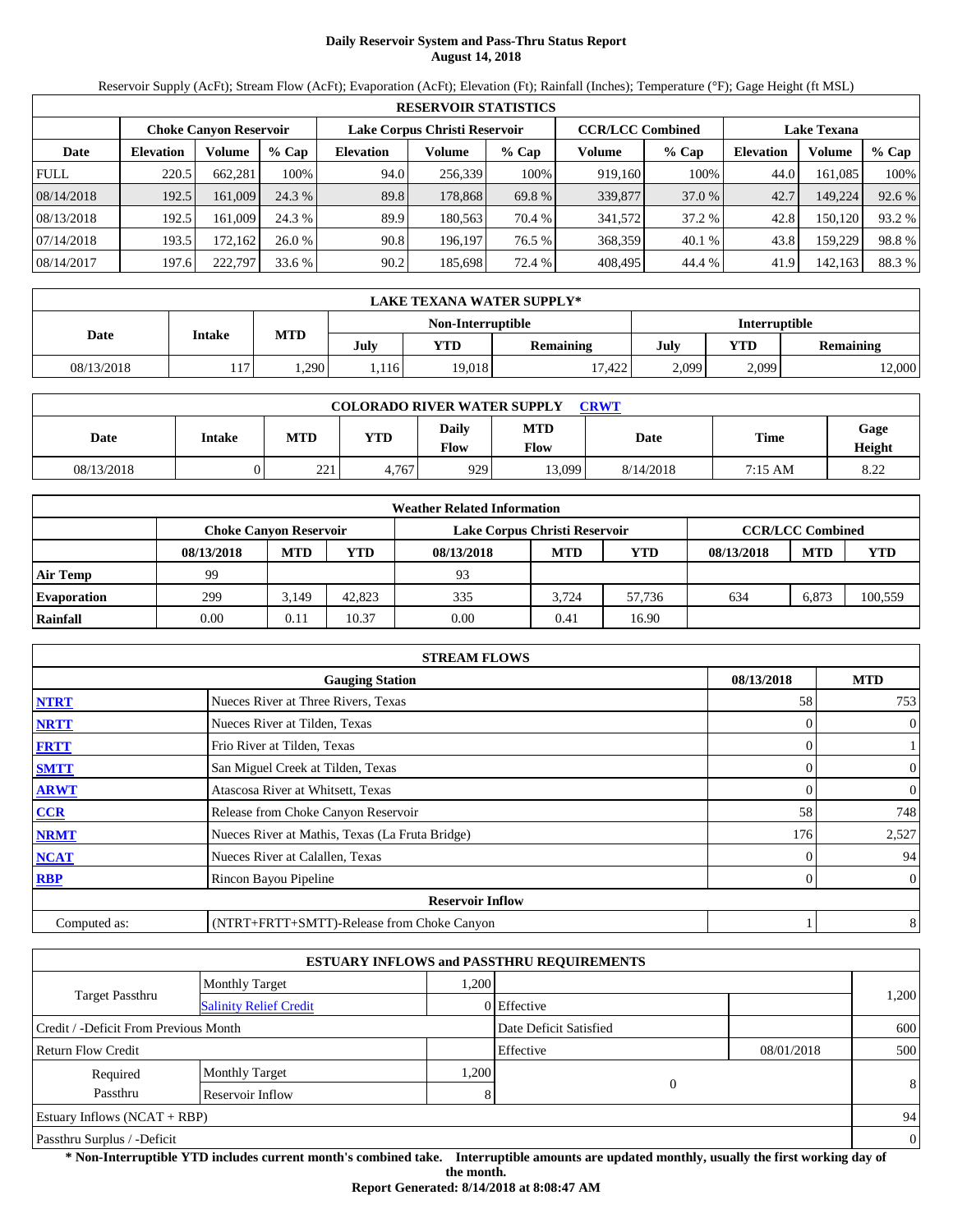# **Daily Reservoir System and Pass-Thru Status Report August 15, 2018**

Reservoir Supply (AcFt); Stream Flow (AcFt); Evaporation (AcFt); Elevation (Ft); Rainfall (Inches); Temperature (°F); Gage Height (ft MSL)

|             | <b>RESERVOIR STATISTICS</b> |                               |         |                               |         |         |                         |         |                    |         |        |  |  |
|-------------|-----------------------------|-------------------------------|---------|-------------------------------|---------|---------|-------------------------|---------|--------------------|---------|--------|--|--|
|             |                             | <b>Choke Canyon Reservoir</b> |         | Lake Corpus Christi Reservoir |         |         | <b>CCR/LCC Combined</b> |         | <b>Lake Texana</b> |         |        |  |  |
| Date        | <b>Elevation</b>            | Volume                        | $%$ Cap | <b>Elevation</b>              | Volume  | $%$ Cap | Volume                  | $%$ Cap | <b>Elevation</b>   | Volume  | % Cap  |  |  |
| <b>FULL</b> | 220.5                       | 662.281                       | 100%    | 94.0                          | 256,339 | 100%    | 919,160                 | 100%    | 44.0               | 161.085 | 100%   |  |  |
| 08/15/2018  | 192.5                       | 161,009                       | 24.3 %  | 89.8                          | 178,868 | 69.8 %  | 339,877                 | 37.0 %  | 42.6               | 149,224 | 92.6 % |  |  |
| 08/14/2018  | 192.5                       | 161.009                       | 24.3 %  | 89.8                          | 178.868 | 69.8 %  | 339,877                 | 37.0 %  | 42.7               | 149.224 | 92.6 % |  |  |
| 07/15/2018  | 193.4                       | 171.025                       | 25.8 %  | 90.8                          | 196.197 | 76.5 %  | 367,222                 | 40.0 %  | 43.9               | 160.156 | 99.4 % |  |  |
| 08/15/2017  | 197.5                       | 221.467                       | 33.4 %  | 90.2                          | 185,698 | 72.4 %  | 407,165                 | 44.3 %  | 41.9               | 142,163 | 88.3 % |  |  |

|            | LAKE TEXANA WATER SUPPLY* |            |      |                   |           |               |                         |        |  |  |
|------------|---------------------------|------------|------|-------------------|-----------|---------------|-------------------------|--------|--|--|
|            |                           |            |      | Non-Interruptible |           | Interruptible |                         |        |  |  |
| Date       | Intake                    | <b>MTD</b> | July | <b>YTD</b>        | Remaining | July          | YTD<br><b>Remaining</b> |        |  |  |
| 08/14/2018 | 117                       | .406       | .116 | 19,134            | 17,306    | 2,099         | 2,099                   | 12,000 |  |  |

| <b>COLORADO RIVER WATER SUPPLY</b><br>CRWT |               |                                 |            |               |                    |           |         |                |  |  |  |
|--------------------------------------------|---------------|---------------------------------|------------|---------------|--------------------|-----------|---------|----------------|--|--|--|
| Date                                       | <b>Intake</b> | <b>MTD</b>                      | <b>YTD</b> | Daily<br>Flow | <b>MTD</b><br>Flow | Date      | Time    | Gage<br>Height |  |  |  |
| 08/14/2018                                 |               | 221<br>$\overline{\phantom{a}}$ | 4.767      | 901           | 14.000             | 8/15/2018 | 7:15 AM | 8.27           |  |  |  |

|                    | <b>Weather Related Information</b> |                               |        |            |                               |            |            |                         |            |  |  |  |
|--------------------|------------------------------------|-------------------------------|--------|------------|-------------------------------|------------|------------|-------------------------|------------|--|--|--|
|                    |                                    | <b>Choke Canvon Reservoir</b> |        |            | Lake Corpus Christi Reservoir |            |            | <b>CCR/LCC Combined</b> |            |  |  |  |
|                    | 08/14/2018                         | <b>MTD</b>                    | YTD    | 08/14/2018 | <b>MTD</b>                    | <b>YTD</b> | 08/14/2018 | <b>MTD</b>              | <b>YTD</b> |  |  |  |
| <b>Air Temp</b>    | 98                                 |                               |        | 95         |                               |            |            |                         |            |  |  |  |
| <b>Evaporation</b> | 267                                | 3.416                         | 43,090 | 335        | 4.059                         | 58.071     | 602        | 7.475                   | 101,161    |  |  |  |
| Rainfall           | 0.00                               | 0.11                          | 10.37  | 0.00       | 0.41                          | 16.90      |            |                         |            |  |  |  |

|              | <b>STREAM FLOWS</b>                             |            |                |
|--------------|-------------------------------------------------|------------|----------------|
|              | <b>Gauging Station</b>                          | 08/14/2018 | <b>MTD</b>     |
| <b>NTRT</b>  | Nueces River at Three Rivers, Texas             | 58         | 812            |
| <b>NRTT</b>  | Nueces River at Tilden, Texas                   |            | $\overline{0}$ |
| <b>FRTT</b>  | Frio River at Tilden, Texas                     |            |                |
| <b>SMTT</b>  | San Miguel Creek at Tilden, Texas               | 0          | $\overline{0}$ |
| <b>ARWT</b>  | Atascosa River at Whitsett, Texas               | $\theta$   | $\overline{0}$ |
| <b>CCR</b>   | Release from Choke Canyon Reservoir             | 58         | 806            |
| <b>NRMT</b>  | Nueces River at Mathis, Texas (La Fruta Bridge) | 180        | 2,708          |
| <b>NCAT</b>  | Nueces River at Calallen, Texas                 |            | 94             |
| <b>RBP</b>   | Rincon Bayou Pipeline                           | 0          | $\overline{0}$ |
|              | <b>Reservoir Inflow</b>                         |            |                |
| Computed as: | (NTRT+FRTT+SMTT)-Release from Choke Canyon      |            | 9              |

|                                       |                               |      | <b>ESTUARY INFLOWS and PASSTHRU REQUIREMENTS</b> |            |          |
|---------------------------------------|-------------------------------|------|--------------------------------------------------|------------|----------|
|                                       | <b>Monthly Target</b>         | ,200 |                                                  |            |          |
| Target Passthru                       | <b>Salinity Relief Credit</b> |      | 0 Effective                                      |            | 1,200    |
| Credit / -Deficit From Previous Month |                               |      | Date Deficit Satisfied                           |            | 600      |
| <b>Return Flow Credit</b>             |                               |      | Effective                                        | 08/01/2018 | 500      |
| Required                              | <b>Monthly Target</b>         | ,200 |                                                  |            |          |
| Passthru                              | Reservoir Inflow              | O    | 0                                                |            | 9        |
| Estuary Inflows $(NCAT + RBP)$        |                               |      |                                                  |            | 94       |
| Passthru Surplus / -Deficit           |                               |      |                                                  |            | $\theta$ |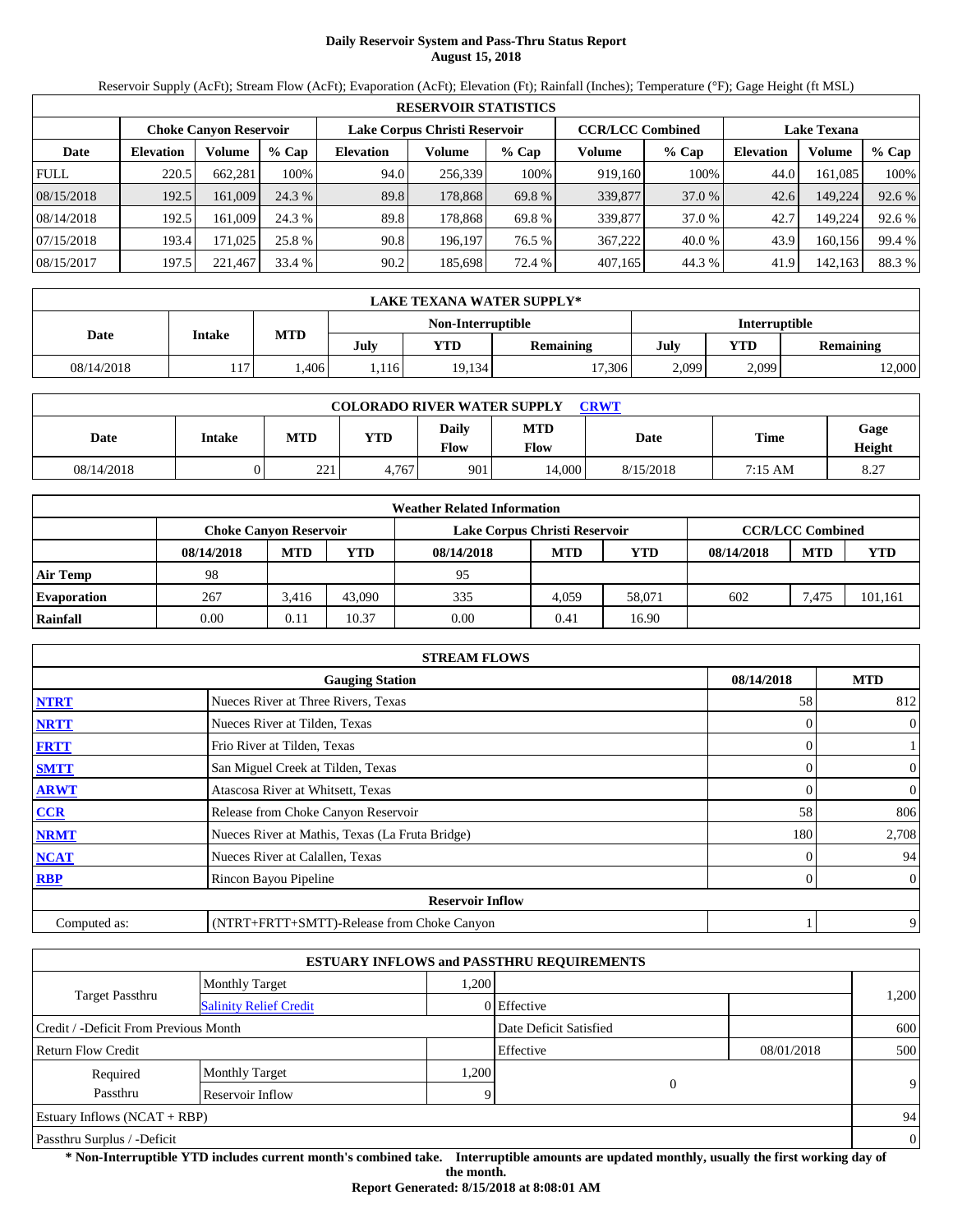# **Daily Reservoir System and Pass-Thru Status Report August 16, 2018**

Reservoir Supply (AcFt); Stream Flow (AcFt); Evaporation (AcFt); Elevation (Ft); Rainfall (Inches); Temperature (°F); Gage Height (ft MSL)

|             | <b>RESERVOIR STATISTICS</b> |                               |         |                               |         |         |                         |         |                    |         |        |  |  |
|-------------|-----------------------------|-------------------------------|---------|-------------------------------|---------|---------|-------------------------|---------|--------------------|---------|--------|--|--|
|             |                             | <b>Choke Canyon Reservoir</b> |         | Lake Corpus Christi Reservoir |         |         | <b>CCR/LCC Combined</b> |         | <b>Lake Texana</b> |         |        |  |  |
| Date        | <b>Elevation</b>            | Volume                        | $%$ Cap | <b>Elevation</b>              | Volume  | $%$ Cap | Volume                  | $%$ Cap | <b>Elevation</b>   | Volume  | % Cap  |  |  |
| <b>FULL</b> | 220.5                       | 662.281                       | 100%    | 94.0                          | 256,339 | 100%    | 919,160                 | 100%    | 44.0               | 161.085 | 100%   |  |  |
| 08/16/2018  | 192.4                       | 159.918                       | 24.1 %  | 89.8                          | 178,868 | 69.8 %  | 338,786                 | 36.9%   | 42.6               | 148,332 | 92.1 % |  |  |
| 08/15/2018  | 192.5                       | 161.009                       | 24.3 %  | 89.8                          | 178.868 | 69.8 %  | 339,877                 | 37.0 %  | 42.7               | 149.224 | 92.6 % |  |  |
| 07/16/2018  | 193.3                       | 169.893                       | 25.6 %  | 90.7                          | 194.426 | 75.8 %  | 364,319                 | 39.6 %  | 43.9               | 160.156 | 99.4 % |  |  |
| 08/16/2017  | 197.5                       | 221.467                       | 33.4 %  | 90.1                          | 183,978 | 71.8 %  | 405,445                 | 44.1 %  | 41.8               | 141,293 | 87.7 % |  |  |

|            | LAKE TEXANA WATER SUPPLY* |            |      |                   |                  |               |                  |        |  |  |
|------------|---------------------------|------------|------|-------------------|------------------|---------------|------------------|--------|--|--|
|            |                           |            |      | Non-Interruptible |                  | Interruptible |                  |        |  |  |
| Date       | Intake                    | <b>MTD</b> | July | YTD               | <b>Remaining</b> | July          | YTD<br>Remaining |        |  |  |
| 08/15/2018 | 117.                      | .523       | .116 | 19,251            | 1/189            | 2,099         | 2,099            | 12,000 |  |  |

| <b>COLORADO RIVER WATER SUPPLY</b><br>CRWT |        |              |            |                      |                    |           |             |                |  |  |  |
|--------------------------------------------|--------|--------------|------------|----------------------|--------------------|-----------|-------------|----------------|--|--|--|
| Date                                       | Intake | <b>MTD</b>   | <b>YTD</b> | Daily<br><b>Flow</b> | <b>MTD</b><br>Flow | Date      | <b>Time</b> | Gage<br>Height |  |  |  |
| 08/15/2018                                 |        | 221<br>۔ ے ب | 4.767      | 9291                 | 14.929             | 8/16/2018 | 7:15 AM     | 8.39           |  |  |  |

|                    | <b>Weather Related Information</b> |                               |        |                               |            |            |            |                         |            |  |  |  |
|--------------------|------------------------------------|-------------------------------|--------|-------------------------------|------------|------------|------------|-------------------------|------------|--|--|--|
|                    |                                    | <b>Choke Canvon Reservoir</b> |        | Lake Corpus Christi Reservoir |            |            |            | <b>CCR/LCC Combined</b> |            |  |  |  |
|                    | 08/15/2018                         | <b>MTD</b>                    | YTD    | 08/15/2018                    | <b>MTD</b> | <b>YTD</b> | 08/15/2018 | <b>MTD</b>              | <b>YTD</b> |  |  |  |
| <b>Air Temp</b>    | 100                                |                               |        | 97                            |            |            |            |                         |            |  |  |  |
| <b>Evaporation</b> | 266                                | 3.682                         | 43.356 | 217                           | 4.276      | 58.288     | 483        | 7.958                   | 101,644    |  |  |  |
| Rainfall           | 0.00                               | 0.11                          | 10.37  | 0.00                          | 0.41       | 16.90      |            |                         |            |  |  |  |

|              | <b>STREAM FLOWS</b>                             |            |                |
|--------------|-------------------------------------------------|------------|----------------|
|              | <b>Gauging Station</b>                          | 08/15/2018 | <b>MTD</b>     |
| <b>NTRT</b>  | Nueces River at Three Rivers, Texas             | 58         | 870            |
| <b>NRTT</b>  | Nueces River at Tilden, Texas                   |            | $\mathbf{0}$   |
| <b>FRTT</b>  | Frio River at Tilden, Texas                     |            | $\overline{c}$ |
| <b>SMTT</b>  | San Miguel Creek at Tilden, Texas               | $\theta$   | $\mathbf{0}$   |
| <b>ARWT</b>  | Atascosa River at Whitsett, Texas               | 0          | $\mathbf{0}$   |
| <b>CCR</b>   | Release from Choke Canyon Reservoir             | 58         | 863            |
| <b>NRMT</b>  | Nueces River at Mathis, Texas (La Fruta Bridge) | 188        | 2,895          |
| <b>NCAT</b>  | Nueces River at Calallen, Texas                 |            | 94             |
| <b>RBP</b>   | Rincon Bayou Pipeline                           |            | $\overline{0}$ |
|              | <b>Reservoir Inflow</b>                         |            |                |
| Computed as: | (NTRT+FRTT+SMTT)-Release from Choke Canyon      |            | 10             |

|                                       |                               |      | <b>ESTUARY INFLOWS and PASSTHRU REQUIREMENTS</b> |            |                |
|---------------------------------------|-------------------------------|------|--------------------------------------------------|------------|----------------|
|                                       | <b>Monthly Target</b>         | .200 |                                                  |            |                |
| Target Passthru                       | <b>Salinity Relief Credit</b> |      | 0 Effective                                      |            | 1,200          |
| Credit / -Deficit From Previous Month |                               |      | Date Deficit Satisfied                           |            | 600            |
| <b>Return Flow Credit</b>             |                               |      | Effective                                        | 08/01/2018 | 500            |
| Required                              | <b>Monthly Target</b>         | ,200 |                                                  |            |                |
| Passthru                              | Reservoir Inflow              | 10   | 0                                                |            | 10             |
| <b>Estuary Inflows (NCAT + RBP)</b>   |                               |      |                                                  |            | 94             |
| Passthru Surplus / -Deficit           |                               |      |                                                  |            | $\overline{0}$ |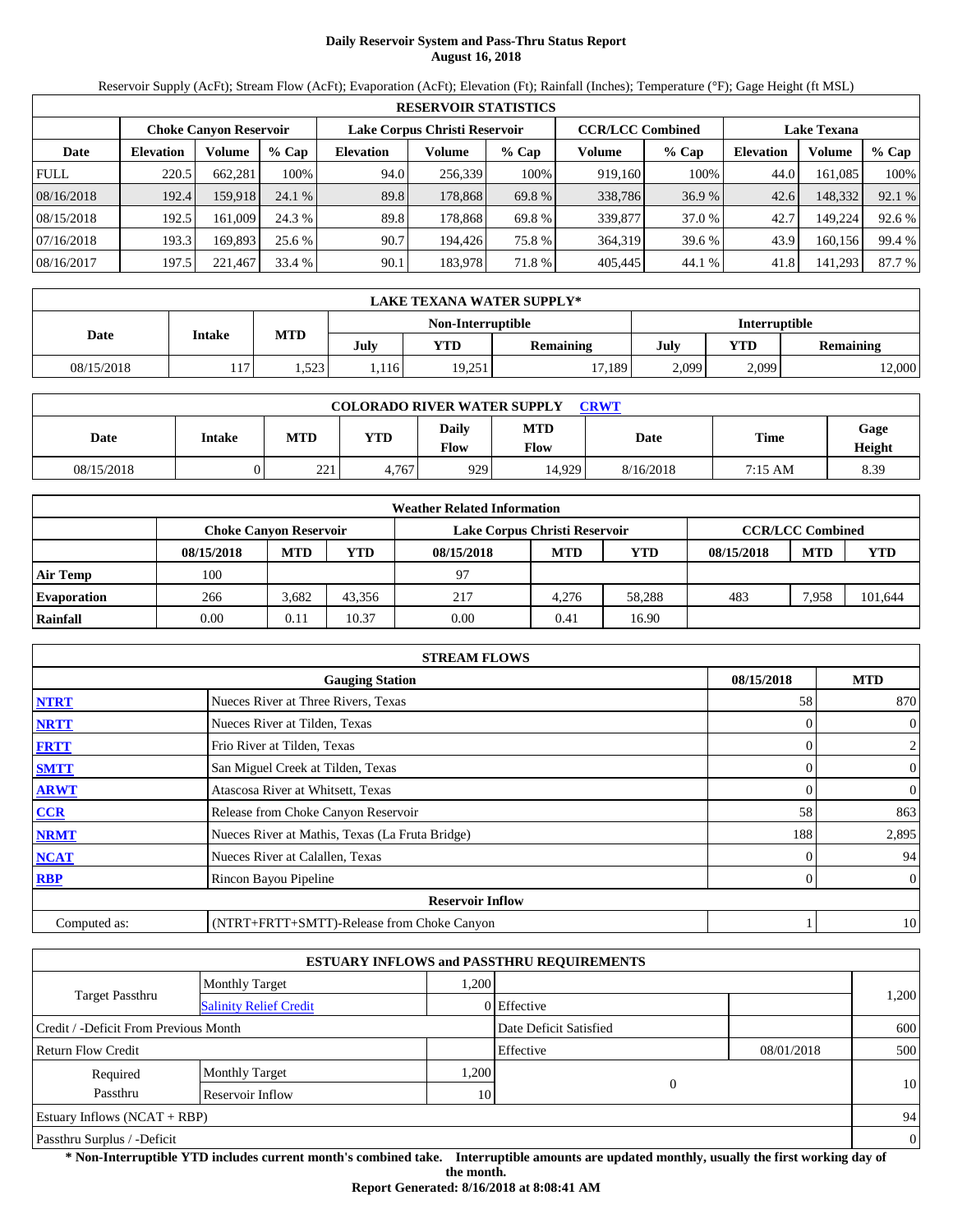# **Daily Reservoir System and Pass-Thru Status Report August 17, 2018**

Reservoir Supply (AcFt); Stream Flow (AcFt); Evaporation (AcFt); Elevation (Ft); Rainfall (Inches); Temperature (°F); Gage Height (ft MSL)

|             | <b>RESERVOIR STATISTICS</b> |                               |         |                               |         |         |                         |         |                    |         |        |  |  |
|-------------|-----------------------------|-------------------------------|---------|-------------------------------|---------|---------|-------------------------|---------|--------------------|---------|--------|--|--|
|             |                             | <b>Choke Canyon Reservoir</b> |         | Lake Corpus Christi Reservoir |         |         | <b>CCR/LCC Combined</b> |         | <b>Lake Texana</b> |         |        |  |  |
| Date        | <b>Elevation</b>            | Volume                        | $%$ Cap | <b>Elevation</b>              | Volume  | $%$ Cap | Volume                  | $%$ Cap | <b>Elevation</b>   | Volume  | % Cap  |  |  |
| <b>FULL</b> | 220.5                       | 662.281                       | 100%    | 94.0                          | 256,339 | 100%    | 919,160                 | 100%    | 44.0               | 161.085 | 100%   |  |  |
| 08/17/2018  | 192.4                       | 159.918                       | 24.1 %  | 89.7                          | 177.182 | 69.1 %  | 337,100                 | 36.7 %  | 42.6               | 148,332 | 92.1 % |  |  |
| 08/16/2018  | 192.4                       | 159.918                       | 24.1 %  | 89.8                          | 178.868 | 69.8 %  | 338,786                 | 36.9 %  | 42.6               | 148.332 | 92.1 % |  |  |
| 07/17/2018  | 193.4                       | 171.025                       | 25.8 %  | 90.7                          | 194.426 | 75.8 %  | 365,451                 | 39.8 %  | 43.8               | 159.229 | 98.8%  |  |  |
| 08/17/2017  | 197.5                       | 221.467                       | 33.4 %  | 90.1                          | 183,978 | 71.8 %  | 405,445                 | 44.1%   | 41.7               | 140.426 | 87.2 % |  |  |

|            | LAKE TEXANA WATER SUPPLY* |            |      |                   |                  |               |       |                  |  |  |  |
|------------|---------------------------|------------|------|-------------------|------------------|---------------|-------|------------------|--|--|--|
|            |                           |            |      | Non-Interruptible |                  | Interruptible |       |                  |  |  |  |
| Date       | <b>Intake</b>             | <b>MTD</b> | July | YTD               | <b>Remaining</b> | July          | YTD   | <b>Remaining</b> |  |  |  |
| 08/16/2018 | 117.                      | .640       | .116 | 19.3681           | 17.072           | 2,099         | 2,099 | 12,000           |  |  |  |

| <b>COLORADO RIVER WATER SUPPLY</b><br>CRWT |        |            |            |                      |                    |           |           |                |  |  |  |
|--------------------------------------------|--------|------------|------------|----------------------|--------------------|-----------|-----------|----------------|--|--|--|
| Date                                       | Intake | <b>MTD</b> | <b>YTD</b> | Daily<br><b>Flow</b> | <b>MTD</b><br>Flow | Date      | Time      | Gage<br>Height |  |  |  |
| 08/16/2018                                 |        | 221        | 4.767      | .104                 | 16.033             | 8/17/2018 | $7:15$ AM | 8.84           |  |  |  |

|                    | <b>Weather Related Information</b> |                               |        |                               |            |            |            |                         |         |  |  |  |
|--------------------|------------------------------------|-------------------------------|--------|-------------------------------|------------|------------|------------|-------------------------|---------|--|--|--|
|                    |                                    | <b>Choke Canvon Reservoir</b> |        | Lake Corpus Christi Reservoir |            |            |            | <b>CCR/LCC Combined</b> |         |  |  |  |
|                    | 08/16/2018                         | <b>MTD</b>                    | YTD    | 08/16/2018                    | <b>MTD</b> | <b>YTD</b> | 08/16/2018 | <b>MTD</b>              | YTD     |  |  |  |
| <b>Air Temp</b>    | 100                                |                               |        | 96                            |            |            |            |                         |         |  |  |  |
| <b>Evaporation</b> | 304                                | 3.986                         | 43.660 | 392                           | 4.668      | 58.680     | 696        | 8.654                   | 102,340 |  |  |  |
| Rainfall           | 0.00                               | 0.11                          | 10.37  | 0.00                          | 0.41       | 16.90      |            |                         |         |  |  |  |

|              | <b>STREAM FLOWS</b>                             |            |                |
|--------------|-------------------------------------------------|------------|----------------|
|              | <b>Gauging Station</b>                          | 08/16/2018 | <b>MTD</b>     |
| <b>NTRT</b>  | Nueces River at Three Rivers, Texas             | 58         | 928            |
| <b>NRTT</b>  | Nueces River at Tilden, Texas                   |            | $\overline{0}$ |
| <b>FRTT</b>  | Frio River at Tilden, Texas                     |            | $\overline{2}$ |
| <b>SMTT</b>  | San Miguel Creek at Tilden, Texas               | 0          | $\overline{0}$ |
| <b>ARWT</b>  | Atascosa River at Whitsett, Texas               | 0          | $\overline{0}$ |
| CCR          | Release from Choke Canyon Reservoir             | 58         | 921            |
| <b>NRMT</b>  | Nueces River at Mathis, Texas (La Fruta Bridge) | 204        | 3,100          |
| <b>NCAT</b>  | Nueces River at Calallen, Texas                 |            | 94             |
| <b>RBP</b>   | Rincon Bayou Pipeline                           | 0          | $\overline{0}$ |
|              | <b>Reservoir Inflow</b>                         |            |                |
| Computed as: | (NTRT+FRTT+SMTT)-Release from Choke Canyon      |            | 11             |

|                                       |                               |      | <b>ESTUARY INFLOWS and PASSTHRU REQUIREMENTS</b> |            |                |
|---------------------------------------|-------------------------------|------|--------------------------------------------------|------------|----------------|
|                                       | <b>Monthly Target</b>         | .200 |                                                  |            |                |
| <b>Target Passthru</b>                | <b>Salinity Relief Credit</b> |      | 0 Effective                                      |            | 1,200          |
| Credit / -Deficit From Previous Month |                               |      | Date Deficit Satisfied                           |            | 600            |
| <b>Return Flow Credit</b>             |                               |      | Effective                                        | 08/01/2018 | 500            |
| Required                              | <b>Monthly Target</b>         | ,200 |                                                  |            |                |
| Passthru                              | Reservoir Inflow              | 11   | 0                                                |            | 11             |
| Estuary Inflows $(NCAT + RBP)$        |                               |      |                                                  |            | 94             |
| Passthru Surplus / -Deficit           |                               |      |                                                  |            | $\overline{0}$ |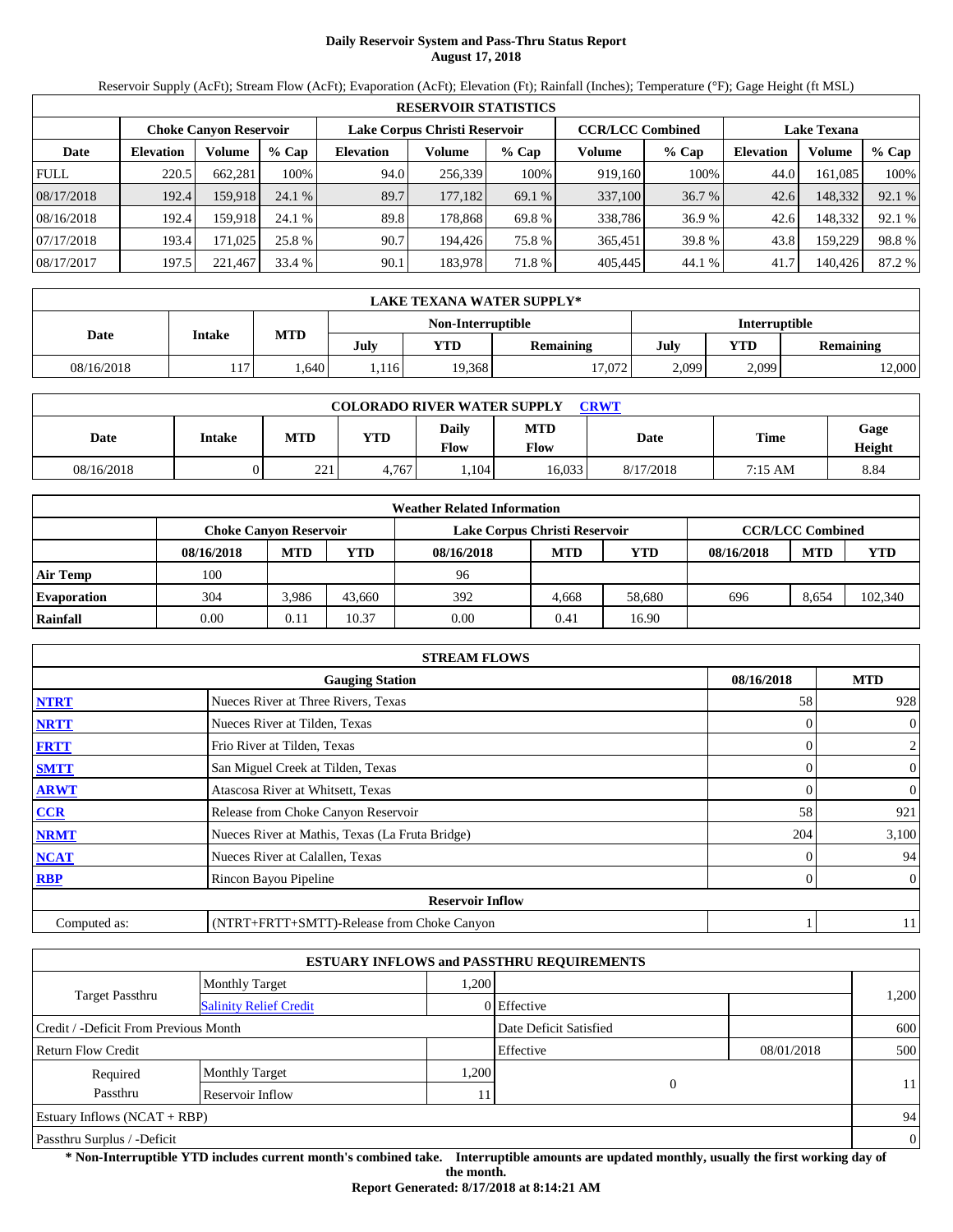# **Daily Reservoir System and Pass-Thru Status Report August 18, 2018**

Reservoir Supply (AcFt); Stream Flow (AcFt); Evaporation (AcFt); Elevation (Ft); Rainfall (Inches); Temperature (°F); Gage Height (ft MSL)

|             | <b>RESERVOIR STATISTICS</b> |                               |         |                               |         |         |                         |         |                    |         |        |  |  |
|-------------|-----------------------------|-------------------------------|---------|-------------------------------|---------|---------|-------------------------|---------|--------------------|---------|--------|--|--|
|             |                             | <b>Choke Canyon Reservoir</b> |         | Lake Corpus Christi Reservoir |         |         | <b>CCR/LCC Combined</b> |         | <b>Lake Texana</b> |         |        |  |  |
| Date        | <b>Elevation</b>            | Volume                        | $%$ Cap | <b>Elevation</b>              | Volume  | $%$ Cap | Volume                  | $%$ Cap | <b>Elevation</b>   | Volume  | % Cap  |  |  |
| <b>FULL</b> | 220.5                       | 662.281                       | 100%    | 94.0                          | 256,339 | 100%    | 919,160                 | 100%    | 44.0               | 161.085 | 100%   |  |  |
| 08/18/2018  | 192.4                       | 159.918                       | 24.1 %  | 89.7                          | 177.182 | 69.1 %  | 337,100                 | 36.7 %  | 42.5               | 147,442 | 91.5 % |  |  |
| 08/17/2018  | 192.4                       | 159.918                       | 24.1 %  | 89.7                          | 177.182 | 69.1 %  | 337,100                 | 36.7 %  | 42.6               | 148.332 | 92.1 % |  |  |
| 07/18/2018  | 193.3                       | 169.893                       | 25.6 %  | 90.7                          | 194.426 | 75.8 %  | 364,319                 | 39.6 %  | 43.7               | 158,306 | 98.3%  |  |  |
| 08/18/2017  | 197.5                       | 221.467                       | 33.4 %  | 90.1                          | 183,978 | 71.8 %  | 405,445                 | 44.1 %  | 41.6               | 139,562 | 86.6 % |  |  |

|            | LAKE TEXANA WATER SUPPLY* |            |      |                   |                  |               |       |                  |  |  |  |
|------------|---------------------------|------------|------|-------------------|------------------|---------------|-------|------------------|--|--|--|
|            |                           |            |      | Non-Interruptible |                  | Interruptible |       |                  |  |  |  |
| Date       | <b>Intake</b>             | <b>MTD</b> | July | YTD               | <b>Remaining</b> | July          | YTD   | <b>Remaining</b> |  |  |  |
| 08/17/2018 | 117.                      | .757       | .116 | 19.484            | 16.9561          | 2,099         | 2,099 | 12,000           |  |  |  |

| <b>COLORADO RIVER WATER SUPPLY</b><br>CRWT |        |            |            |                      |                    |           |           |                |  |  |  |
|--------------------------------------------|--------|------------|------------|----------------------|--------------------|-----------|-----------|----------------|--|--|--|
| Date                                       | Intake | <b>MTD</b> | <b>YTD</b> | Daily<br><b>Flow</b> | <b>MTD</b><br>Flow | Date      | Time      | Gage<br>Height |  |  |  |
| 08/17/2018                                 |        | 221        | 4.767      | 217<br>.             | 17.250             | 8/18/2018 | $6:15$ AM | 8.47           |  |  |  |

|                    | <b>Weather Related Information</b> |            |        |                               |            |        |            |                         |         |  |  |  |
|--------------------|------------------------------------|------------|--------|-------------------------------|------------|--------|------------|-------------------------|---------|--|--|--|
|                    | <b>Choke Canvon Reservoir</b>      |            |        | Lake Corpus Christi Reservoir |            |        |            | <b>CCR/LCC Combined</b> |         |  |  |  |
|                    | 08/17/2018                         | <b>MTD</b> | YTD    | 08/17/2018                    | <b>MTD</b> | YTD    | 08/17/2018 | <b>MTD</b>              | YTD     |  |  |  |
| <b>Air Temp</b>    | 101                                |            |        | 97                            |            |        |            |                         |         |  |  |  |
| <b>Evaporation</b> | 292                                | 4.278      | 43.952 | 372                           | 5.040      | 59,052 | 664        | 9.318                   | 103,004 |  |  |  |
| Rainfall           | 0.00                               | 0.11       | 10.37  | 0.00                          | 0.41       | 16.90  |            |                         |         |  |  |  |

|              | <b>STREAM FLOWS</b>                             |            |                |
|--------------|-------------------------------------------------|------------|----------------|
|              | <b>Gauging Station</b>                          | 08/17/2018 | <b>MTD</b>     |
| <b>NTRT</b>  | Nueces River at Three Rivers, Texas             | 58         | 987            |
| <b>NRTT</b>  | Nueces River at Tilden, Texas                   |            | $\overline{0}$ |
| <b>FRTT</b>  | Frio River at Tilden, Texas                     |            | $\overline{2}$ |
| <b>SMTT</b>  | San Miguel Creek at Tilden, Texas               | 0          | $\overline{0}$ |
| <b>ARWT</b>  | Atascosa River at Whitsett, Texas               | 0          | $\overline{0}$ |
| CCR          | Release from Choke Canyon Reservoir             | 58         | 979            |
| <b>NRMT</b>  | Nueces River at Mathis, Texas (La Fruta Bridge) | 228        | 3,328          |
| <b>NCAT</b>  | Nueces River at Calallen, Texas                 |            | 94             |
| <b>RBP</b>   | Rincon Bayou Pipeline                           | 0          | $\overline{0}$ |
|              | <b>Reservoir Inflow</b>                         |            |                |
| Computed as: | (NTRT+FRTT+SMTT)-Release from Choke Canyon      |            | 12             |

|                                                         |                       |      | <b>ESTUARY INFLOWS and PASSTHRU REQUIREMENTS</b> |            |                |
|---------------------------------------------------------|-----------------------|------|--------------------------------------------------|------------|----------------|
|                                                         | <b>Monthly Target</b> | .200 |                                                  |            |                |
| <b>Target Passthru</b><br><b>Salinity Relief Credit</b> |                       |      | 0 Effective                                      |            | 1,200          |
| Credit / -Deficit From Previous Month                   |                       |      | Date Deficit Satisfied                           |            | 600            |
| <b>Return Flow Credit</b>                               |                       |      | Effective                                        | 08/01/2018 | 500            |
| Required                                                | <b>Monthly Target</b> | ,200 |                                                  |            |                |
| Passthru                                                | Reservoir Inflow      | 12   | 0                                                |            | 12             |
| Estuary Inflows $(NCAT + RBP)$                          |                       |      |                                                  |            | 94             |
| Passthru Surplus / -Deficit                             |                       |      |                                                  |            | $\overline{0}$ |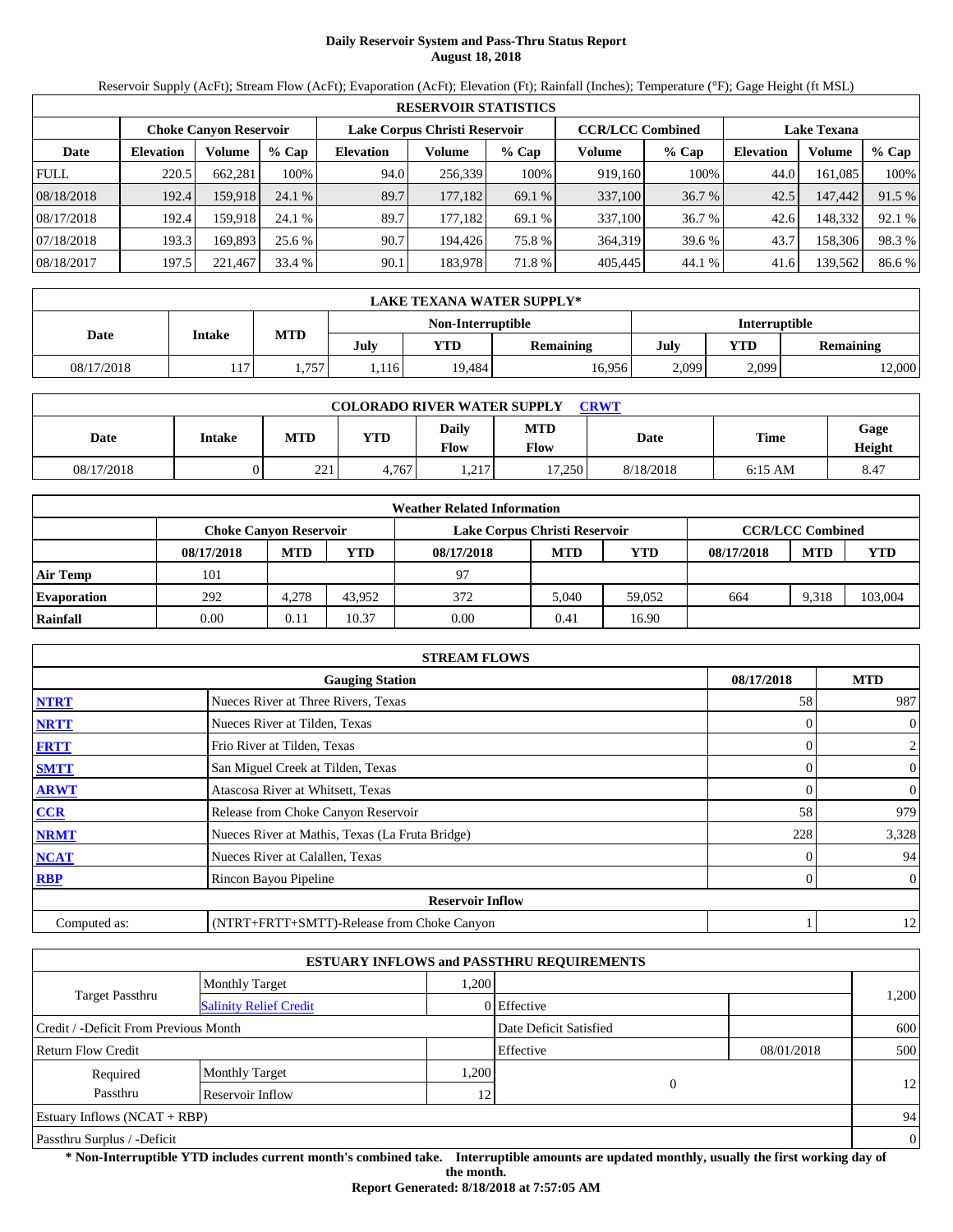# **Daily Reservoir System and Pass-Thru Status Report August 19, 2018**

Reservoir Supply (AcFt); Stream Flow (AcFt); Evaporation (AcFt); Elevation (Ft); Rainfall (Inches); Temperature (°F); Gage Height (ft MSL)

|             | <b>RESERVOIR STATISTICS</b> |                               |         |                               |         |         |                         |         |                    |         |        |  |  |
|-------------|-----------------------------|-------------------------------|---------|-------------------------------|---------|---------|-------------------------|---------|--------------------|---------|--------|--|--|
|             |                             | <b>Choke Canyon Reservoir</b> |         | Lake Corpus Christi Reservoir |         |         | <b>CCR/LCC Combined</b> |         | <b>Lake Texana</b> |         |        |  |  |
| Date        | <b>Elevation</b>            | Volume                        | $%$ Cap | <b>Elevation</b>              | Volume  | $%$ Cap | Volume                  | $%$ Cap | <b>Elevation</b>   | Volume  | % Cap  |  |  |
| <b>FULL</b> | 220.5                       | 662,281                       | 100%    | 94.0                          | 256,339 | 100%    | 919.160                 | 100%    | 44.0               | 161.085 | 100%   |  |  |
| 08/19/2018  | 192.3                       | 158,832                       | 24.0 %  | 89.7                          | 177.182 | 69.1 %  | 336,014                 | 36.6 %  | 42.5               | 147,442 | 91.5 % |  |  |
| 08/18/2018  | 192.4                       | 159.918                       | 24.1 %  | 89.7                          | 177.182 | 69.1 %  | 337,100                 | 36.7 %  | 42.5               | 147,442 | 91.5 % |  |  |
| 07/19/2018  | 193.2                       | 168.766                       | 25.5 %  | 90.6                          | 192.663 | 75.2 %  | 361,429                 | 39.3 %  | 43.6               | 157,385 | 97.7 % |  |  |
| 08/19/2017  | 197.5                       | 221,467                       | 33.4 %  | 90.0                          | 182,266 | 71.1 %  | 403,733                 | 43.9 %  | 41.6               | 139,562 | 86.6%  |  |  |

|            | LAKE TEXANA WATER SUPPLY* |            |      |                   |                  |               |       |           |  |  |
|------------|---------------------------|------------|------|-------------------|------------------|---------------|-------|-----------|--|--|
|            |                           |            |      | Non-Interruptible |                  | Interruptible |       |           |  |  |
| Date       | Intake                    | <b>MTD</b> | July | YTD               | <b>Remaining</b> | YTD<br>July   |       | Remaining |  |  |
| 08/18/2018 | 117                       | .873       | .116 | 19.601            | 16,839           | 2,099         | 2,099 | 12,000    |  |  |

| <b>COLORADO RIVER WATER SUPPLY</b><br><b>CRWT</b> |        |                       |            |                      |                           |           |           |                |  |  |  |
|---------------------------------------------------|--------|-----------------------|------------|----------------------|---------------------------|-----------|-----------|----------------|--|--|--|
| Date                                              | Intake | MTD                   | <b>YTD</b> | Daily<br><b>Flow</b> | <b>MTD</b><br><b>Flow</b> | Date      | Time      | Gage<br>Height |  |  |  |
| 08/18/2018                                        |        | $\mathbf{a}$<br>ل کرک | 4.767      | 987                  | 18,236                    | 8/19/2018 | $6:15$ AM | 8.15           |  |  |  |

|                    |                               |            |        | <b>Weather Related Information</b> |            |            |            |                         |         |
|--------------------|-------------------------------|------------|--------|------------------------------------|------------|------------|------------|-------------------------|---------|
|                    | <b>Choke Canvon Reservoir</b> |            |        | Lake Corpus Christi Reservoir      |            |            |            | <b>CCR/LCC Combined</b> |         |
|                    | 08/18/2018                    | <b>MTD</b> | YTD    | 08/18/2018                         | <b>MTD</b> | <b>YTD</b> | 08/18/2018 | <b>MTD</b>              | YTD     |
| <b>Air Temp</b>    | 101                           |            |        | 97                                 |            |            |            |                         |         |
| <b>Evaporation</b> | 303                           | 4.581      | 44.255 | 392                                | 5.432      | 59.444     | 695        | 10.013                  | 103,699 |
| Rainfall           | 0.00                          | 0.11       | 10.37  | 0.00                               | 0.41       | 16.90      |            |                         |         |

|              | <b>STREAM FLOWS</b>                             |            |                  |
|--------------|-------------------------------------------------|------------|------------------|
|              | <b>Gauging Station</b>                          | 08/18/2018 | <b>MTD</b>       |
| <b>NTRT</b>  | Nueces River at Three Rivers, Texas             | 59         | 1,045            |
| <b>NRTT</b>  | Nueces River at Tilden, Texas                   |            | $\theta$         |
| <b>FRTT</b>  | Frio River at Tilden, Texas                     |            | 2                |
| <b>SMTT</b>  | San Miguel Creek at Tilden, Texas               |            | $\boldsymbol{0}$ |
| <b>ARWT</b>  | Atascosa River at Whitsett, Texas               |            | $\boldsymbol{0}$ |
| <b>CCR</b>   | Release from Choke Canyon Reservoir             | 58         | 1,036            |
| <b>NRMT</b>  | Nueces River at Mathis, Texas (La Fruta Bridge) | 236        | 3,564            |
| <b>NCAT</b>  | Nueces River at Calallen, Texas                 |            | 94               |
| <b>RBP</b>   | Rincon Bayou Pipeline                           |            | $\overline{0}$   |
|              | <b>Reservoir Inflow</b>                         |            |                  |
| Computed as: | (NTRT+FRTT+SMTT)-Release from Choke Canyon      |            | 13               |

|                                                         |                       |      | <b>ESTUARY INFLOWS and PASSTHRU REQUIREMENTS</b> |            |                |
|---------------------------------------------------------|-----------------------|------|--------------------------------------------------|------------|----------------|
|                                                         | <b>Monthly Target</b> | .200 |                                                  |            |                |
| <b>Target Passthru</b><br><b>Salinity Relief Credit</b> |                       |      | 0 Effective                                      |            | 1,200          |
| Credit / -Deficit From Previous Month                   |                       |      | Date Deficit Satisfied                           |            | 600            |
| <b>Return Flow Credit</b>                               |                       |      | Effective                                        | 08/01/2018 | 500            |
| Required                                                | <b>Monthly Target</b> | ,200 |                                                  |            |                |
| Passthru                                                | Reservoir Inflow      | 13   | 0                                                |            | 13             |
| Estuary Inflows $(NCAT + RBP)$                          |                       |      |                                                  |            | 94             |
| Passthru Surplus / -Deficit                             |                       |      |                                                  |            | $\overline{0}$ |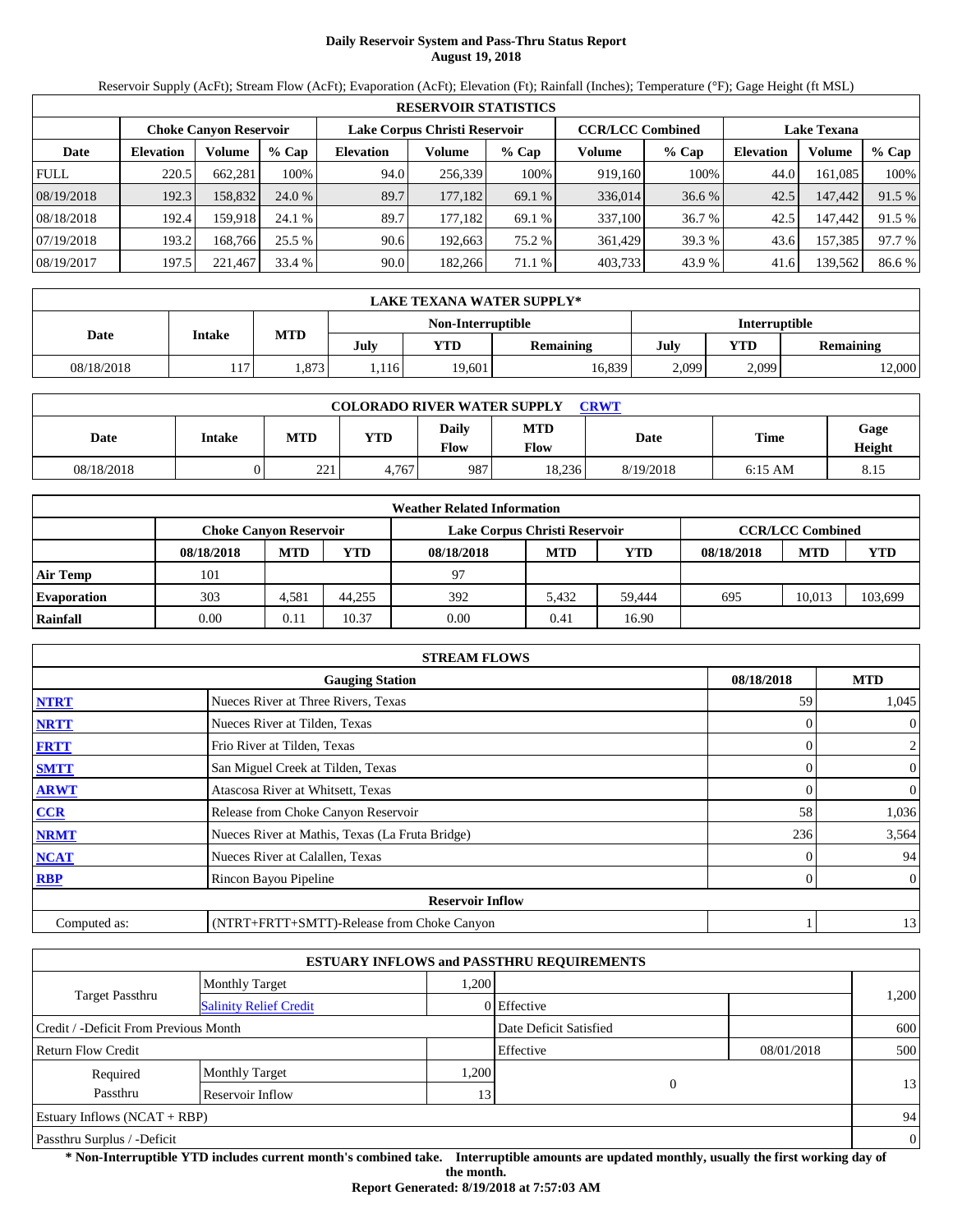# **Daily Reservoir System and Pass-Thru Status Report August 20, 2018**

Reservoir Supply (AcFt); Stream Flow (AcFt); Evaporation (AcFt); Elevation (Ft); Rainfall (Inches); Temperature (°F); Gage Height (ft MSL)

|             | <b>RESERVOIR STATISTICS</b> |                        |         |                               |         |         |                         |         |                    |         |        |  |
|-------------|-----------------------------|------------------------|---------|-------------------------------|---------|---------|-------------------------|---------|--------------------|---------|--------|--|
|             |                             | Choke Canvon Reservoir |         | Lake Corpus Christi Reservoir |         |         | <b>CCR/LCC Combined</b> |         | <b>Lake Texana</b> |         |        |  |
| Date        | <b>Elevation</b>            | Volume                 | $%$ Cap | <b>Elevation</b>              | Volume  | $%$ Cap | Volume                  | $%$ Cap | <b>Elevation</b>   | Volume  | % Cap  |  |
| <b>FULL</b> | 220.5                       | 662,281                | 100%    | 94.0                          | 256,339 | 100%    | 919,160                 | 100%    | 44.0               | 161,085 | 100%   |  |
| 08/20/2018  | 192.3                       | 158,832                | 24.0 %  | 89.6                          | 175,504 | 68.5 %  | 334,336                 | 36.4 %  | 42.4               | 146,555 | 91.0 % |  |
| 08/19/2018  | 192.3                       | 158.832                | 24.0 %  | 89.7                          | 177.182 | 69.1 %  | 336,014                 | 36.6 %  | 42.5               | 147,442 | 91.5 % |  |
| 07/20/2018  | 193.2                       | 168.766                | 25.5 %  | 90.6                          | 192,663 | 75.2 %  | 361,429                 | 39.3 %  | 43.6               | 157,385 | 97.7 % |  |
| 08/20/2017  | 197.5                       | 221,467                | 33.4 %  | 90.0                          | 182,266 | 71.1 %  | 403,733                 | 43.9 %  | 41.6               | 139,562 | 86.6%  |  |

|            | LAKE TEXANA WATER SUPPLY* |            |      |                   |                  |               |                  |        |  |  |
|------------|---------------------------|------------|------|-------------------|------------------|---------------|------------------|--------|--|--|
|            |                           |            |      | Non-Interruptible |                  | Interruptible |                  |        |  |  |
| Date       | Intake                    | <b>MTD</b> | July | YTD               | <b>Remaining</b> | July          | YTD<br>Remaining |        |  |  |
| 08/19/2018 | 117.                      | .990       | .116 | 19,718            | 16,722           | 2,099         | 2,099            | 12,000 |  |  |

| <b>COLORADO RIVER WATER SUPPLY</b><br><b>CRWT</b> |        |                     |       |                      |                           |           |           |                |  |  |
|---------------------------------------------------|--------|---------------------|-------|----------------------|---------------------------|-----------|-----------|----------------|--|--|
| Date                                              | Intake | MTD                 | YTD   | <b>Daily</b><br>Flow | <b>MTD</b><br><b>Flow</b> | Date      | Time      | Gage<br>Height |  |  |
| 08/19/2018                                        |        | $\mathbf{a}$<br>ـــ | 4.767 | 836                  | 19.072                    | 8/20/2018 | $6:15$ AM | 8.13           |  |  |

|                    |                               |            |        | <b>Weather Related Information</b> |            |            |            |                         |         |
|--------------------|-------------------------------|------------|--------|------------------------------------|------------|------------|------------|-------------------------|---------|
|                    | <b>Choke Canyon Reservoir</b> |            |        | Lake Corpus Christi Reservoir      |            |            |            | <b>CCR/LCC Combined</b> |         |
|                    | 08/19/2018                    | <b>MTD</b> | YTD    | 08/19/2018                         | <b>MTD</b> | <b>YTD</b> | 08/19/2018 | <b>MTD</b>              | YTD     |
| <b>Air Temp</b>    | 103                           |            |        | 100                                |            |            |            |                         |         |
| <b>Evaporation</b> | 303                           | 4.884      | 44.558 | 458                                | 5,890      | 59.902     | 761        | 10.774                  | 104,460 |
| Rainfall           | 0.00                          | 0.11       | 10.37  | 0.00                               | 0.41       | 16.90      |            |                         |         |

|              | <b>STREAM FLOWS</b>                             |            |                  |
|--------------|-------------------------------------------------|------------|------------------|
|              | <b>Gauging Station</b>                          | 08/19/2018 | <b>MTD</b>       |
| <b>NTRT</b>  | Nueces River at Three Rivers, Texas             | 58         | 1,103            |
| <b>NRTT</b>  | Nueces River at Tilden, Texas                   |            | $\theta$         |
| <b>FRTT</b>  | Frio River at Tilden, Texas                     |            | 2                |
| <b>SMTT</b>  | San Miguel Creek at Tilden, Texas               |            | $\boldsymbol{0}$ |
| <b>ARWT</b>  | Atascosa River at Whitsett, Texas               |            |                  |
| <b>CCR</b>   | Release from Choke Canyon Reservoir             | 58         | 1,094            |
| <b>NRMT</b>  | Nueces River at Mathis, Texas (La Fruta Bridge) | 238        | 3,802            |
| <b>NCAT</b>  | Nueces River at Calallen, Texas                 |            | 94               |
| <b>RBP</b>   | Rincon Bayou Pipeline                           |            | $\overline{0}$   |
|              | <b>Reservoir Inflow</b>                         |            |                  |
| Computed as: | (NTRT+FRTT+SMTT)-Release from Choke Canyon      |            | 13               |

|                                                         |                       |      | <b>ESTUARY INFLOWS and PASSTHRU REQUIREMENTS</b> |            |                |
|---------------------------------------------------------|-----------------------|------|--------------------------------------------------|------------|----------------|
|                                                         | <b>Monthly Target</b> | .200 |                                                  |            |                |
| <b>Target Passthru</b><br><b>Salinity Relief Credit</b> |                       |      | 0 Effective                                      |            | 1,200          |
| Credit / -Deficit From Previous Month                   |                       |      | Date Deficit Satisfied                           |            | 600            |
| <b>Return Flow Credit</b>                               |                       |      | Effective                                        | 08/01/2018 | 500            |
| Required                                                | <b>Monthly Target</b> | ,200 |                                                  |            |                |
| Passthru                                                | Reservoir Inflow      | 13   | 0                                                |            | 13             |
| Estuary Inflows $(NCAT + RBP)$                          |                       |      |                                                  |            | 94             |
| Passthru Surplus / -Deficit                             |                       |      |                                                  |            | $\overline{0}$ |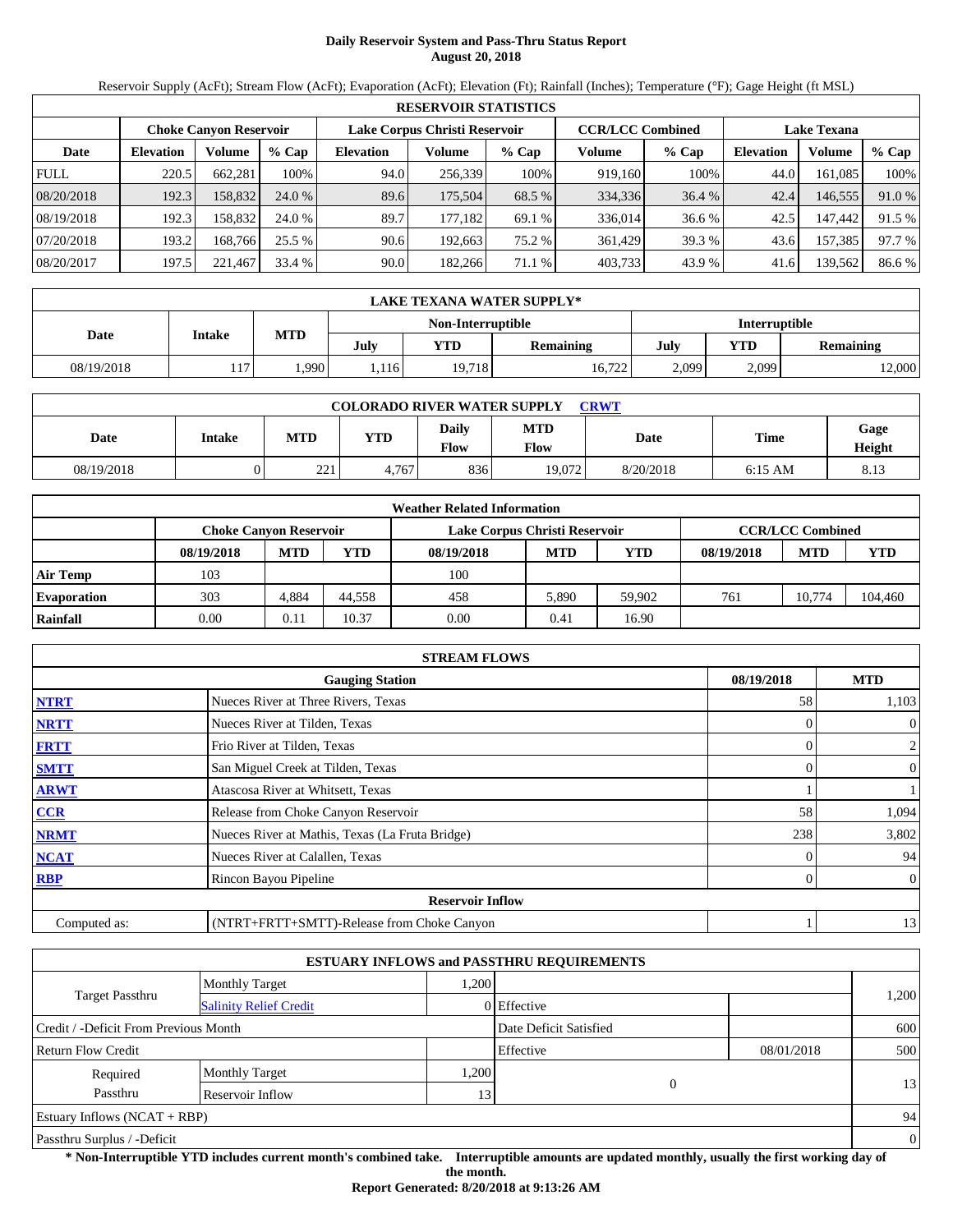# **Daily Reservoir System and Pass-Thru Status Report August 21, 2018**

Reservoir Supply (AcFt); Stream Flow (AcFt); Evaporation (AcFt); Elevation (Ft); Rainfall (Inches); Temperature (°F); Gage Height (ft MSL)

|             | <b>RESERVOIR STATISTICS</b> |                               |         |                  |                               |         |                         |         |                    |         |        |  |  |
|-------------|-----------------------------|-------------------------------|---------|------------------|-------------------------------|---------|-------------------------|---------|--------------------|---------|--------|--|--|
|             |                             | <b>Choke Canyon Reservoir</b> |         |                  | Lake Corpus Christi Reservoir |         | <b>CCR/LCC Combined</b> |         | <b>Lake Texana</b> |         |        |  |  |
| Date        | <b>Elevation</b>            | Volume                        | $%$ Cap | <b>Elevation</b> | Volume                        | $%$ Cap | Volume                  | $%$ Cap | <b>Elevation</b>   | Volume  | % Cap  |  |  |
| <b>FULL</b> | 220.5                       | 662,281                       | 100%    | 94.0             | 256,339                       | 100%    | 919.160                 | 100%    | 44.0               | 161.085 | 100%   |  |  |
| 08/21/2018  | 192.2                       | 158,832                       | 24.0 %  | 89.6             | 175.504                       | 68.5 %  | 334,336                 | 36.4 %  | 42.4               | 146,555 | 91.0 % |  |  |
| 08/20/2018  | 192.3                       | 158.832                       | 24.0 %  | 89.6             | 175.504                       | 68.5 %  | 334,336                 | 36.4 %  | 42.4               | 146,555 | 91.0%  |  |  |
| 07/21/2018  | 193.2                       | 168.766                       | 25.5 %  | 90.5             | 190.909                       | 74.5 %  | 359,675                 | 39.1 %  | 43.6               | 157,385 | 97.7 % |  |  |
| 08/21/2017  | 197.5                       | 221,467                       | 33.4 %  | 90.0             | 182,266                       | 71.1 %  | 403,733                 | 43.9 %  | 41.6               | 139,562 | 86.6%  |  |  |

|            | LAKE TEXANA WATER SUPPLY* |            |      |                   |                  |               |                         |        |  |  |  |
|------------|---------------------------|------------|------|-------------------|------------------|---------------|-------------------------|--------|--|--|--|
|            |                           |            |      | Non-Interruptible |                  | Interruptible |                         |        |  |  |  |
| Date       | Intake                    | <b>MTD</b> | July | YTD               | <b>Remaining</b> | July          | YTD<br><b>Remaining</b> |        |  |  |  |
| 08/20/2018 | 117.                      | 2,107      | .116 | 19.835            | 16,605           | 2,099         | 2,099                   | 12,000 |  |  |  |

| <b>COLORADO RIVER WATER SUPPLY</b><br>CRWT |        |              |            |               |                           |           |             |                |  |  |  |
|--------------------------------------------|--------|--------------|------------|---------------|---------------------------|-----------|-------------|----------------|--|--|--|
| Date                                       | Intake | <b>MTD</b>   | <b>YTD</b> | Daily<br>Flow | <b>MTD</b><br><b>Flow</b> | Date      | <b>Time</b> | Gage<br>Height |  |  |  |
| 08/20/2018                                 |        | 221<br>۔ ے ب | 4.767      | 802           | 19.874                    | 8/21/2018 | $6:15$ AM   | 8.01           |  |  |  |

|                    |                               |            |        | <b>Weather Related Information</b> |            |            |            |                         |         |
|--------------------|-------------------------------|------------|--------|------------------------------------|------------|------------|------------|-------------------------|---------|
|                    | <b>Choke Canvon Reservoir</b> |            |        | Lake Corpus Christi Reservoir      |            |            |            | <b>CCR/LCC Combined</b> |         |
|                    | 08/20/2018                    | <b>MTD</b> | YTD    | 08/20/2018                         | <b>MTD</b> | <b>YTD</b> | 08/20/2018 | <b>MTD</b>              | YTD     |
| <b>Air Temp</b>    | 101                           |            |        | 97                                 |            |            |            |                         |         |
| <b>Evaporation</b> | 297                           | 5.181      | 44.855 | 400                                | 6.290      | 60.302     | 697        | 1.471                   | 105,157 |
| Rainfall           | 0.00                          | 0.11       | 10.37  | 0.00                               | 0.41       | 16.90      |            |                         |         |

|              | <b>STREAM FLOWS</b>                             |            |                  |
|--------------|-------------------------------------------------|------------|------------------|
|              | <b>Gauging Station</b>                          | 08/20/2018 | <b>MTD</b>       |
| <b>NTRT</b>  | Nueces River at Three Rivers, Texas             | 58         | 1,162            |
| <b>NRTT</b>  | Nueces River at Tilden, Texas                   |            | $\mathbf{0}$     |
| <b>FRTT</b>  | Frio River at Tilden, Texas                     |            | 2                |
| <b>SMTT</b>  | San Miguel Creek at Tilden, Texas               |            | $\boldsymbol{0}$ |
| <b>ARWT</b>  | Atascosa River at Whitsett, Texas               |            | $\overline{2}$   |
| <b>CCR</b>   | Release from Choke Canyon Reservoir             | 58         | 1,151            |
| <b>NRMT</b>  | Nueces River at Mathis, Texas (La Fruta Bridge) | 238        | 4,041            |
| <b>NCAT</b>  | Nueces River at Calallen, Texas                 |            | 94               |
| <b>RBP</b>   | Rincon Bayou Pipeline                           |            | $\overline{0}$   |
|              | <b>Reservoir Inflow</b>                         |            |                  |
| Computed as: | (NTRT+FRTT+SMTT)-Release from Choke Canyon      |            | 14               |

|                                                         |                       |      | <b>ESTUARY INFLOWS and PASSTHRU REQUIREMENTS</b> |            |                |
|---------------------------------------------------------|-----------------------|------|--------------------------------------------------|------------|----------------|
|                                                         | <b>Monthly Target</b> | .200 |                                                  |            |                |
| <b>Target Passthru</b><br><b>Salinity Relief Credit</b> |                       |      | 0 Effective                                      |            | 1,200          |
| Credit / -Deficit From Previous Month                   |                       |      | Date Deficit Satisfied                           |            | 600            |
| <b>Return Flow Credit</b>                               |                       |      | Effective                                        | 08/01/2018 | 500            |
| Required                                                | <b>Monthly Target</b> | ,200 |                                                  |            |                |
| Passthru                                                | Reservoir Inflow      | 14   | 0                                                |            | 14             |
| Estuary Inflows $(NCAT + RBP)$                          |                       |      |                                                  |            | 94             |
| Passthru Surplus / -Deficit                             |                       |      |                                                  |            | $\overline{0}$ |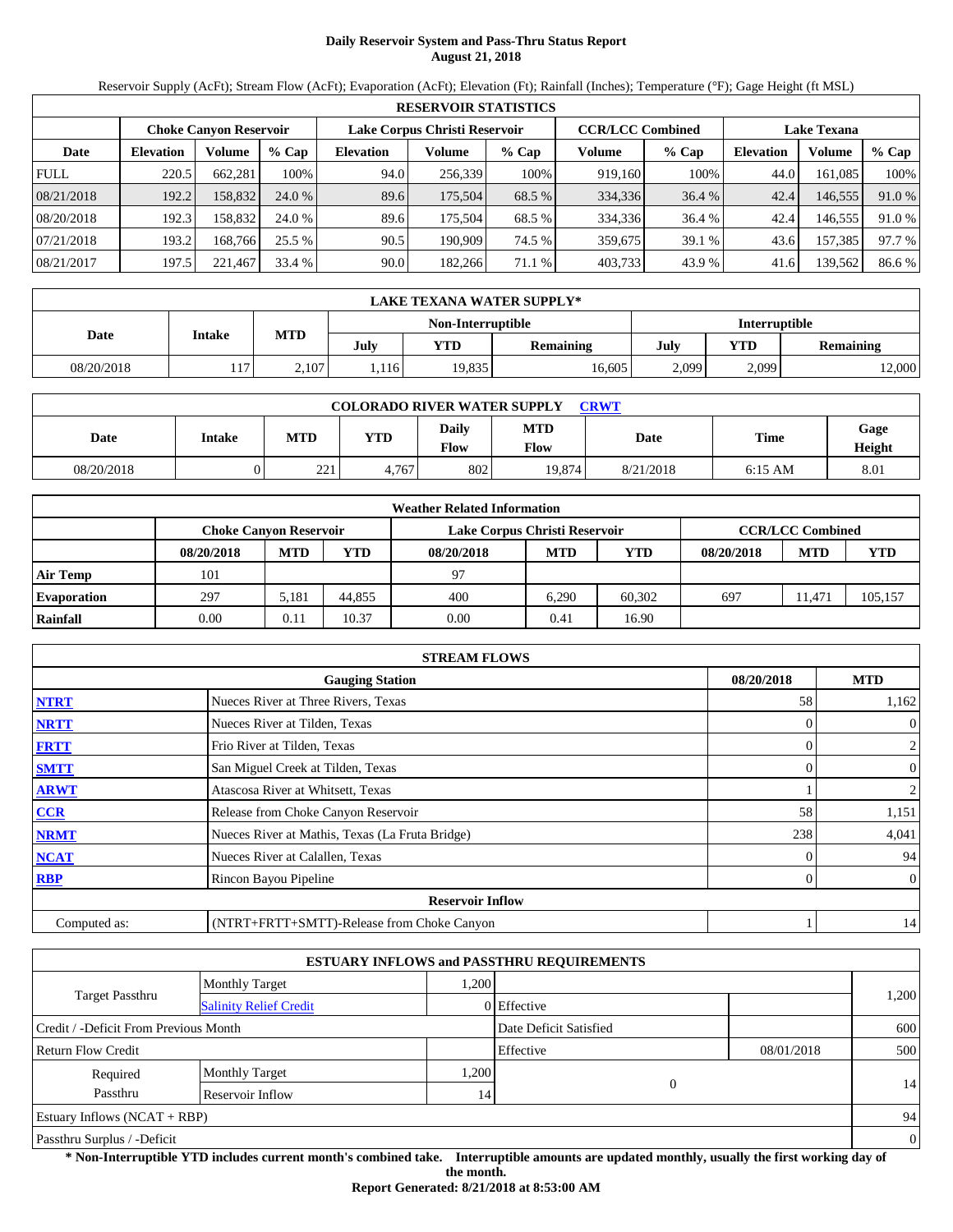# **Daily Reservoir System and Pass-Thru Status Report August 22, 2018**

Reservoir Supply (AcFt); Stream Flow (AcFt); Evaporation (AcFt); Elevation (Ft); Rainfall (Inches); Temperature (°F); Gage Height (ft MSL)

|             | <b>RESERVOIR STATISTICS</b> |                        |         |                               |         |         |                         |        |                    |         |        |  |  |
|-------------|-----------------------------|------------------------|---------|-------------------------------|---------|---------|-------------------------|--------|--------------------|---------|--------|--|--|
|             |                             | Choke Canvon Reservoir |         | Lake Corpus Christi Reservoir |         |         | <b>CCR/LCC Combined</b> |        | <b>Lake Texana</b> |         |        |  |  |
| Date        | <b>Elevation</b>            | Volume                 | $%$ Cap | <b>Elevation</b>              | Volume  | $%$ Cap | Volume                  | % Cap  | <b>Elevation</b>   | Volume  | % Cap  |  |  |
| <b>FULL</b> | 220.5                       | 662,281                | 100%    | 94.0                          | 256.339 | 100%    | 919,160                 | 100%   | 44.0               | 161,085 | 100%   |  |  |
| 08/22/2018  | 192.2                       | 157,750                | 23.8 %  | 89.5                          | 173,834 | 67.8 %  | 331,584                 | 36.1 % | 42.3               | 145,671 | 90.4 % |  |  |
| 08/21/2018  | 192.2                       | 158.832                | 24.0 %  | 89.6                          | 175.504 | 68.5 %  | 334,336                 | 36.4 % | 42.4               | 146.555 | 91.0 % |  |  |
| 07/22/2018  | 193.2                       | 168.766                | 25.5 %  | 90.5                          | 190.909 | 74.5 %  | 359,675                 | 39.1 % | 43.6               | 157,385 | 97.7 % |  |  |
| 08/22/2017  | 197.4                       | 220,142                | 33.2 %  | 89.9                          | 180,563 | 70.4 %  | 400,705                 | 43.6 % | 41.4               | 137,841 | 85.6 % |  |  |

|            | <b>LAKE TEXANA WATER SUPPLY*</b> |            |      |                   |           |               |                  |       |  |  |
|------------|----------------------------------|------------|------|-------------------|-----------|---------------|------------------|-------|--|--|
|            |                                  |            |      | Non-Interruptible |           | Interruptible |                  |       |  |  |
| Date       | Intake                           | <b>MTD</b> | July | <b>YTD</b>        | Remaining | July          | YTD<br>Remaining |       |  |  |
| 08/21/2018 | 108                              | 2,215      | ,116 | 19,943            | 16,497    | 2,099         | 2,099            | 2,000 |  |  |

| <b>COLORADO RIVER WATER SUPPLY</b><br><b>CRWT</b> |        |     |       |               |                    |           |           |                |  |  |  |
|---------------------------------------------------|--------|-----|-------|---------------|--------------------|-----------|-----------|----------------|--|--|--|
| Date                                              | Intake | MTD | YTD   | Daily<br>Flow | <b>MTD</b><br>Flow | Date      | Time      | Gage<br>Height |  |  |  |
| 08/21/2018                                        |        | 230 | 4.776 | 723           | 20.596             | 8/22/2018 | $6:15$ AM | 8.01           |  |  |  |

|                    |                               |            |        | <b>Weather Related Information</b> |            |            |            |                         |         |
|--------------------|-------------------------------|------------|--------|------------------------------------|------------|------------|------------|-------------------------|---------|
|                    | <b>Choke Canvon Reservoir</b> |            |        | Lake Corpus Christi Reservoir      |            |            |            | <b>CCR/LCC Combined</b> |         |
|                    | 08/21/2018                    | <b>MTD</b> | YTD    | 08/21/2018                         | <b>MTD</b> | <b>YTD</b> | 08/21/2018 | <b>MTD</b>              | YTD     |
| <b>Air Temp</b>    | 101                           |            |        | 100                                |            |            |            |                         |         |
| <b>Evaporation</b> | 321                           | 5.502      | 45.176 | 359                                | 6.649      | 60.661     | 680        | 12.151                  | 105,837 |
| Rainfall           | 0.00                          | 0.11       | 10.37  | 0.00                               | 0.41       | 16.90      |            |                         |         |

|              | <b>STREAM FLOWS</b>                             |            |                |
|--------------|-------------------------------------------------|------------|----------------|
|              | <b>Gauging Station</b>                          | 08/21/2018 | <b>MTD</b>     |
| <b>NTRT</b>  | Nueces River at Three Rivers, Texas             | 58         | 1,220          |
| <b>NRTT</b>  | Nueces River at Tilden, Texas                   |            | $\overline{0}$ |
| <b>FRTT</b>  | Frio River at Tilden, Texas                     |            | $\overline{c}$ |
| <b>SMTT</b>  | San Miguel Creek at Tilden, Texas               | 0          | $\mathbf{0}$   |
| <b>ARWT</b>  | Atascosa River at Whitsett, Texas               |            | $\mathfrak{Z}$ |
| <b>CCR</b>   | Release from Choke Canyon Reservoir             | 58         | 1,209          |
| <b>NRMT</b>  | Nueces River at Mathis, Texas (La Fruta Bridge) | 236        | 4,277          |
| <b>NCAT</b>  | Nueces River at Calallen, Texas                 |            | 94             |
| <b>RBP</b>   | Rincon Bayou Pipeline                           | 0          | $\overline{0}$ |
|              | <b>Reservoir Inflow</b>                         |            |                |
| Computed as: | (NTRT+FRTT+SMTT)-Release from Choke Canyon      |            | 15             |

|                                       |                               |                 | <b>ESTUARY INFLOWS and PASSTHRU REQUIREMENTS</b> |            |                |
|---------------------------------------|-------------------------------|-----------------|--------------------------------------------------|------------|----------------|
|                                       | <b>Monthly Target</b>         | .200            |                                                  |            |                |
| Target Passthru                       | <b>Salinity Relief Credit</b> |                 | 0 Effective                                      |            | 1,200          |
| Credit / -Deficit From Previous Month |                               |                 | Date Deficit Satisfied                           |            | 600            |
| <b>Return Flow Credit</b>             |                               |                 | Effective                                        | 08/01/2018 | 500            |
| Required                              | <b>Monthly Target</b>         | ,200            |                                                  |            |                |
| Passthru                              | Reservoir Inflow              | 15 <sub>1</sub> | 0                                                |            | 15             |
| <b>Estuary Inflows (NCAT + RBP)</b>   |                               |                 |                                                  |            | 94             |
| Passthru Surplus / -Deficit           |                               |                 |                                                  |            | $\overline{0}$ |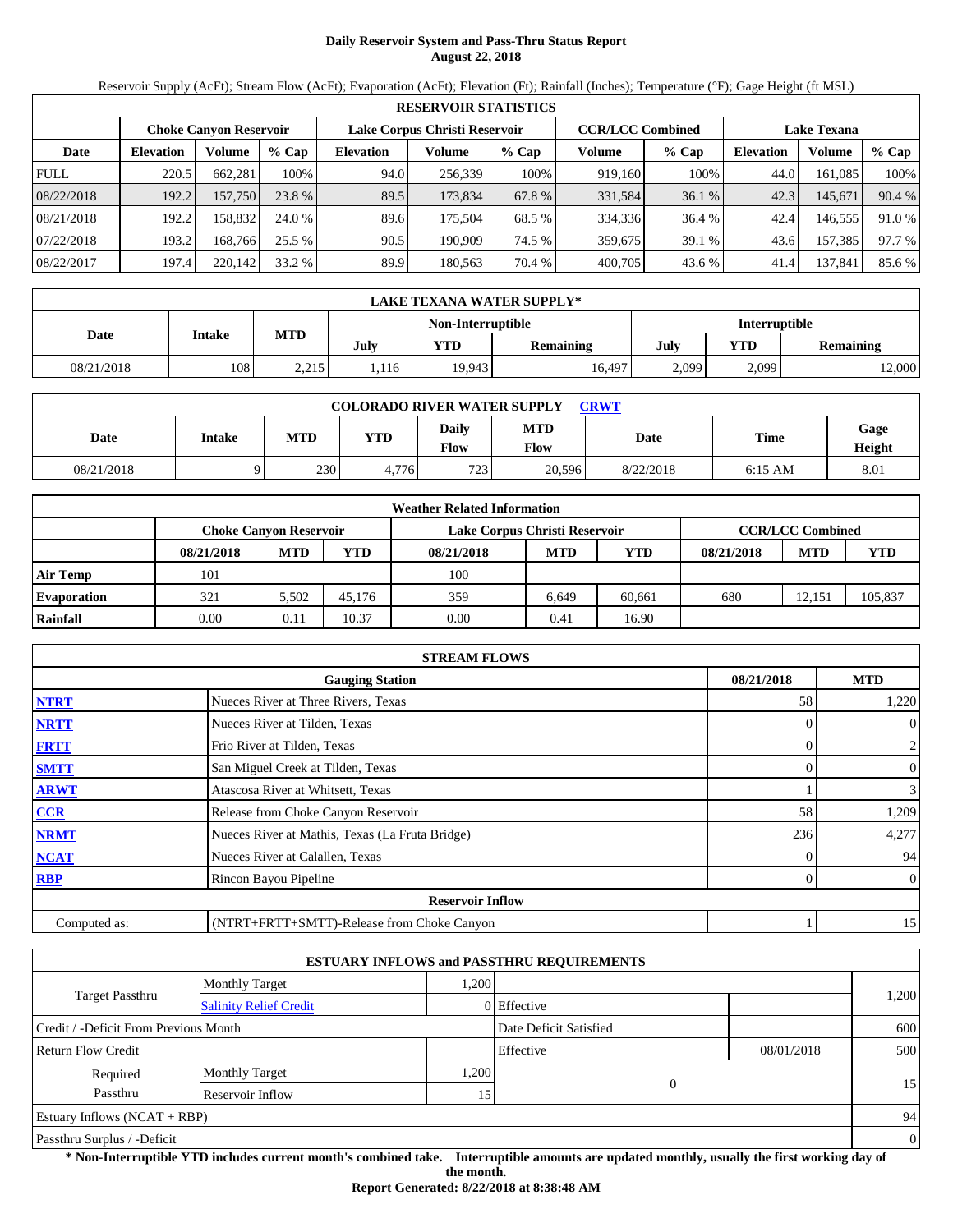# **Daily Reservoir System and Pass-Thru Status Report August 23, 2018**

Reservoir Supply (AcFt); Stream Flow (AcFt); Evaporation (AcFt); Elevation (Ft); Rainfall (Inches); Temperature (°F); Gage Height (ft MSL)

|             | <b>RESERVOIR STATISTICS</b> |                        |         |                  |                               |         |                         |         |                    |         |        |  |  |
|-------------|-----------------------------|------------------------|---------|------------------|-------------------------------|---------|-------------------------|---------|--------------------|---------|--------|--|--|
|             |                             | Choke Canvon Reservoir |         |                  | Lake Corpus Christi Reservoir |         | <b>CCR/LCC Combined</b> |         | <b>Lake Texana</b> |         |        |  |  |
| Date        | <b>Elevation</b>            | Volume                 | $%$ Cap | <b>Elevation</b> | Volume                        | $%$ Cap | Volume                  | $%$ Cap | <b>Elevation</b>   | Volume  | % Cap  |  |  |
| <b>FULL</b> | 220.5                       | 662,281                | 100%    | 94.0             | 256,339                       | 100%    | 919.160                 | 100%    | 44.0               | 161,085 | 100%   |  |  |
| 08/23/2018  | 192.2                       | 158.832                | 24.0 %  | 89.5             | 173,834                       | 67.8 %  | 332,666                 | 36.2 %  | 42.3               | 145,671 | 90.4 % |  |  |
| 08/22/2018  | 192.2                       | 157.750                | 23.8 %  | 89.5             | 173.834                       | 67.8%   | 331,584                 | 36.1 %  | 42.3               | 145,671 | 90.4 % |  |  |
| 07/23/2018  | 193.2                       | 168.766                | 25.5 %  | 90.5             | 190.909                       | 74.5 %  | 359,675                 | 39.1 %  | 43.5               | 156,467 | 97.1 % |  |  |
| 08/23/2017  | 197.4                       | 220,142                | 33.2 %  | 89.9             | 180.563                       | 70.4 %  | 400,705                 | 43.6 %  | 41.4               | 137,841 | 85.6 % |  |  |

|            | <b>LAKE TEXANA WATER SUPPLY*</b> |       |      |                   |                  |               |                  |       |  |  |  |
|------------|----------------------------------|-------|------|-------------------|------------------|---------------|------------------|-------|--|--|--|
|            |                                  |       |      | Non-Interruptible |                  | Interruptible |                  |       |  |  |  |
| Date       | Intake                           | MTD   | July | <b>YTD</b>        | <b>Remaining</b> | July          | YTD<br>Remaining |       |  |  |  |
| 08/22/2018 | 117                              | 2,332 | ,116 | 20,060            | 16,380           | 2,099         | 2,099            | 2,000 |  |  |  |

| <b>COLORADO RIVER WATER SUPPLY</b><br><b>CRWT</b> |        |            |            |                      |                           |           |             |                |  |  |  |
|---------------------------------------------------|--------|------------|------------|----------------------|---------------------------|-----------|-------------|----------------|--|--|--|
| Date                                              | Intake | <b>MTD</b> | <b>YTD</b> | Daily<br><b>Flow</b> | <b>MTD</b><br><b>Flow</b> | Date      | <b>Time</b> | Gage<br>Height |  |  |  |
| 08/22/2018                                        |        | 230        | 4.776      | 730                  | 21.327                    | 8/23/2018 | $6:15$ AM   | 7.88           |  |  |  |

|                    | <b>Weather Related Information</b> |            |        |                               |            |            |            |                         |         |  |  |  |
|--------------------|------------------------------------|------------|--------|-------------------------------|------------|------------|------------|-------------------------|---------|--|--|--|
|                    | <b>Choke Canvon Reservoir</b>      |            |        | Lake Corpus Christi Reservoir |            |            |            | <b>CCR/LCC Combined</b> |         |  |  |  |
|                    | 08/22/2018                         | <b>MTD</b> | YTD    | 08/22/2018                    | <b>MTD</b> | <b>YTD</b> | 08/22/2018 | <b>MTD</b>              | YTD     |  |  |  |
| <b>Air Temp</b>    | 103                                |            |        | 102                           |            |            |            |                         |         |  |  |  |
| <b>Evaporation</b> | 335                                | 5,837      | 45.511 | 388                           | 7,037      | 61,049     | 723        | 12.874                  | 106,560 |  |  |  |
| Rainfall           | 0.00                               | 0.11       | 10.37  | 0.00                          | 0.41       | 16.90      |            |                         |         |  |  |  |

|              | <b>STREAM FLOWS</b>                             |            |                  |
|--------------|-------------------------------------------------|------------|------------------|
|              | <b>Gauging Station</b>                          | 08/22/2018 | <b>MTD</b>       |
| <b>NTRT</b>  | Nueces River at Three Rivers, Texas             | 58         | 1,278            |
| <b>NRTT</b>  | Nueces River at Tilden, Texas                   |            | $\theta$         |
| <b>FRTT</b>  | Frio River at Tilden, Texas                     |            | 2                |
| <b>SMTT</b>  | San Miguel Creek at Tilden, Texas               |            | $\boldsymbol{0}$ |
| <b>ARWT</b>  | Atascosa River at Whitsett, Texas               |            | $\mathbf{3}$     |
| <b>CCR</b>   | Release from Choke Canyon Reservoir             | 58         | 1,266            |
| <b>NRMT</b>  | Nueces River at Mathis, Texas (La Fruta Bridge) | 238        | 4,515            |
| <b>NCAT</b>  | Nueces River at Calallen, Texas                 |            | 94               |
| <b>RBP</b>   | Rincon Bayou Pipeline                           |            | $\overline{0}$   |
|              | <b>Reservoir Inflow</b>                         |            |                  |
| Computed as: | (NTRT+FRTT+SMTT)-Release from Choke Canyon      |            | 15               |

|                                       |                               |      | <b>ESTUARY INFLOWS and PASSTHRU REQUIREMENTS</b> |            |                |
|---------------------------------------|-------------------------------|------|--------------------------------------------------|------------|----------------|
|                                       | <b>Monthly Target</b>         | .200 |                                                  |            |                |
| <b>Target Passthru</b>                | <b>Salinity Relief Credit</b> |      | 0 Effective                                      |            | 1,200          |
| Credit / -Deficit From Previous Month |                               |      | Date Deficit Satisfied                           |            | 600            |
| <b>Return Flow Credit</b>             |                               |      | Effective                                        | 08/01/2018 | 500            |
| Required                              | <b>Monthly Target</b>         | ,200 |                                                  |            |                |
| Passthru                              | Reservoir Inflow              | 15   | 0                                                |            | 15             |
| Estuary Inflows $(NCAT + RBP)$        |                               |      |                                                  |            | 94             |
| Passthru Surplus / -Deficit           |                               |      |                                                  |            | $\overline{0}$ |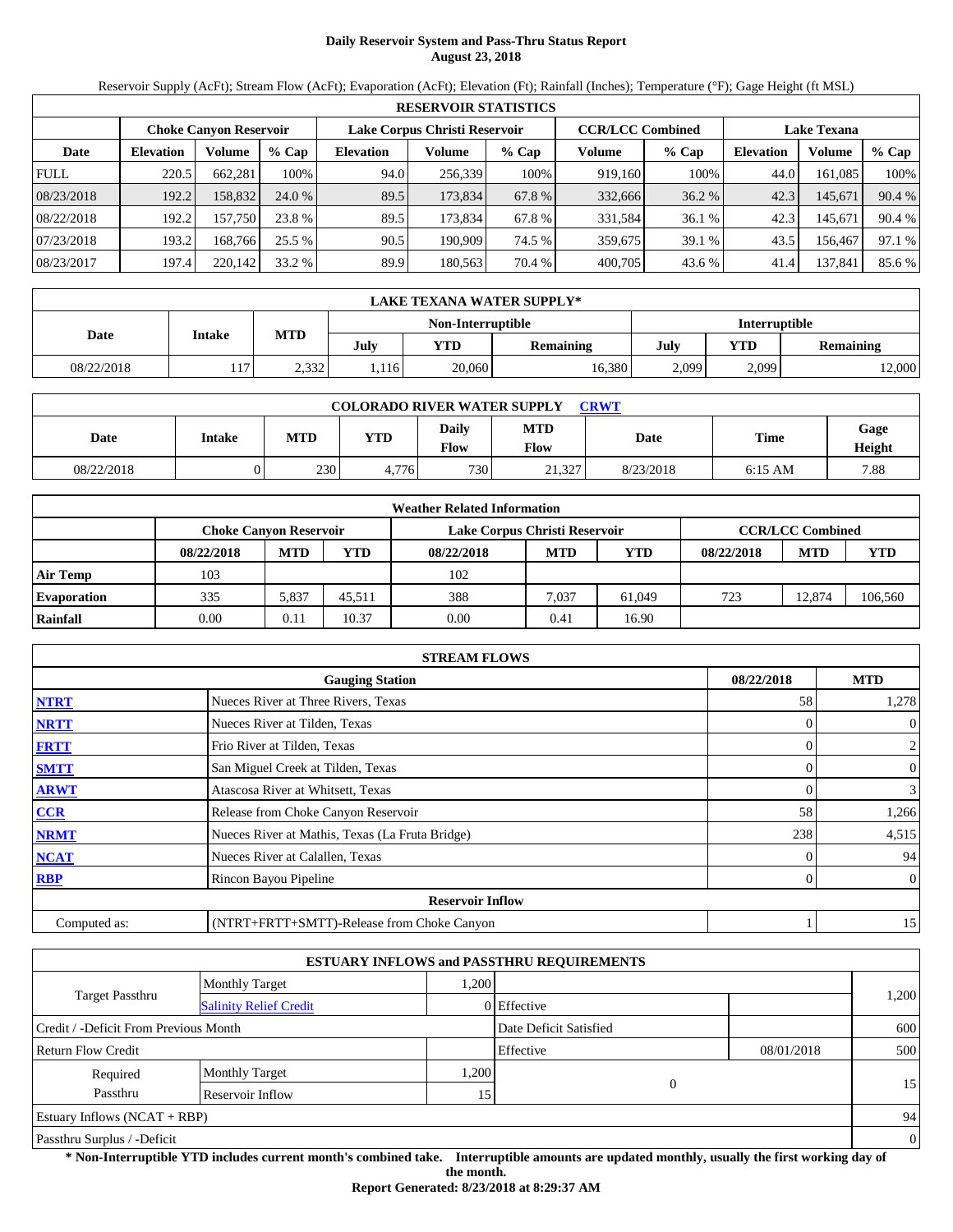# **Daily Reservoir System and Pass-Thru Status Report August 24, 2018**

Reservoir Supply (AcFt); Stream Flow (AcFt); Evaporation (AcFt); Elevation (Ft); Rainfall (Inches); Temperature (°F); Gage Height (ft MSL)

|             | <b>RESERVOIR STATISTICS</b> |                               |         |                  |                               |         |                         |         |                    |         |        |  |  |
|-------------|-----------------------------|-------------------------------|---------|------------------|-------------------------------|---------|-------------------------|---------|--------------------|---------|--------|--|--|
|             |                             | <b>Choke Canyon Reservoir</b> |         |                  | Lake Corpus Christi Reservoir |         | <b>CCR/LCC Combined</b> |         | <b>Lake Texana</b> |         |        |  |  |
| Date        | <b>Elevation</b>            | Volume                        | $%$ Cap | <b>Elevation</b> | Volume                        | $%$ Cap | Volume                  | $%$ Cap | <b>Elevation</b>   | Volume  | % Cap  |  |  |
| <b>FULL</b> | 220.5                       | 662.281                       | 100%    | 94.0             | 256,339                       | 100%    | 919,160                 | 100%    | 44.0               | 161.085 | 100%   |  |  |
| 08/24/2018  | 192.2                       | 157,750                       | 23.8 %  | 89.5             | 173,834                       | 67.8 %  | 331,584                 | 36.1%   | 42.2               | 144,790 | 89.9 % |  |  |
| 08/23/2018  | 192.2                       | 158.832                       | 24.0 %  | 89.5             | 173.834                       | 67.8 %  | 332,666                 | 36.2 %  | 42.3               | 145.671 | 90.4 % |  |  |
| 07/24/2018  | 193.1                       | 167.644                       | 25.3 %  | 90.5             | 190.909                       | 74.5 %  | 358.553                 | 39.0 %  | 43.4               | 156.467 | 97.1 % |  |  |
| 08/24/2017  | 197.4                       | 220,142                       | 33.2 %  | 89.9             | 180.563                       | 70.4 %  | 400,705                 | 43.6 %  | 41.4               | 137,841 | 85.6 % |  |  |

|            | LAKE TEXANA WATER SUPPLY* |            |      |                   |                  |               |       |           |  |  |
|------------|---------------------------|------------|------|-------------------|------------------|---------------|-------|-----------|--|--|
|            |                           |            |      | Non-Interruptible |                  | Interruptible |       |           |  |  |
| Date       | Intake                    | <b>MTD</b> | July | YTD               | <b>Remaining</b> | YTD<br>July   |       | Remaining |  |  |
| 08/23/2018 | 117.                      | 2.448      | .116 | 20,176            | 16,264           | 2,099         | 2,099 | 12,000    |  |  |

| <b>COLORADO RIVER WATER SUPPLY</b><br><b>CRWT</b> |        |            |            |                      |                           |           |             |                |  |  |  |
|---------------------------------------------------|--------|------------|------------|----------------------|---------------------------|-----------|-------------|----------------|--|--|--|
| Date                                              | Intake | <b>MTD</b> | <b>YTD</b> | Daily<br><b>Flow</b> | <b>MTD</b><br><b>Flow</b> | Date      | <b>Time</b> | Gage<br>Height |  |  |  |
| 08/23/2018                                        |        | 230        | 4.776      | 588                  | 21.914                    | 8/24/2018 | $6:15$ AM   | 7.68           |  |  |  |

|                    | <b>Weather Related Information</b> |            |        |                               |            |            |            |                         |         |  |  |  |
|--------------------|------------------------------------|------------|--------|-------------------------------|------------|------------|------------|-------------------------|---------|--|--|--|
|                    | <b>Choke Canyon Reservoir</b>      |            |        | Lake Corpus Christi Reservoir |            |            |            | <b>CCR/LCC Combined</b> |         |  |  |  |
|                    | 08/23/2018                         | <b>MTD</b> | YTD    | 08/23/2018                    | <b>MTD</b> | <b>YTD</b> | 08/23/2018 | <b>MTD</b>              | YTD     |  |  |  |
| <b>Air Temp</b>    | 102                                |            |        | 100                           |            |            |            |                         |         |  |  |  |
| <b>Evaporation</b> | 327                                | 6.164      | 45,838 | 359                           | 7.396      | 61.408     | 686        | 13.560                  | 107,246 |  |  |  |
| Rainfall           | 0.00                               | 0.11       | 10.37  | 0.00                          | 0.41       | 16.90      |            |                         |         |  |  |  |

|              | <b>STREAM FLOWS</b>                             |            |                  |
|--------------|-------------------------------------------------|------------|------------------|
|              | <b>Gauging Station</b>                          | 08/23/2018 | <b>MTD</b>       |
| <b>NTRT</b>  | Nueces River at Three Rivers, Texas             | 58         | 1,337            |
| <b>NRTT</b>  | Nueces River at Tilden, Texas                   |            | $\theta$         |
| <b>FRTT</b>  | Frio River at Tilden, Texas                     |            | 2                |
| <b>SMTT</b>  | San Miguel Creek at Tilden, Texas               |            | $\boldsymbol{0}$ |
| <b>ARWT</b>  | Atascosa River at Whitsett, Texas               |            | 4                |
| <b>CCR</b>   | Release from Choke Canyon Reservoir             | 58         | 1,324            |
| <b>NRMT</b>  | Nueces River at Mathis, Texas (La Fruta Bridge) | 230        | 4,745            |
| <b>NCAT</b>  | Nueces River at Calallen, Texas                 |            | 94               |
| <b>RBP</b>   | Rincon Bayou Pipeline                           |            | $\overline{0}$   |
|              | <b>Reservoir Inflow</b>                         |            |                  |
| Computed as: | (NTRT+FRTT+SMTT)-Release from Choke Canyon      |            | 16               |

|                                                  |                       |      | <b>ESTUARY INFLOWS and PASSTHRU REQUIREMENTS</b> |            |                |
|--------------------------------------------------|-----------------------|------|--------------------------------------------------|------------|----------------|
|                                                  | <b>Monthly Target</b> | .200 |                                                  |            |                |
| Target Passthru<br><b>Salinity Relief Credit</b> |                       |      | 0 Effective                                      |            | 1,200          |
| Credit / -Deficit From Previous Month            |                       |      | Date Deficit Satisfied                           |            | 600            |
| Return Flow Credit                               |                       |      | Effective                                        | 08/01/2018 | 500            |
| Required                                         | <b>Monthly Target</b> | ,200 |                                                  |            |                |
| Passthru                                         | Reservoir Inflow      | 16   | $\Omega$                                         |            | 16             |
| Estuary Inflows $(NCAT + RBP)$                   |                       |      |                                                  |            | 94             |
| Passthru Surplus / -Deficit                      |                       |      |                                                  |            | $\overline{0}$ |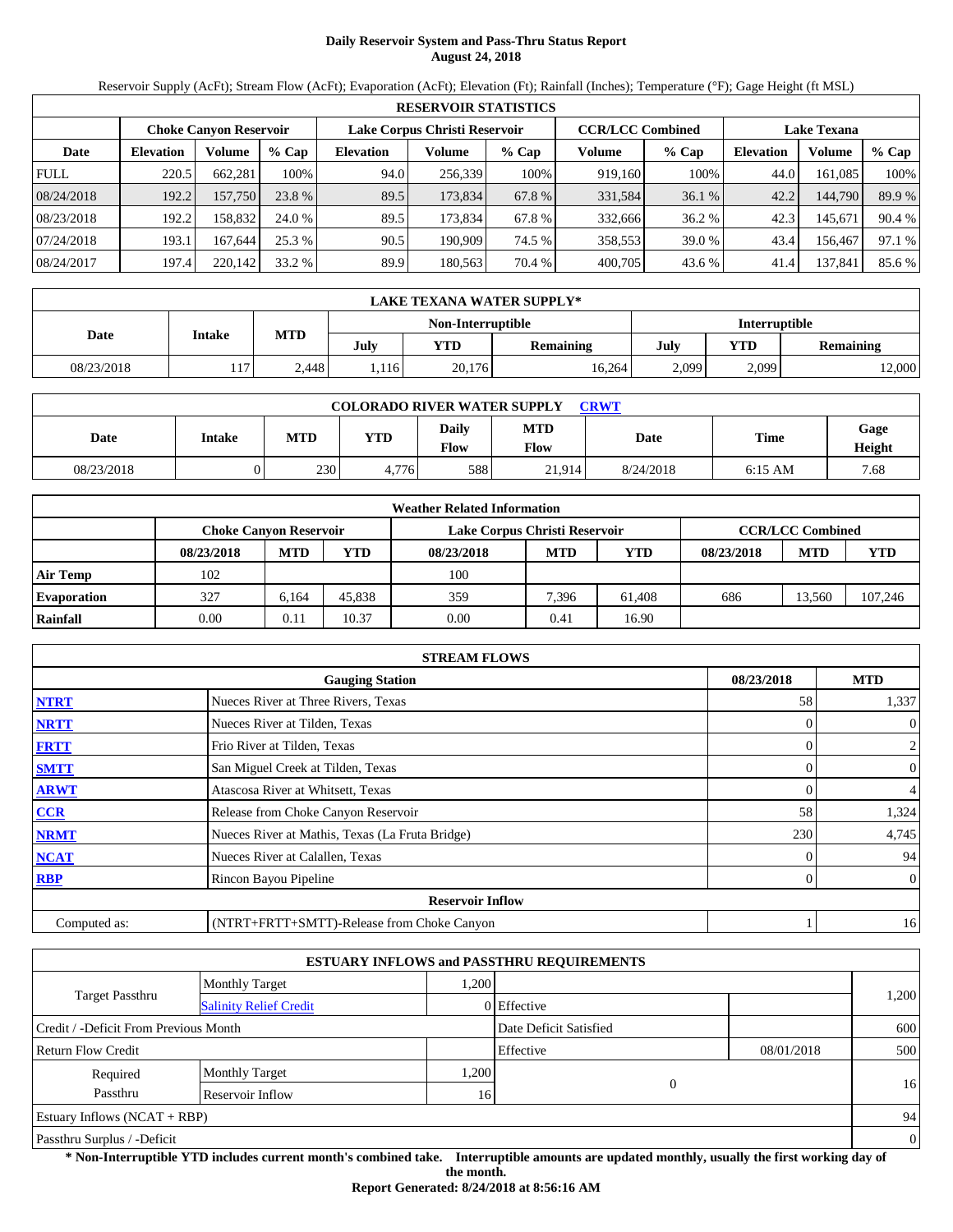# **Daily Reservoir System and Pass-Thru Status Report August 25, 2018**

Reservoir Supply (AcFt); Stream Flow (AcFt); Evaporation (AcFt); Elevation (Ft); Rainfall (Inches); Temperature (°F); Gage Height (ft MSL)

|             | <b>RESERVOIR STATISTICS</b> |                        |         |                  |                               |         |                         |         |                    |         |        |  |  |
|-------------|-----------------------------|------------------------|---------|------------------|-------------------------------|---------|-------------------------|---------|--------------------|---------|--------|--|--|
|             |                             | Choke Canvon Reservoir |         |                  | Lake Corpus Christi Reservoir |         | <b>CCR/LCC Combined</b> |         | <b>Lake Texana</b> |         |        |  |  |
| Date        | <b>Elevation</b>            | Volume                 | $%$ Cap | <b>Elevation</b> | Volume                        | $%$ Cap | Volume                  | $%$ Cap | <b>Elevation</b>   | Volume  | % Cap  |  |  |
| <b>FULL</b> | 220.5                       | 662,281                | 100%    | 94.0             | 256,339                       | 100%    | 919.160                 | 100%    | 44.0               | 161,085 | 100%   |  |  |
| 08/25/2018  | 192.1                       | 156.671                | 23.6 %  | 89.4             | 172,173                       | 67.2 %  | 328,844                 | 35.8%   | 42.2               | 144,790 | 89.9 % |  |  |
| 08/24/2018  | 192.2                       | 157.750                | 23.8 %  | 89.5             | 173.834                       | 67.8%   | 331,584                 | 36.1 %  | 42.2               | 144.790 | 89.9 % |  |  |
| 07/25/2018  | 193.1                       | 167.644                | 25.3%   | 90.4             | 189.164                       | 73.8 %  | 356,808                 | 38.8%   | 43.4               | 155,551 | 96.6 % |  |  |
| 08/25/2017  | 197.4                       | 220,142                | 33.2 %  | 89.9             | 180,563                       | 70.4 %  | 400,705                 | 43.6 %  | 41.3               | 136,986 | 85.0%  |  |  |

|            | LAKE TEXANA WATER SUPPLY* |            |      |                   |                                 |               |       |                  |  |  |  |
|------------|---------------------------|------------|------|-------------------|---------------------------------|---------------|-------|------------------|--|--|--|
|            |                           |            |      | Non-Interruptible |                                 | Interruptible |       |                  |  |  |  |
| Date       | Intake                    | <b>MTD</b> | July | YTD               | YTD<br>July<br><b>Remaining</b> |               |       | <b>Remaining</b> |  |  |  |
| 08/24/2018 | 117.                      | 2,565      | .116 | 20,293            | 16,147                          | 2,099         | 2,099 | 12,000           |  |  |  |

| <b>COLORADO RIVER WATER SUPPLY</b><br><b>CRWT</b> |        |     |       |                      |                           |           |           |                |  |  |
|---------------------------------------------------|--------|-----|-------|----------------------|---------------------------|-----------|-----------|----------------|--|--|
| Date                                              | Intake | MTD | YTD   | <b>Daily</b><br>Flow | <b>MTD</b><br><b>Flow</b> | Date      | Time      | Gage<br>Height |  |  |
| 08/24/2018                                        |        | 230 | 4.776 | 548                  | 22.462                    | 8/25/2018 | $6:15$ AM | 7.61           |  |  |

|                    |                               |            |        | <b>Weather Related Information</b> |            |            |            |                         |         |
|--------------------|-------------------------------|------------|--------|------------------------------------|------------|------------|------------|-------------------------|---------|
|                    | <b>Choke Canvon Reservoir</b> |            |        | Lake Corpus Christi Reservoir      |            |            |            | <b>CCR/LCC Combined</b> |         |
|                    | 08/24/2018                    | <b>MTD</b> | YTD    | 08/24/2018                         | <b>MTD</b> | <b>YTD</b> | 08/24/2018 | <b>MTD</b>              | YTD     |
| <b>Air Temp</b>    | 101                           |            |        | 98                                 |            |            |            |                         |         |
| <b>Evaporation</b> | 314                           | 6.478      | 46.152 | 347                                | 7.743      | 61.755     | 661        | 14.221                  | 107,907 |
| Rainfall           | 0.00                          | 0.11       | 10.37  | 0.00                               | 0.41       | 16.90      |            |                         |         |

|              | <b>STREAM FLOWS</b>                             |            |                  |
|--------------|-------------------------------------------------|------------|------------------|
|              | <b>Gauging Station</b>                          | 08/24/2018 | <b>MTD</b>       |
| <b>NTRT</b>  | Nueces River at Three Rivers, Texas             | 58         | 1,395            |
| <b>NRTT</b>  | Nueces River at Tilden, Texas                   |            | $\theta$         |
| <b>FRTT</b>  | Frio River at Tilden, Texas                     |            | 2                |
| <b>SMTT</b>  | San Miguel Creek at Tilden, Texas               |            | $\boldsymbol{0}$ |
| <b>ARWT</b>  | Atascosa River at Whitsett, Texas               |            | 4                |
| <b>CCR</b>   | Release from Choke Canyon Reservoir             | 58         | 1,382            |
| <b>NRMT</b>  | Nueces River at Mathis, Texas (La Fruta Bridge) | 242        | 4,988            |
| <b>NCAT</b>  | Nueces River at Calallen, Texas                 |            | 94               |
| <b>RBP</b>   | Rincon Bayou Pipeline                           |            | $\overline{0}$   |
|              | <b>Reservoir Inflow</b>                         |            |                  |
| Computed as: | (NTRT+FRTT+SMTT)-Release from Choke Canyon      |            | 17               |

|                                       |                               |      | <b>ESTUARY INFLOWS and PASSTHRU REQUIREMENTS</b> |            |                |
|---------------------------------------|-------------------------------|------|--------------------------------------------------|------------|----------------|
|                                       | <b>Monthly Target</b>         | .200 |                                                  |            |                |
| <b>Target Passthru</b>                | <b>Salinity Relief Credit</b> |      | 0 Effective                                      |            | 1,200          |
| Credit / -Deficit From Previous Month |                               |      | Date Deficit Satisfied                           |            | 600            |
| <b>Return Flow Credit</b>             |                               |      | Effective                                        | 08/01/2018 | 500            |
| Required                              | <b>Monthly Target</b>         | .200 |                                                  |            |                |
| Passthru                              | Reservoir Inflow              | 17   | 0                                                |            | 17             |
| Estuary Inflows $(NCAT + RBP)$        |                               |      |                                                  |            | 94             |
| Passthru Surplus / -Deficit           |                               |      |                                                  |            | $\overline{0}$ |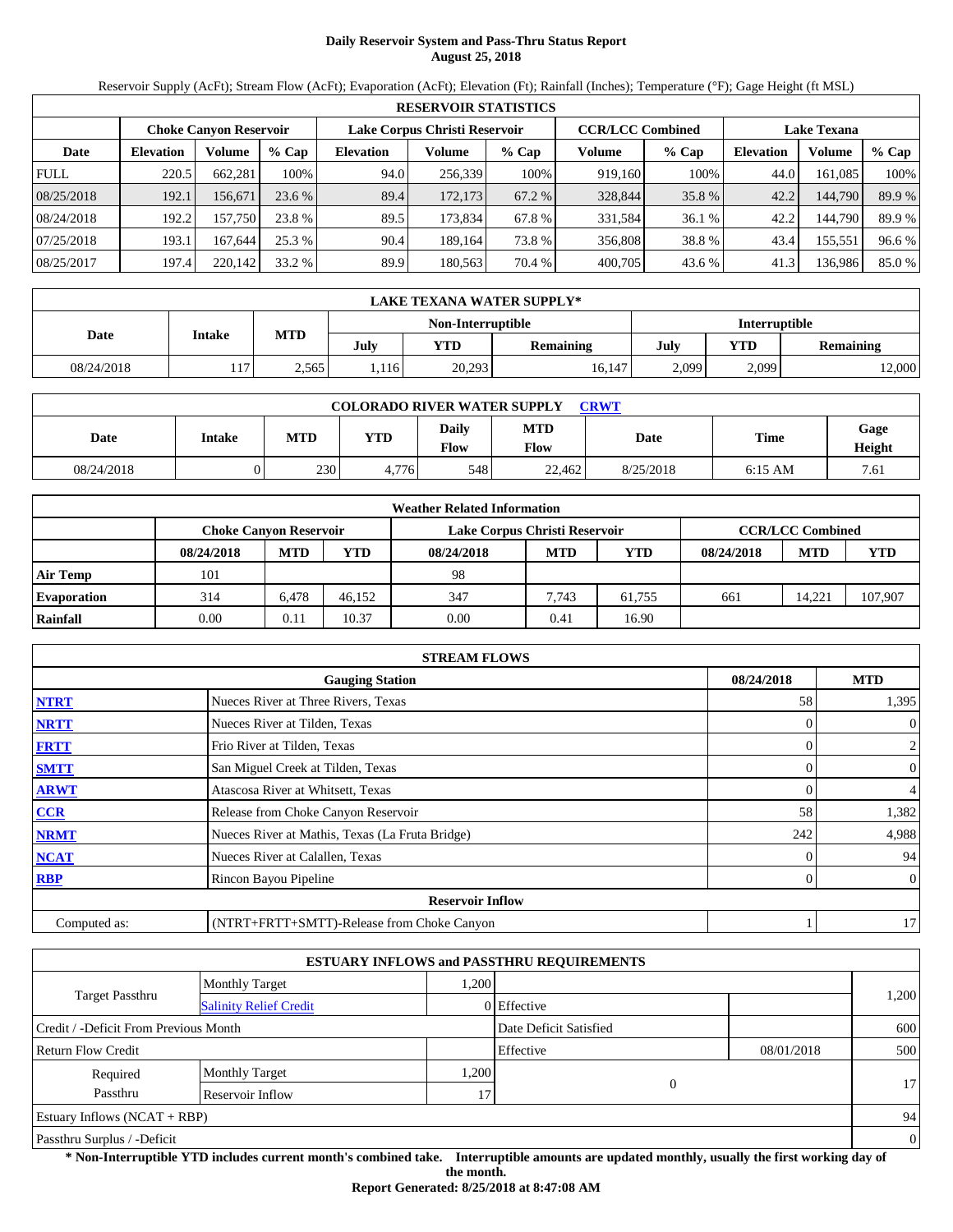# **Daily Reservoir System and Pass-Thru Status Report August 26, 2018**

Reservoir Supply (AcFt); Stream Flow (AcFt); Evaporation (AcFt); Elevation (Ft); Rainfall (Inches); Temperature (°F); Gage Height (ft MSL)

|             | <b>RESERVOIR STATISTICS</b> |                        |         |                  |                               |         |                         |         |                    |         |        |  |  |
|-------------|-----------------------------|------------------------|---------|------------------|-------------------------------|---------|-------------------------|---------|--------------------|---------|--------|--|--|
|             |                             | Choke Canvon Reservoir |         |                  | Lake Corpus Christi Reservoir |         | <b>CCR/LCC Combined</b> |         | <b>Lake Texana</b> |         |        |  |  |
| Date        | <b>Elevation</b>            | Volume                 | $%$ Cap | <b>Elevation</b> | Volume                        | $%$ Cap | Volume                  | $%$ Cap | <b>Elevation</b>   | Volume  | % Cap  |  |  |
| <b>FULL</b> | 220.5                       | 662,281                | 100%    | 94.0             | 256,339                       | 100%    | 919.160                 | 100%    | 44.0               | 161,085 | 100%   |  |  |
| 08/26/2018  | 192.2                       | 157,750                | 23.8 %  | 89.4             | 172,173                       | 67.2 %  | 329,923                 | 35.9 %  | 42.1               | 143,911 | 89.3 % |  |  |
| 08/25/2018  | 192.1                       | 156.671                | 23.6 %  | 89.4             | 172.173                       | 67.2 %  | 328,844                 | 35.8%   | 42.2               | 144.790 | 89.9 % |  |  |
| 07/26/2018  | 193.1                       | 167.644                | 25.3%   | 90.4             | 189.164                       | 73.8 %  | 356,808                 | 38.8%   | 43.4               | 155,551 | 96.6 % |  |  |
| 08/26/2017  | 197.6                       | 222,797                | 33.6 %  | 90.1             | 183,978                       | 71.8%   | 406,775                 | 44.3 %  | 41.3               | 136,986 | 85.0%  |  |  |

|            | LAKE TEXANA WATER SUPPLY* |       |      |                   |        |               |           |       |  |  |  |
|------------|---------------------------|-------|------|-------------------|--------|---------------|-----------|-------|--|--|--|
|            |                           |       |      | Non-Interruptible |        | Interruptible |           |       |  |  |  |
| Date       | MTD<br>Intake<br>July     |       | YTD  | <b>Remaining</b>  | July   | YTD           | Remaining |       |  |  |  |
| 08/25/2018 | 116                       | 2.681 | .116 | 20,409            | 16,031 | 2,099         | 2,099     | 2,000 |  |  |  |

| <b>COLORADO RIVER WATER SUPPLY</b><br><b>CRWT</b> |        |     |       |               |                           |           |           |                |  |  |  |
|---------------------------------------------------|--------|-----|-------|---------------|---------------------------|-----------|-----------|----------------|--|--|--|
| Date                                              | Intake | MTD | YTD   | Daily<br>Flow | <b>MTD</b><br><b>Flow</b> | Date      | Time      | Gage<br>Height |  |  |  |
| 08/25/2018                                        |        | 230 | 4.776 | 506           | 22.968                    | 8/26/2018 | $6:15$ AM | 7.43           |  |  |  |

|                    | <b>Weather Related Information</b> |            |        |                               |            |            |            |                         |         |  |  |  |
|--------------------|------------------------------------|------------|--------|-------------------------------|------------|------------|------------|-------------------------|---------|--|--|--|
|                    | <b>Choke Canyon Reservoir</b>      |            |        | Lake Corpus Christi Reservoir |            |            |            | <b>CCR/LCC Combined</b> |         |  |  |  |
|                    | 08/25/2018                         | <b>MTD</b> | YTD    | 08/25/2018                    | <b>MTD</b> | <b>YTD</b> | 08/25/2018 | <b>MTD</b>              | YTD     |  |  |  |
| <b>Air Temp</b>    | 100                                |            |        | 97                            |            |            |            |                         |         |  |  |  |
| <b>Evaporation</b> | 302                                | 6.780      | 46.454 | 367                           | 8.110      | 62.122     | 669        | 14.890                  | 108,576 |  |  |  |
| Rainfall           | 0.00                               | 0.11       | 10.37  | 0.00                          | 0.41       | 16.90      |            |                         |         |  |  |  |

|              | <b>STREAM FLOWS</b>                             |            |                  |
|--------------|-------------------------------------------------|------------|------------------|
|              | <b>Gauging Station</b>                          | 08/25/2018 | <b>MTD</b>       |
| <b>NTRT</b>  | Nueces River at Three Rivers, Texas             | 58         | 1,453            |
| <b>NRTT</b>  | Nueces River at Tilden, Texas                   |            | $\theta$         |
| <b>FRTT</b>  | Frio River at Tilden, Texas                     |            | 2                |
| <b>SMTT</b>  | San Miguel Creek at Tilden, Texas               |            | $\boldsymbol{0}$ |
| <b>ARWT</b>  | Atascosa River at Whitsett, Texas               |            | 4                |
| <b>CCR</b>   | Release from Choke Canyon Reservoir             | 58         | 1,439            |
| <b>NRMT</b>  | Nueces River at Mathis, Texas (La Fruta Bridge) | 248        | 5,236            |
| <b>NCAT</b>  | Nueces River at Calallen, Texas                 |            | 94               |
| <b>RBP</b>   | Rincon Bayou Pipeline                           |            | $\overline{0}$   |
|              | <b>Reservoir Inflow</b>                         |            |                  |
| Computed as: | (NTRT+FRTT+SMTT)-Release from Choke Canyon      |            | 18               |

|                                                         |                       |      | <b>ESTUARY INFLOWS and PASSTHRU REQUIREMENTS</b> |            |                |
|---------------------------------------------------------|-----------------------|------|--------------------------------------------------|------------|----------------|
|                                                         | <b>Monthly Target</b> | .200 |                                                  |            |                |
| <b>Target Passthru</b><br><b>Salinity Relief Credit</b> |                       |      | 0 Effective                                      |            | 1,200          |
| Credit / -Deficit From Previous Month                   |                       |      | Date Deficit Satisfied                           |            | 600            |
| <b>Return Flow Credit</b>                               |                       |      | Effective                                        | 08/01/2018 | 500            |
| Required                                                | <b>Monthly Target</b> | .200 |                                                  |            |                |
| Passthru                                                | Reservoir Inflow      | 18   | 0                                                |            | 18             |
| Estuary Inflows $(NCAT + RBP)$                          |                       |      |                                                  |            | 94             |
| Passthru Surplus / -Deficit                             |                       |      |                                                  |            | $\overline{0}$ |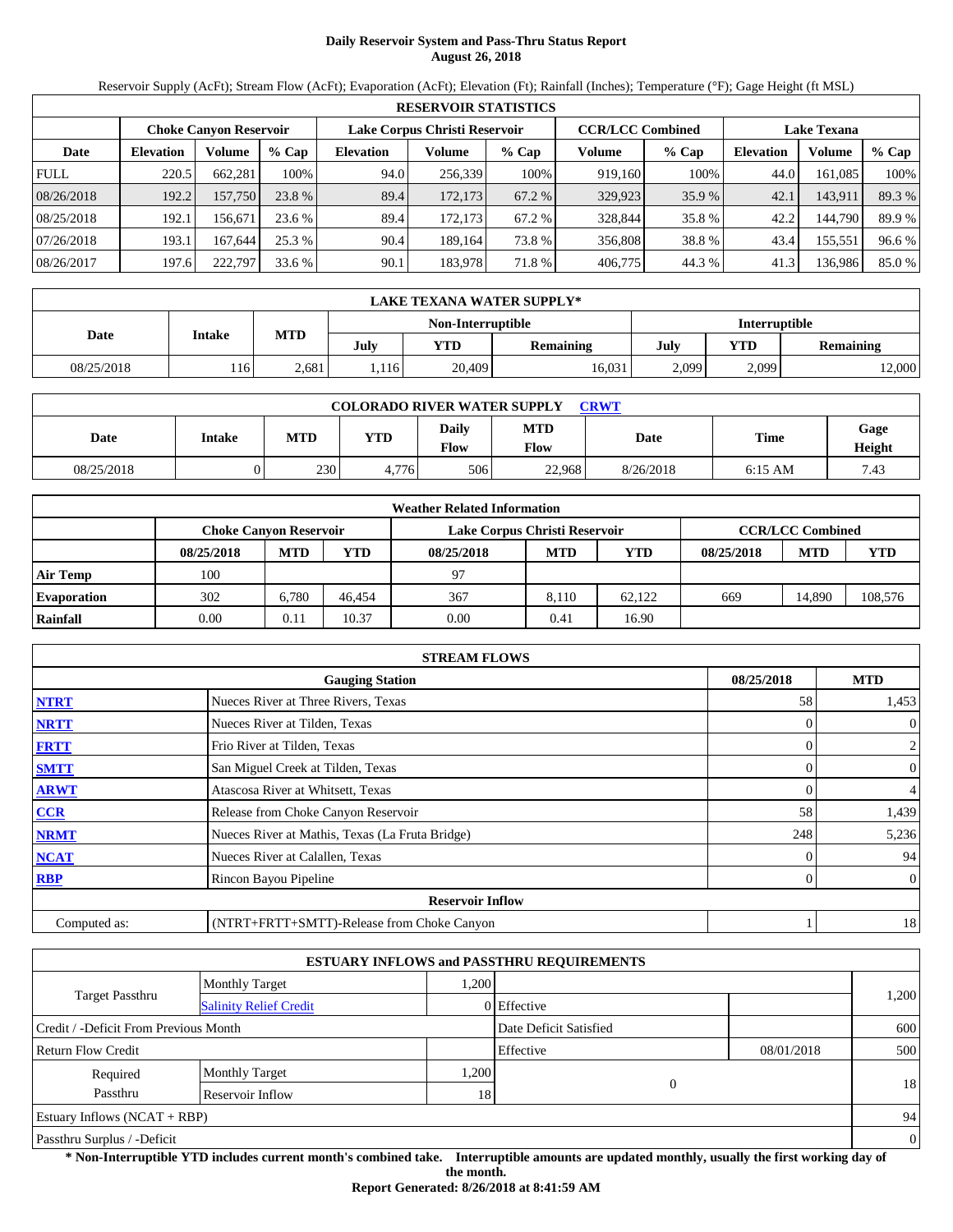# **Daily Reservoir System and Pass-Thru Status Report August 27, 2018**

Reservoir Supply (AcFt); Stream Flow (AcFt); Evaporation (AcFt); Elevation (Ft); Rainfall (Inches); Temperature (°F); Gage Height (ft MSL)

|             | <b>RESERVOIR STATISTICS</b> |                               |         |                  |                               |                                               |         |         |                  |         |        |  |
|-------------|-----------------------------|-------------------------------|---------|------------------|-------------------------------|-----------------------------------------------|---------|---------|------------------|---------|--------|--|
|             |                             | <b>Choke Canvon Reservoir</b> |         |                  | Lake Corpus Christi Reservoir | <b>CCR/LCC Combined</b><br><b>Lake Texana</b> |         |         |                  |         |        |  |
| Date        | <b>Elevation</b>            | Volume                        | $%$ Cap | <b>Elevation</b> | Volume                        | $%$ Cap                                       | Volume  | $%$ Cap | <b>Elevation</b> | Volume  | % Cap  |  |
| <b>FULL</b> | 220.5                       | 662,281                       | 100%    | 94.0             | 256,339                       | 100%                                          | 919,160 | 100%    | 44.0             | 161,085 | 100%   |  |
| 08/27/2018  | 192.1                       | 156.671                       | 23.6 %  | 89.4             | 172,173                       | 67.2 %                                        | 328,844 | 35.8 %  | 42.1             | 143,911 | 89.3 % |  |
| 08/26/2018  | 192.2                       | 157.750                       | 23.8 %  | 89.4             | 172.173                       | 67.2 %                                        | 329,923 | 35.9 %  | 42.1             | 143,911 | 89.3 % |  |
| 07/27/2018  | 193.0                       | 166.527                       | 25.1 %  | 90.4             | 189.164                       | 73.8 %                                        | 355,691 | 38.7 %  | 43.3             | 154,639 | 96.0 % |  |
| 08/27/2017  | 197.6                       | 222,797                       | 33.6 %  | 90.0             | 182.266                       | 71.1 %                                        | 405,063 | 44.1 %  | 41.3             | 136,986 | 85.0 % |  |

|            | LAKE TEXANA WATER SUPPLY* |            |      |                   |                                 |               |       |                  |  |  |
|------------|---------------------------|------------|------|-------------------|---------------------------------|---------------|-------|------------------|--|--|
|            |                           |            |      | Non-Interruptible |                                 | Interruptible |       |                  |  |  |
| Date       | Intake                    | <b>MTD</b> | July | YTD               | YTD<br>July<br><b>Remaining</b> |               |       | <b>Remaining</b> |  |  |
| 08/26/2018 | 116                       | 2,798      | .116 | 20,525            | 15,915                          | 2,099         | 2,099 | 12,000           |  |  |

| <b>COLORADO RIVER WATER SUPPLY</b><br>CRWT |        |            |            |                      |                           |           |             |                |  |  |
|--------------------------------------------|--------|------------|------------|----------------------|---------------------------|-----------|-------------|----------------|--|--|
| Date                                       | Intake | <b>MTD</b> | <b>YTD</b> | Daily<br><b>Flow</b> | <b>MTD</b><br><b>Flow</b> | Date      | <b>Time</b> | Gage<br>Height |  |  |
| 08/26/2018                                 |        | 230        | 4.776      | 463                  | 23.431                    | 8/27/2018 | 7:15 AM     | 7.49           |  |  |

|                    | <b>Weather Related Information</b> |            |        |                               |            |            |            |                         |         |  |  |
|--------------------|------------------------------------|------------|--------|-------------------------------|------------|------------|------------|-------------------------|---------|--|--|
|                    | <b>Choke Canvon Reservoir</b>      |            |        | Lake Corpus Christi Reservoir |            |            |            | <b>CCR/LCC Combined</b> |         |  |  |
|                    | 08/26/2018                         | <b>MTD</b> | YTD    | 08/26/2018                    | <b>MTD</b> | <b>YTD</b> | 08/26/2018 | <b>MTD</b>              | YTD     |  |  |
| <b>Air Temp</b>    | 100                                |            |        | 97                            |            |            |            |                         |         |  |  |
| <b>Evaporation</b> | 276                                | 7,056      | 46.730 | 290                           | 8.400      | 62.412     | 566        | 15.456                  | 109.142 |  |  |
| Rainfall           | 0.00                               | 0.11       | 10.37  | 0.00                          | 0.41       | 16.90      |            |                         |         |  |  |

|              | <b>STREAM FLOWS</b>                             |            |                  |
|--------------|-------------------------------------------------|------------|------------------|
|              | <b>Gauging Station</b>                          | 08/26/2018 | <b>MTD</b>       |
| <b>NTRT</b>  | Nueces River at Three Rivers, Texas             | 58         | 1,511            |
| <b>NRTT</b>  | Nueces River at Tilden, Texas                   |            | $\overline{0}$   |
| <b>FRTT</b>  | Frio River at Tilden, Texas                     |            | 2                |
| <b>SMTT</b>  | San Miguel Creek at Tilden, Texas               |            | $\boldsymbol{0}$ |
| <b>ARWT</b>  | Atascosa River at Whitsett, Texas               |            | 4                |
| <b>CCR</b>   | Release from Choke Canyon Reservoir             | 58         | 1,497            |
| <b>NRMT</b>  | Nueces River at Mathis, Texas (La Fruta Bridge) | 224        | 5,460            |
| <b>NCAT</b>  | Nueces River at Calallen, Texas                 |            | 94               |
| <b>RBP</b>   | Rincon Bayou Pipeline                           |            | $\overline{0}$   |
|              | <b>Reservoir Inflow</b>                         |            |                  |
| Computed as: | (NTRT+FRTT+SMTT)-Release from Choke Canyon      |            | 18               |

|                                                         |                       |      | <b>ESTUARY INFLOWS and PASSTHRU REQUIREMENTS</b> |            |                |
|---------------------------------------------------------|-----------------------|------|--------------------------------------------------|------------|----------------|
|                                                         | <b>Monthly Target</b> | .200 |                                                  |            |                |
| <b>Target Passthru</b><br><b>Salinity Relief Credit</b> |                       |      | 0 Effective                                      |            | 1,200          |
| Credit / -Deficit From Previous Month                   |                       |      | Date Deficit Satisfied                           |            | 600            |
| <b>Return Flow Credit</b>                               |                       |      | Effective                                        | 08/01/2018 | 500            |
| Required                                                | <b>Monthly Target</b> | .200 |                                                  |            |                |
| Passthru<br>Reservoir Inflow<br>18                      |                       |      | 0                                                |            | 18             |
| Estuary Inflows $(NCAT + RBP)$                          |                       |      |                                                  |            | 94             |
| Passthru Surplus / -Deficit                             |                       |      |                                                  |            | $\overline{0}$ |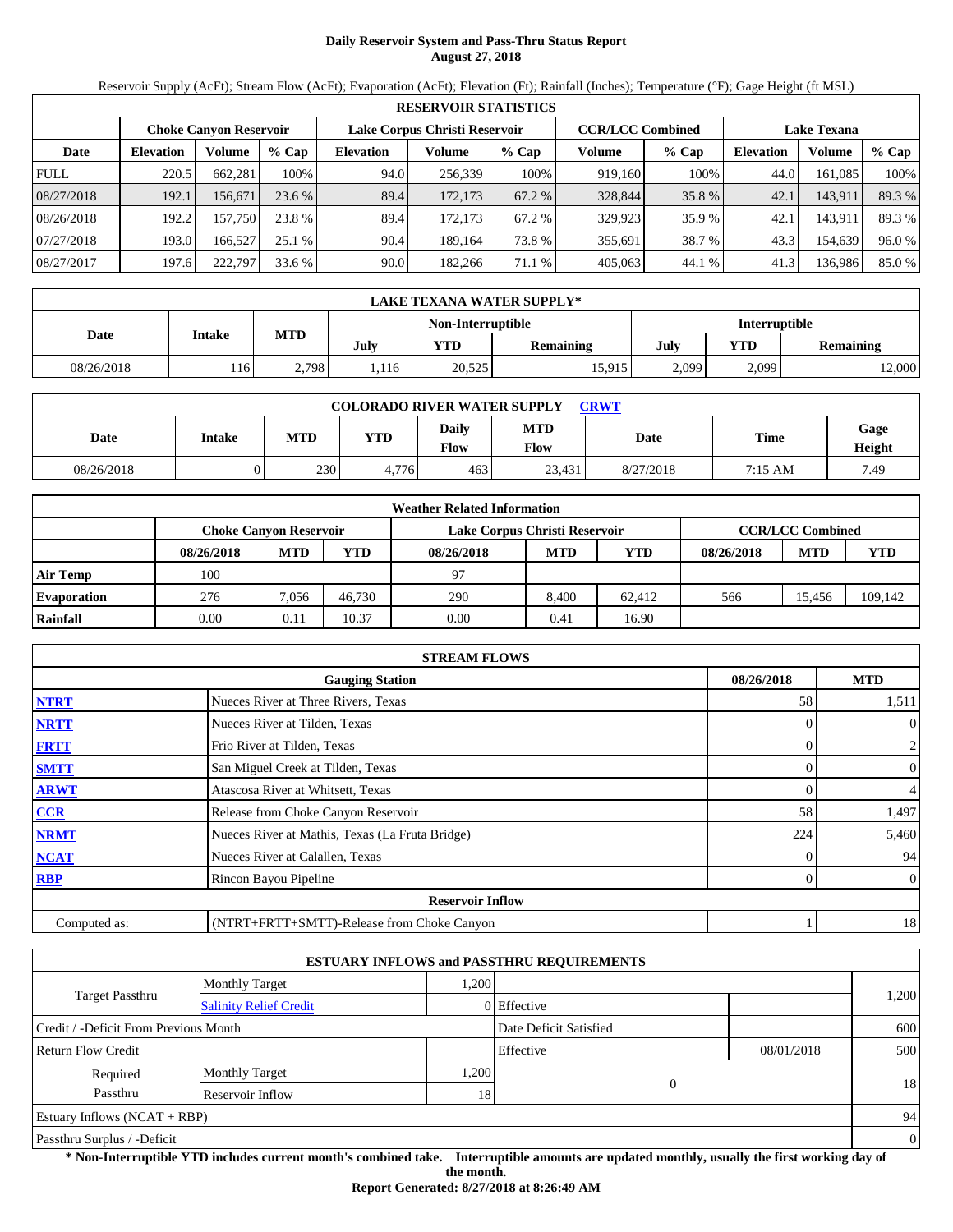# **Daily Reservoir System and Pass-Thru Status Report August 28, 2018**

Reservoir Supply (AcFt); Stream Flow (AcFt); Evaporation (AcFt); Elevation (Ft); Rainfall (Inches); Temperature (°F); Gage Height (ft MSL)

|             | <b>RESERVOIR STATISTICS</b> |                               |         |                  |                                                          |         |         |         |                  |                    |        |  |
|-------------|-----------------------------|-------------------------------|---------|------------------|----------------------------------------------------------|---------|---------|---------|------------------|--------------------|--------|--|
|             |                             | <b>Choke Canvon Reservoir</b> |         |                  | Lake Corpus Christi Reservoir<br><b>CCR/LCC Combined</b> |         |         |         |                  | <b>Lake Texana</b> |        |  |
| Date        | <b>Elevation</b>            | Volume                        | $%$ Cap | <b>Elevation</b> | Volume                                                   | $%$ Cap | Volume  | $%$ Cap | <b>Elevation</b> | Volume             | % Cap  |  |
| <b>FULL</b> | 220.5                       | 662,281                       | 100%    | 94.0             | 256,339                                                  | 100%    | 919,160 | 100%    | 44.0             | 161,085            | 100%   |  |
| 08/28/2018  | 192.0                       | 155,597                       | 23.5%   | 89.3             | 170.521                                                  | 66.5 %  | 326,118 | 35.5 %  | 42.1             | 143,911            | 89.3 % |  |
| 08/27/2018  | 192.1                       | 156.671                       | 23.6 %  | 89.4             | 172.173                                                  | 67.2 %  | 328,844 | 35.8 %  | 42.1             | 143,911            | 89.3 % |  |
| 07/28/2018  | 193.0                       | 166.527                       | 25.1%   | 90.3             | 187.427                                                  | 73.1 %  | 353,954 | 38.5 %  | 43.3             | 154,639            | 96.0%  |  |
| 08/28/2017  | 197.5                       | 221,467                       | 33.4 %  | 90.0             | 182,266                                                  | 71.1 %  | 403,733 | 43.9 %  | 41.3             | 136,986            | 85.0%  |  |

|            | LAKE TEXANA WATER SUPPLY* |            |      |                   |                  |               |       |           |  |  |
|------------|---------------------------|------------|------|-------------------|------------------|---------------|-------|-----------|--|--|
|            |                           |            |      | Non-Interruptible |                  | Interruptible |       |           |  |  |
| Date       | Intake                    | <b>MTD</b> | July | YTD               | <b>Remaining</b> | July          | YTD   | Remaining |  |  |
| 08/27/2018 | 116                       | 2,913      | .116 | 20,641            | 15,799           | 2,099         | 2,099 | 12,000    |  |  |

| <b>COLORADO RIVER WATER SUPPLY</b><br><b>CRWT</b> |        |     |       |                      |                           |           |           |                |  |  |
|---------------------------------------------------|--------|-----|-------|----------------------|---------------------------|-----------|-----------|----------------|--|--|
| Date                                              | Intake | MTD | YTD   | <b>Daily</b><br>Flow | <b>MTD</b><br><b>Flow</b> | Date      | Time      | Gage<br>Height |  |  |
| 08/27/2018                                        |        | 230 | 4.776 | 449'                 | 23.880                    | 8/28/2018 | $6:15$ AM | 7.50           |  |  |

|                    | <b>Weather Related Information</b> |            |        |                               |            |            |            |                         |         |  |  |
|--------------------|------------------------------------|------------|--------|-------------------------------|------------|------------|------------|-------------------------|---------|--|--|
|                    | <b>Choke Canvon Reservoir</b>      |            |        | Lake Corpus Christi Reservoir |            |            |            | <b>CCR/LCC Combined</b> |         |  |  |
|                    | 08/27/2018                         | <b>MTD</b> | YTD    | 08/27/2018                    | <b>MTD</b> | <b>YTD</b> | 08/27/2018 | <b>MTD</b>              | YTD     |  |  |
| <b>Air Temp</b>    | 101                                |            |        | 98                            |            |            |            |                         |         |  |  |
| <b>Evaporation</b> | 312                                | 7.368      | 47,042 | 374                           | 8.774      | 62.786     | 686        | 16.142                  | 109,828 |  |  |
| Rainfall           | 0.00                               | 0.11       | 10.37  | 0.00                          | 0.41       | 16.90      |            |                         |         |  |  |

|              | <b>STREAM FLOWS</b>                             |            |                |
|--------------|-------------------------------------------------|------------|----------------|
|              | <b>Gauging Station</b>                          | 08/27/2018 | <b>MTD</b>     |
| <b>NTRT</b>  | Nueces River at Three Rivers, Texas             | 59         | 1,570          |
| <b>NRTT</b>  | Nueces River at Tilden, Texas                   |            | $\overline{0}$ |
| <b>FRTT</b>  | Frio River at Tilden, Texas                     | 0          | $\overline{c}$ |
| <b>SMTT</b>  | San Miguel Creek at Tilden, Texas               | 0          | $\overline{0}$ |
| <b>ARWT</b>  | Atascosa River at Whitsett, Texas               |            | $\overline{4}$ |
| <b>CCR</b>   | Release from Choke Canyon Reservoir             | 58         | 1,554          |
| <b>NRMT</b>  | Nueces River at Mathis, Texas (La Fruta Bridge) | 206        | 5,666          |
| <b>NCAT</b>  | Nueces River at Calallen, Texas                 |            | 94             |
| <b>RBP</b>   | Rincon Bayou Pipeline                           | 0          | $\overline{0}$ |
|              | <b>Reservoir Inflow</b>                         |            |                |
| Computed as: | (NTRT+FRTT+SMTT)-Release from Choke Canyon      |            | 19             |

|                                       |                               |                 | <b>ESTUARY INFLOWS and PASSTHRU REQUIREMENTS</b> |            |                |
|---------------------------------------|-------------------------------|-----------------|--------------------------------------------------|------------|----------------|
|                                       | <b>Monthly Target</b>         | .200            |                                                  |            |                |
| <b>Target Passthru</b>                | <b>Salinity Relief Credit</b> |                 | 0 Effective                                      |            | 1,200          |
| Credit / -Deficit From Previous Month |                               |                 | Date Deficit Satisfied                           |            | 600            |
| <b>Return Flow Credit</b>             |                               |                 | Effective                                        | 08/01/2018 | 500            |
| Required                              | <b>Monthly Target</b>         | .200            |                                                  |            |                |
| Passthru                              | Reservoir Inflow              | 19 <sub>1</sub> | 0                                                |            | 19             |
| Estuary Inflows $(NCAT + RBP)$        |                               |                 |                                                  |            | 94             |
| Passthru Surplus / -Deficit           |                               |                 |                                                  |            | $\overline{0}$ |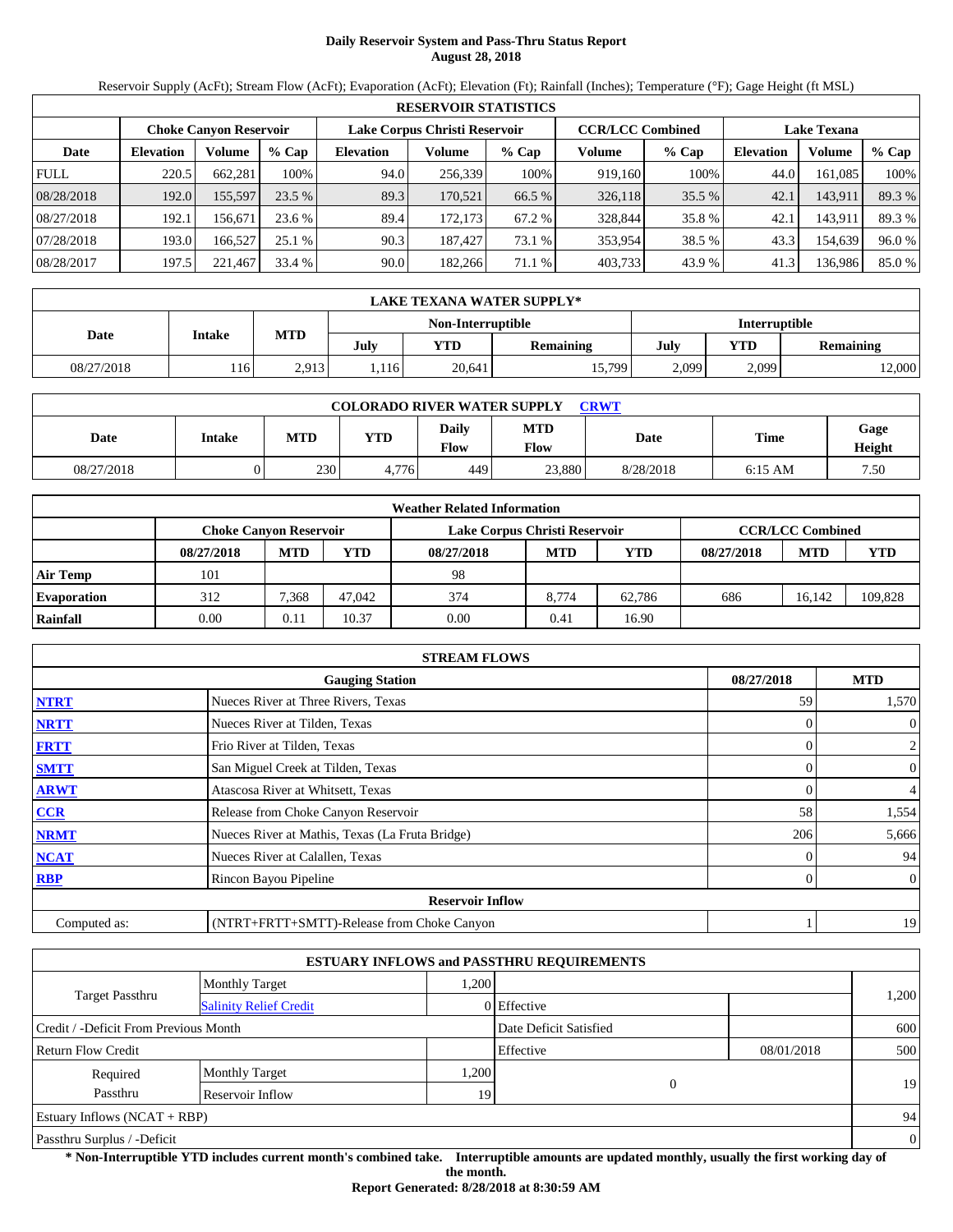# **Daily Reservoir System and Pass-Thru Status Report August 29, 2018**

Reservoir Supply (AcFt); Stream Flow (AcFt); Evaporation (AcFt); Elevation (Ft); Rainfall (Inches); Temperature (°F); Gage Height (ft MSL)

|             | <b>RESERVOIR STATISTICS</b> |                        |         |                               |         |         |                         |         |                    |         |        |  |
|-------------|-----------------------------|------------------------|---------|-------------------------------|---------|---------|-------------------------|---------|--------------------|---------|--------|--|
|             |                             | Choke Canvon Reservoir |         | Lake Corpus Christi Reservoir |         |         | <b>CCR/LCC Combined</b> |         | <b>Lake Texana</b> |         |        |  |
| Date        | <b>Elevation</b>            | Volume                 | $%$ Cap | <b>Elevation</b>              | Volume  | $%$ Cap | Volume                  | $%$ Cap | <b>Elevation</b>   | Volume  | % Cap  |  |
| <b>FULL</b> | 220.5                       | 662,281                | 100%    | 94.0                          | 256,339 | 100%    | 919.160                 | 100%    | 44.0               | 161,085 | 100%   |  |
| 08/29/2018  | 192.1                       | 156.671                | 23.6 %  | 89.3                          | 170.521 | 66.5 %  | 327,192                 | 35.6 %  | 42.0               | 143,036 | 88.8%  |  |
| 08/28/2018  | 192.0                       | 155,597                | 23.5 %  | 89.3                          | 170.521 | 66.5 %  | 326,118                 | 35.5 %  | 42.1               | 143,911 | 89.3 % |  |
| 07/29/2018  | 193.0                       | 166.527                | 25.1 %  | 90.3                          | 187.427 | 73.1 %  | 353,954                 | 38.5 %  | 43.3               | 154,639 | 96.0%  |  |
| 08/29/2017  | 197.4                       | 220,142                | 33.2 %  | 90.0                          | 182.266 | 71.1 %  | 402,408                 | 43.8%   | 42.9               | 151,018 | 93.8%  |  |

|            | LAKE TEXANA WATER SUPPLY* |            |      |                   |                  |               |       |                  |  |  |
|------------|---------------------------|------------|------|-------------------|------------------|---------------|-------|------------------|--|--|
|            | Intake                    |            |      | Non-Interruptible |                  | Interruptible |       |                  |  |  |
| Date       |                           | <b>MTD</b> | July | YTD               | <b>Remaining</b> | July          | YTD   | <b>Remaining</b> |  |  |
| 08/28/2018 | 116                       | 3,029      | .116 | 20,757            | 15,683           | 2,099         | 2,099 | 2,000            |  |  |

| <b>COLORADO RIVER WATER SUPPLY</b><br><b>CRWT</b> |        |     |       |                      |                           |           |         |                |  |  |  |
|---------------------------------------------------|--------|-----|-------|----------------------|---------------------------|-----------|---------|----------------|--|--|--|
| Date                                              | Intake | MTD | YTD   | <b>Daily</b><br>Flow | <b>MTD</b><br><b>Flow</b> | Date      | Time    | Gage<br>Height |  |  |  |
| 08/28/2018                                        |        | 230 | 4.776 | 659                  | 24.539                    | 8/29/2018 | 7:15 AM | 7.63           |  |  |  |

|                    |                               |            |        | <b>Weather Related Information</b> |            |            |            |                         |        |
|--------------------|-------------------------------|------------|--------|------------------------------------|------------|------------|------------|-------------------------|--------|
|                    | <b>Choke Canyon Reservoir</b> |            |        | Lake Corpus Christi Reservoir      |            |            |            | <b>CCR/LCC Combined</b> |        |
|                    | 08/28/2018                    | <b>MTD</b> | YTD    | 08/28/2018                         | <b>MTD</b> | <b>YTD</b> | 08/28/2018 | <b>MTD</b>              | YTD    |
| <b>Air Temp</b>    | 102                           |            |        | 98                                 |            |            |            |                         |        |
| <b>Evaporation</b> | 339                           | 7.707      | 47.381 | 394                                | 9.168      | 63.180     | 733        | 16.875                  | 10,561 |
| Rainfall           | 0.00                          | 0.11       | 10.37  | 0.00                               | 0.41       | 16.90      |            |                         |        |

|              | <b>STREAM FLOWS</b>                             |            |                  |
|--------------|-------------------------------------------------|------------|------------------|
|              | <b>Gauging Station</b>                          | 08/28/2018 | <b>MTD</b>       |
| <b>NTRT</b>  | Nueces River at Three Rivers, Texas             | 58         | 1,628            |
| <b>NRTT</b>  | Nueces River at Tilden, Texas                   |            | $\theta$         |
| <b>FRTT</b>  | Frio River at Tilden, Texas                     |            | 2                |
| <b>SMTT</b>  | San Miguel Creek at Tilden, Texas               |            | $\boldsymbol{0}$ |
| <b>ARWT</b>  | Atascosa River at Whitsett, Texas               |            | 4                |
| <b>CCR</b>   | Release from Choke Canyon Reservoir             | 58         | 1,612            |
| <b>NRMT</b>  | Nueces River at Mathis, Texas (La Fruta Bridge) | 212        | 5,879            |
| <b>NCAT</b>  | Nueces River at Calallen, Texas                 |            | 94               |
| <b>RBP</b>   | Rincon Bayou Pipeline                           |            | $\overline{0}$   |
|              | <b>Reservoir Inflow</b>                         |            |                  |
| Computed as: | (NTRT+FRTT+SMTT)-Release from Choke Canyon      | 0          | 20 <sub>1</sub>  |

|                                       |                               |      | <b>ESTUARY INFLOWS and PASSTHRU REQUIREMENTS</b> |            |          |
|---------------------------------------|-------------------------------|------|--------------------------------------------------|------------|----------|
|                                       | <b>Monthly Target</b>         | .200 |                                                  |            |          |
| <b>Target Passthru</b>                | <b>Salinity Relief Credit</b> |      | 0 Effective                                      |            | 1,200    |
| Credit / -Deficit From Previous Month |                               |      | Date Deficit Satisfied                           |            | 600      |
| <b>Return Flow Credit</b>             |                               |      | Effective                                        | 08/01/2018 | 500      |
| Required                              | <b>Monthly Target</b>         | ,200 |                                                  |            |          |
| Passthru                              | Reservoir Inflow              | 20   | $\overline{0}$                                   |            | 20       |
| Estuary Inflows $(NCAT + RBP)$        |                               |      |                                                  |            | 94       |
| Passthru Surplus / -Deficit           |                               |      |                                                  |            | $\theta$ |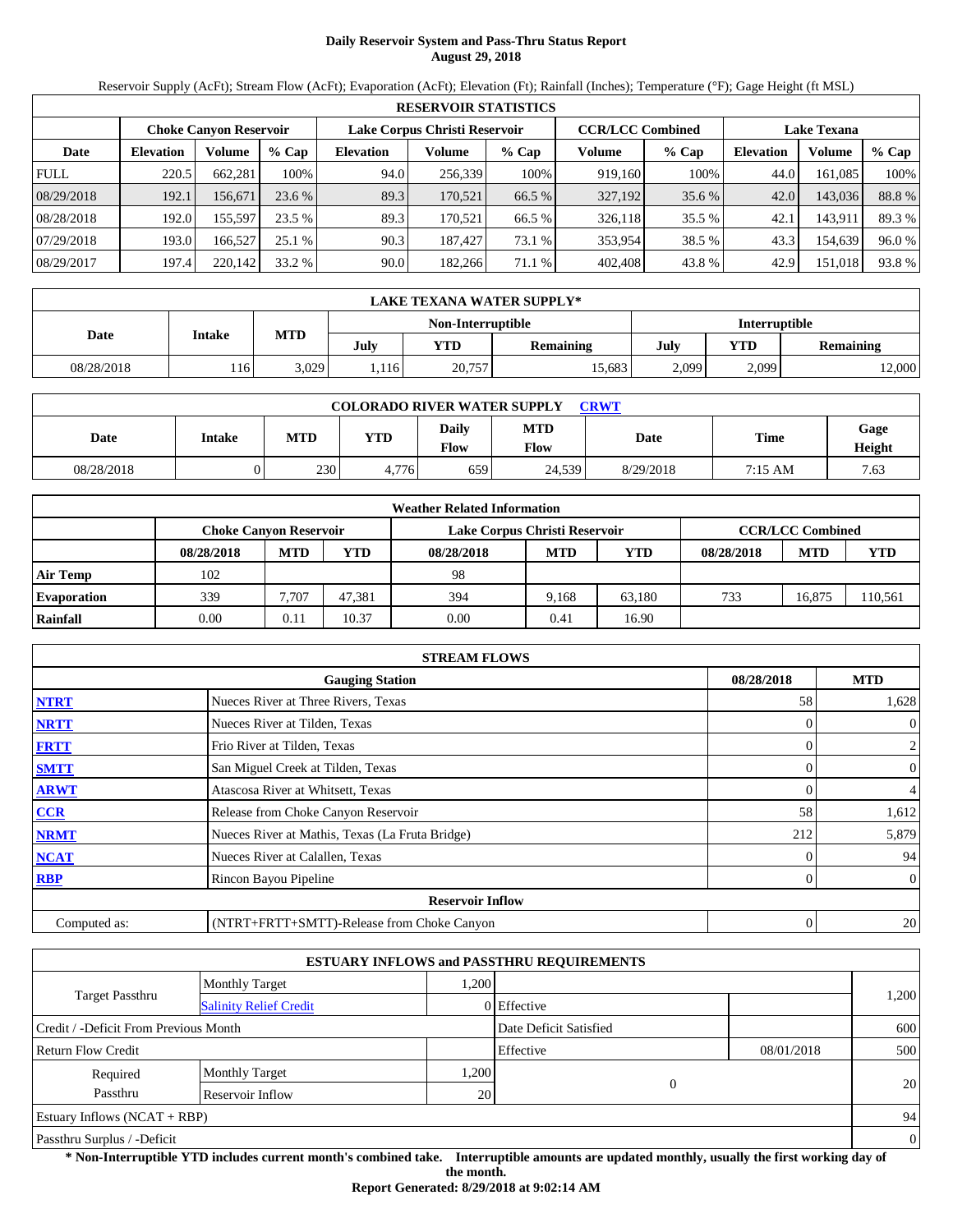# **Daily Reservoir System and Pass-Thru Status Report August 30, 2018**

Reservoir Supply (AcFt); Stream Flow (AcFt); Evaporation (AcFt); Elevation (Ft); Rainfall (Inches); Temperature (°F); Gage Height (ft MSL)

|             | <b>RESERVOIR STATISTICS</b> |                               |          |                               |         |         |                         |         |                    |         |        |  |  |
|-------------|-----------------------------|-------------------------------|----------|-------------------------------|---------|---------|-------------------------|---------|--------------------|---------|--------|--|--|
|             |                             | <b>Choke Canyon Reservoir</b> |          | Lake Corpus Christi Reservoir |         |         | <b>CCR/LCC Combined</b> |         | <b>Lake Texana</b> |         |        |  |  |
| Date        | <b>Elevation</b>            | Volume                        | $%$ Cap  | <b>Elevation</b>              | Volume  | $%$ Cap | Volume                  | $%$ Cap | <b>Elevation</b>   | Volume  | % Cap  |  |  |
| <b>FULL</b> | 220.5                       | 662.281                       | 100%     | 94.0                          | 256,339 | 100%    | 919,160                 | 100%    | 44.0               | 161.085 | 100%   |  |  |
| 08/30/2018  | 192.0                       | 155,597                       | $23.5\%$ | 89.3                          | 170.521 | 66.5 %  | 326,118                 | 35.5 %  | 42.0               | 143,036 | 88.8%  |  |  |
| 08/29/2018  | 192.1                       | 156.671                       | 23.6 %   | 89.3                          | 170.521 | 66.5 %  | 327.192                 | 35.6 %  | 42.0               | 143.036 | 88.8%  |  |  |
| 07/30/2018  | 193.0                       | 166,527                       | 25.1 %   | 90.2                          | 185.698 | 72.4 %  | 352,225                 | 38.3 %  | 43.2               | 153,730 | 95.4 % |  |  |
| 08/30/2017  | 197.4                       | 220,142                       | 33.2 %   | 90.0                          | 182,266 | 71.1%   | 402,408                 | 43.8%   | 42.5               | 147,442 | 91.5 % |  |  |

|            | LAKE TEXANA WATER SUPPLY* |            |      |                   |                  |               |       |           |  |  |
|------------|---------------------------|------------|------|-------------------|------------------|---------------|-------|-----------|--|--|
|            |                           | <b>MTD</b> |      | Non-Interruptible |                  | Interruptible |       |           |  |  |
| Date       | Intake                    |            | July | YTD               | <b>Remaining</b> | July          | YTD   | Remaining |  |  |
| 08/29/2018 | 116                       | 3,145      | .116 | 20,873            | 15,567           | 2,099         | 2,099 | 12,000    |  |  |

| <b>COLORADO RIVER WATER SUPPLY</b><br>CRWT |        |            |            |               |                           |           |             |                |  |  |
|--------------------------------------------|--------|------------|------------|---------------|---------------------------|-----------|-------------|----------------|--|--|
| Date                                       | Intake | <b>MTD</b> | <b>YTD</b> | Daily<br>Flow | <b>MTD</b><br><b>Flow</b> | Date      | <b>Time</b> | Gage<br>Height |  |  |
| 08/29/2018                                 |        | 230        | 4.776      | 580           | 25.118                    | 8/30/2018 | $6:15$ AM   | 7.68           |  |  |

|                    |                               |            |        | <b>Weather Related Information</b> |            |            |            |                         |        |
|--------------------|-------------------------------|------------|--------|------------------------------------|------------|------------|------------|-------------------------|--------|
|                    | <b>Choke Canvon Reservoir</b> |            |        | Lake Corpus Christi Reservoir      |            |            |            | <b>CCR/LCC Combined</b> |        |
|                    | 08/29/2018                    | <b>MTD</b> | YTD    | 08/29/2018                         | <b>MTD</b> | <b>YTD</b> | 08/29/2018 | <b>MTD</b>              | YTD    |
| <b>Air Temp</b>    | 99                            |            |        | 96                                 |            |            |            |                         |        |
| <b>Evaporation</b> | 287                           | 7.994      | 47.668 | 355                                | 9.523      | 63,535     | 642        | 17.517                  | 11,203 |
| Rainfall           | 0.00                          | 0.11       | 10.37  | 0.00                               | 0.41       | 16.90      |            |                         |        |

|              | <b>STREAM FLOWS</b>                             |            |                      |
|--------------|-------------------------------------------------|------------|----------------------|
|              | <b>Gauging Station</b>                          | 08/29/2018 | <b>MTD</b>           |
| <b>NTRT</b>  | Nueces River at Three Rivers, Texas             | 58         | 1,685                |
| <b>NRTT</b>  | Nueces River at Tilden, Texas                   |            | $\overline{0}$       |
| <b>FRTT</b>  | Frio River at Tilden, Texas                     |            | 2                    |
| <b>SMTT</b>  | San Miguel Creek at Tilden, Texas               |            | $\boldsymbol{0}$     |
| <b>ARWT</b>  | Atascosa River at Whitsett, Texas               |            | 4                    |
| CCR          | Release from Choke Canyon Reservoir             | 58         | 1,669                |
| <b>NRMT</b>  | Nueces River at Mathis, Texas (La Fruta Bridge) | 218        | 6,097                |
| <b>NCAT</b>  | Nueces River at Calallen, Texas                 |            | 94                   |
| <b>RBP</b>   | Rincon Bayou Pipeline                           |            | $\overline{0}$       |
|              | <b>Reservoir Inflow</b>                         |            |                      |
| Computed as: | (NTRT+FRTT+SMTT)-Release from Choke Canyon      |            | 20 <sub>1</sub><br>0 |

|                                       |                               |      | <b>ESTUARY INFLOWS and PASSTHRU REQUIREMENTS</b> |            |          |
|---------------------------------------|-------------------------------|------|--------------------------------------------------|------------|----------|
|                                       | <b>Monthly Target</b>         | .200 |                                                  |            |          |
| <b>Target Passthru</b>                | <b>Salinity Relief Credit</b> |      | 0 Effective                                      |            | 1,200    |
| Credit / -Deficit From Previous Month |                               |      | Date Deficit Satisfied                           |            | 600      |
| <b>Return Flow Credit</b>             |                               |      | Effective                                        | 08/01/2018 | 500      |
| Required                              | <b>Monthly Target</b>         | ,200 |                                                  |            |          |
| Passthru                              | Reservoir Inflow              | 20   | $\overline{0}$                                   |            | 20       |
| Estuary Inflows $(NCAT + RBP)$        |                               |      |                                                  |            | 94       |
| Passthru Surplus / -Deficit           |                               |      |                                                  |            | $\theta$ |